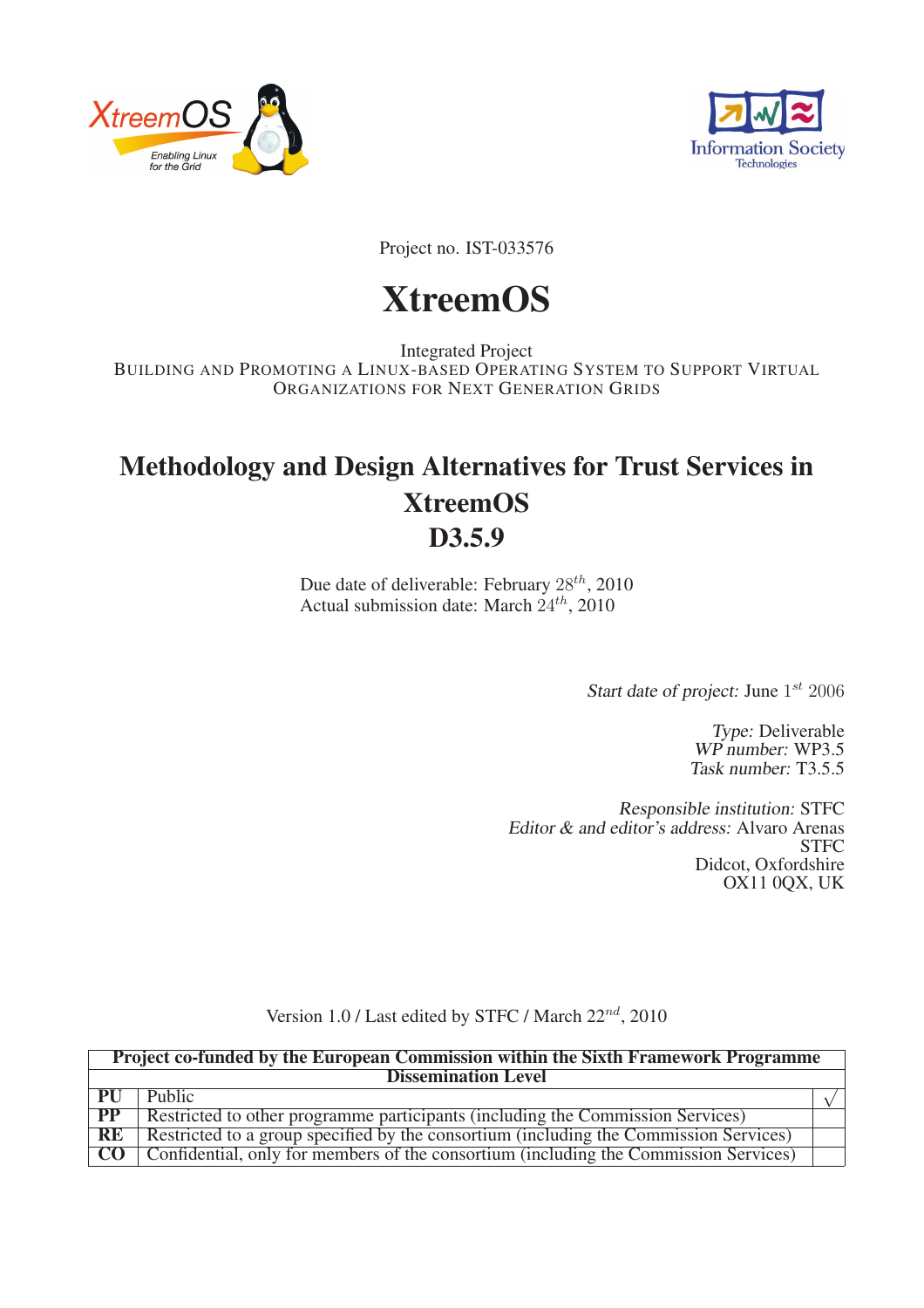| <b>Revision history:</b> |          |                              |                    |                                                        |
|--------------------------|----------|------------------------------|--------------------|--------------------------------------------------------|
| <b>Version</b>           | Date     | <b>Authors</b>               | <b>Institution</b> | Section affected, comments                             |
| 0.0                      | 25/01/10 | Alvaro Arenas                | <b>STFC</b>        | first draft and table of contents                      |
| 0.1                      | 08/02/10 | Benjamin Aziz                | <b>STFC</b>        | added the main trust model                             |
| 0.2                      | 09/02/10 | Benjamin Aziz                | <b>STFC</b>        | added alternative trust models                         |
| 0.3                      | 17/02/10 | Benjamin Aziz                | <b>STFC</b>        | added the section on introduction on trust             |
| $0.4^{\circ}$            | 18/02/10 | Zhouyi Zhou                  | <b>ICT</b>         | added the isolation section                            |
| 0.5                      | 24/02/10 | Benjamin Aziz                | <b>STFC</b>        | Revised the sections on the trust protocols            |
| 0.6                      | 25/02/10 | Ian Johnson                  | <b>STFC</b>        | Section on Certificate Management                      |
| 0.7                      | 26/02/10 | Benjamin Aziz                | <b>STFC</b>        | Added the Introduction and Conclusion                  |
| 0.8                      | 01/03/10 | Ian Johnson                  | <b>STFC</b>        | Added contents of RCA VO Attribute Certificate, cor-   |
|                          |          |                              |                    | rected spelling etc.                                   |
| 0.9 <sup>°</sup>         | 01/03/10 | Alvaro Arenas                | <b>STFC</b>        | Final revision before sending to internal review       |
| 1.0                      | 22/03/10 | Alvaro Arenas, Benjamin Aziz | <b>STFC</b>        | Applied corrections and feedback based on internal re- |
|                          |          | and Ian Johnson              |                    | viewers' comments                                      |

#### Reviewers:

Alvaro Martínez Reol and Philip Robinson

### Tasks related to this deliverable:

| Task No.            | <b>Task description</b>                          | <b>Partners involved</b> |
|---------------------|--------------------------------------------------|--------------------------|
| T355<br>10.0.J      | Trust management in Grid-based Operating Systems | STFC*, INRIA, XLAB       |
| T <sub>3.5.13</sub> | Isolation                                        | <b>INRIA, XLAB</b>       |

◦This task list may not be equivalent to the list of partners contributing as authors to the deliverable <sup>∗</sup>Task leader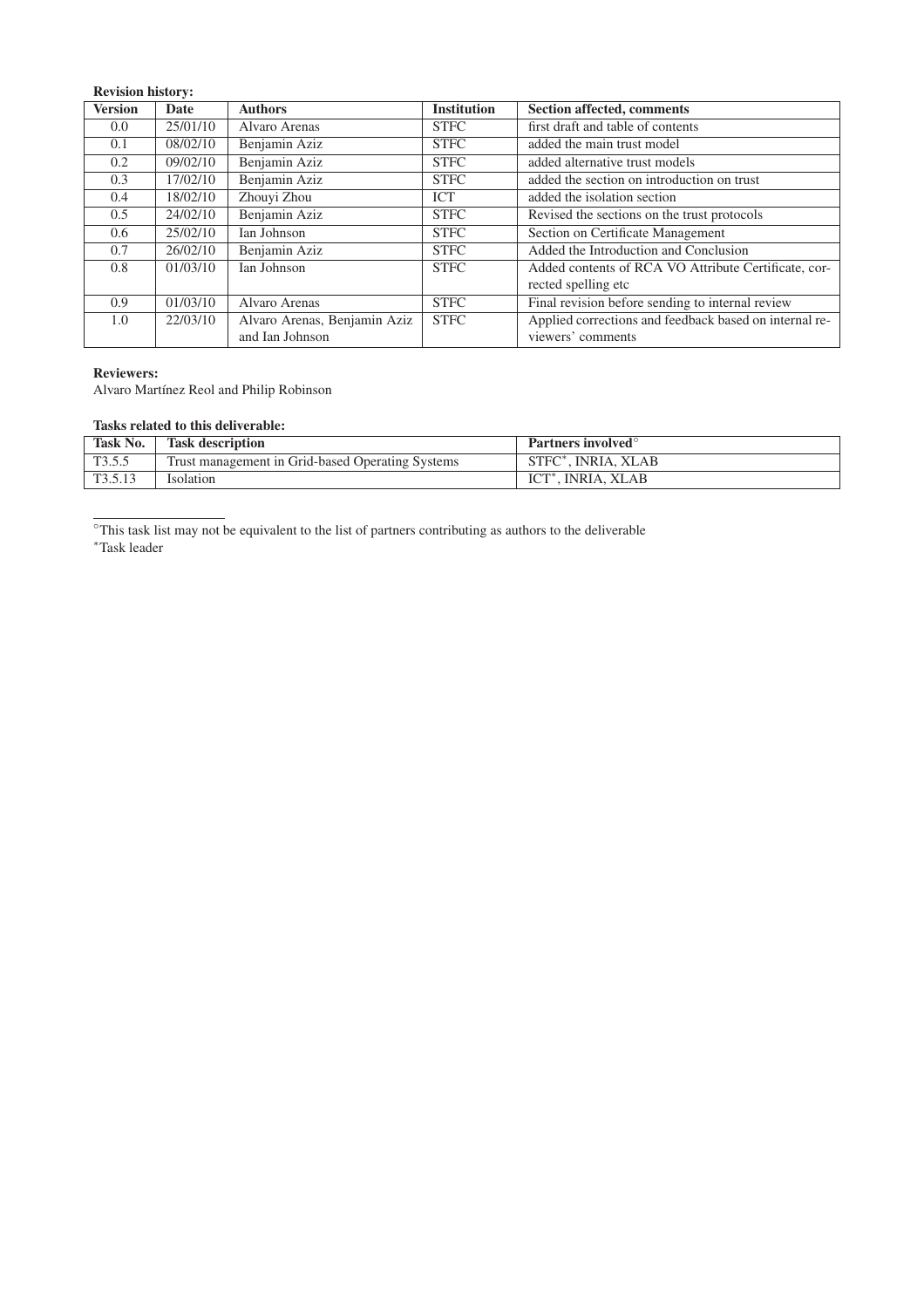# **Contents**

|                | <b>Glossary</b> |                                              |                                                           | 3  |  |  |  |  |  |  |  |  |  |
|----------------|-----------------|----------------------------------------------|-----------------------------------------------------------|----|--|--|--|--|--|--|--|--|--|
|                |                 | <b>Executive Summary</b>                     |                                                           | 6  |  |  |  |  |  |  |  |  |  |
| 1              |                 | <b>Introduction</b>                          |                                                           | 7  |  |  |  |  |  |  |  |  |  |
| $\overline{2}$ |                 |                                              | <b>XtreemOS Trust Model</b>                               | 8  |  |  |  |  |  |  |  |  |  |
|                | 2.1             |                                              |                                                           | 8  |  |  |  |  |  |  |  |  |  |
|                |                 | 2.1.1                                        |                                                           | 9  |  |  |  |  |  |  |  |  |  |
|                | 2.2             |                                              |                                                           | 9  |  |  |  |  |  |  |  |  |  |
|                |                 | 2.2.1                                        |                                                           | 10 |  |  |  |  |  |  |  |  |  |
|                |                 | 2.2.2                                        |                                                           | 11 |  |  |  |  |  |  |  |  |  |
|                |                 | 2.2.3                                        |                                                           | 11 |  |  |  |  |  |  |  |  |  |
|                | 2.3             |                                              |                                                           | 11 |  |  |  |  |  |  |  |  |  |
|                |                 | 2.3.1                                        | Certification Authorities                                 | 11 |  |  |  |  |  |  |  |  |  |
|                |                 | 2.3.2                                        |                                                           | 14 |  |  |  |  |  |  |  |  |  |
|                |                 | 2.3.3                                        |                                                           | 15 |  |  |  |  |  |  |  |  |  |
|                |                 | 2.3.4                                        |                                                           | 15 |  |  |  |  |  |  |  |  |  |
|                |                 | 2.3.5                                        |                                                           | 15 |  |  |  |  |  |  |  |  |  |
|                | 2.4             |                                              | Design Alternatives for the Trust Model                   | 18 |  |  |  |  |  |  |  |  |  |
|                |                 | 2.4.1                                        | Single Root CA with Multiple CDAs                         | 18 |  |  |  |  |  |  |  |  |  |
|                |                 | 2.4.2                                        | Multiple Root CAs with Multiple Trust Delegations         | 20 |  |  |  |  |  |  |  |  |  |
|                |                 | 2.4.3                                        | Multiple Root CAs with Cross Certifications               | 21 |  |  |  |  |  |  |  |  |  |
|                | 2.5             |                                              | Comparison of Different Trust Models                      | 22 |  |  |  |  |  |  |  |  |  |
| 3              |                 |                                              | <b>Certificate Management in XtreemOS</b>                 | 24 |  |  |  |  |  |  |  |  |  |
|                | 3.1             |                                              |                                                           | 24 |  |  |  |  |  |  |  |  |  |
|                | 3.2             |                                              | Compliance with Standards and Recommendations             | 24 |  |  |  |  |  |  |  |  |  |
|                | 3.3             |                                              |                                                           |    |  |  |  |  |  |  |  |  |  |
|                | 3.4             | Types of information carried in certificates |                                                           |    |  |  |  |  |  |  |  |  |  |
|                | 3.5             |                                              |                                                           | 28 |  |  |  |  |  |  |  |  |  |
|                |                 | 3.5.1                                        | Credential Distribution for the Grid-wide Core Services . | 28 |  |  |  |  |  |  |  |  |  |
|                |                 | 3.5.2                                        | Credential Distribution for the VO-specific Resource Se-  |    |  |  |  |  |  |  |  |  |  |
|                |                 |                                              |                                                           | 28 |  |  |  |  |  |  |  |  |  |
|                |                 | 3.5.3                                        | Credential Distribution for the Virtual Node replica set  | 29 |  |  |  |  |  |  |  |  |  |
|                |                 | 3.5.4                                        | Obtaining User Credentials                                | 29 |  |  |  |  |  |  |  |  |  |
|                |                 | 3.5.5                                        | Obtaining Service Credentials                             | 29 |  |  |  |  |  |  |  |  |  |
|                | 3.6             |                                              |                                                           | 30 |  |  |  |  |  |  |  |  |  |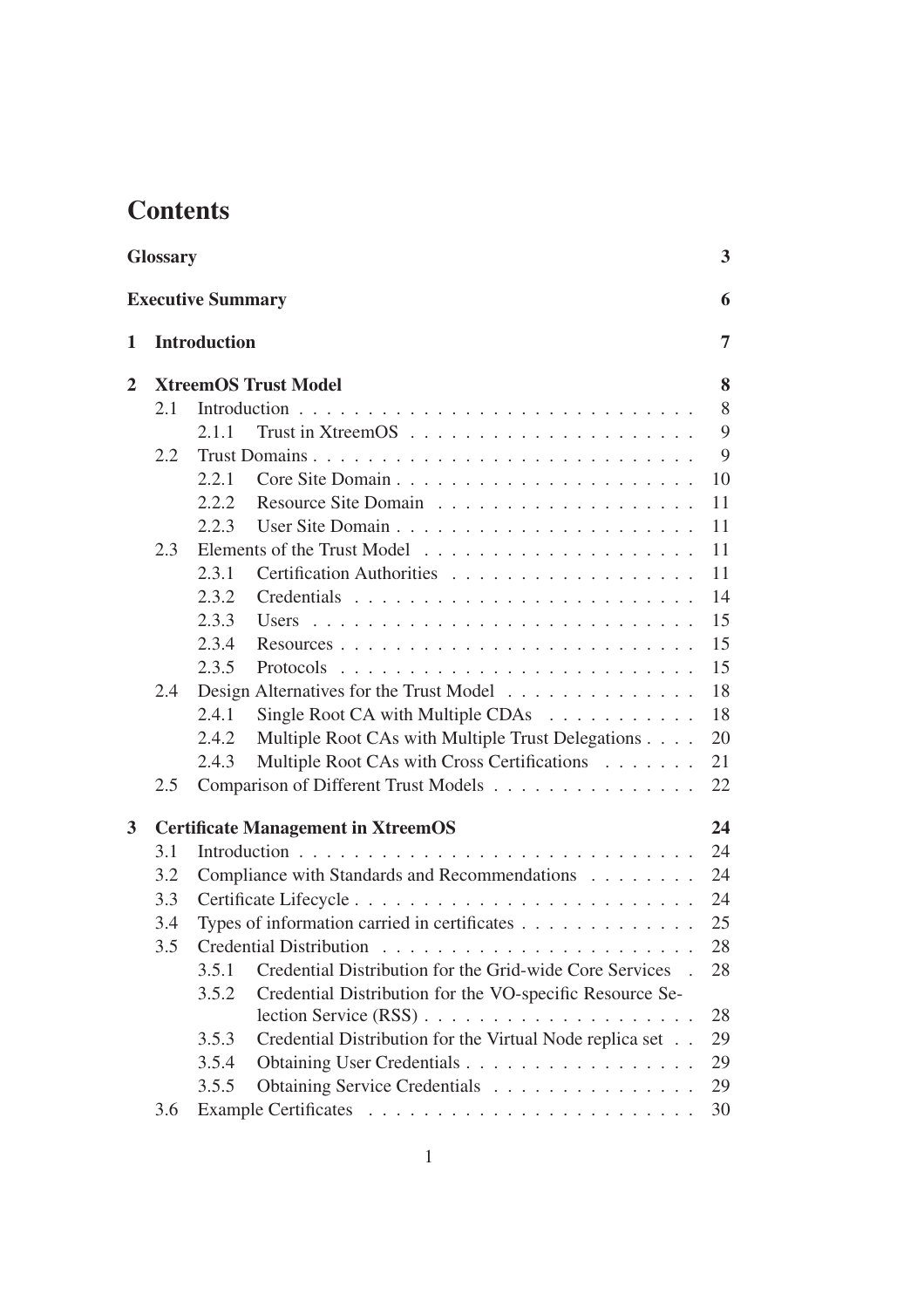| 4 Isolation |                                                        | 35. |
|-------------|--------------------------------------------------------|-----|
|             |                                                        |     |
|             | 4.2 Design of Isolation Components in XtreemOS 39      |     |
|             | 4.3 Application Programming Interface for Isolation 40 |     |
|             | <b>5</b> Conclusion and Future Work                    |     |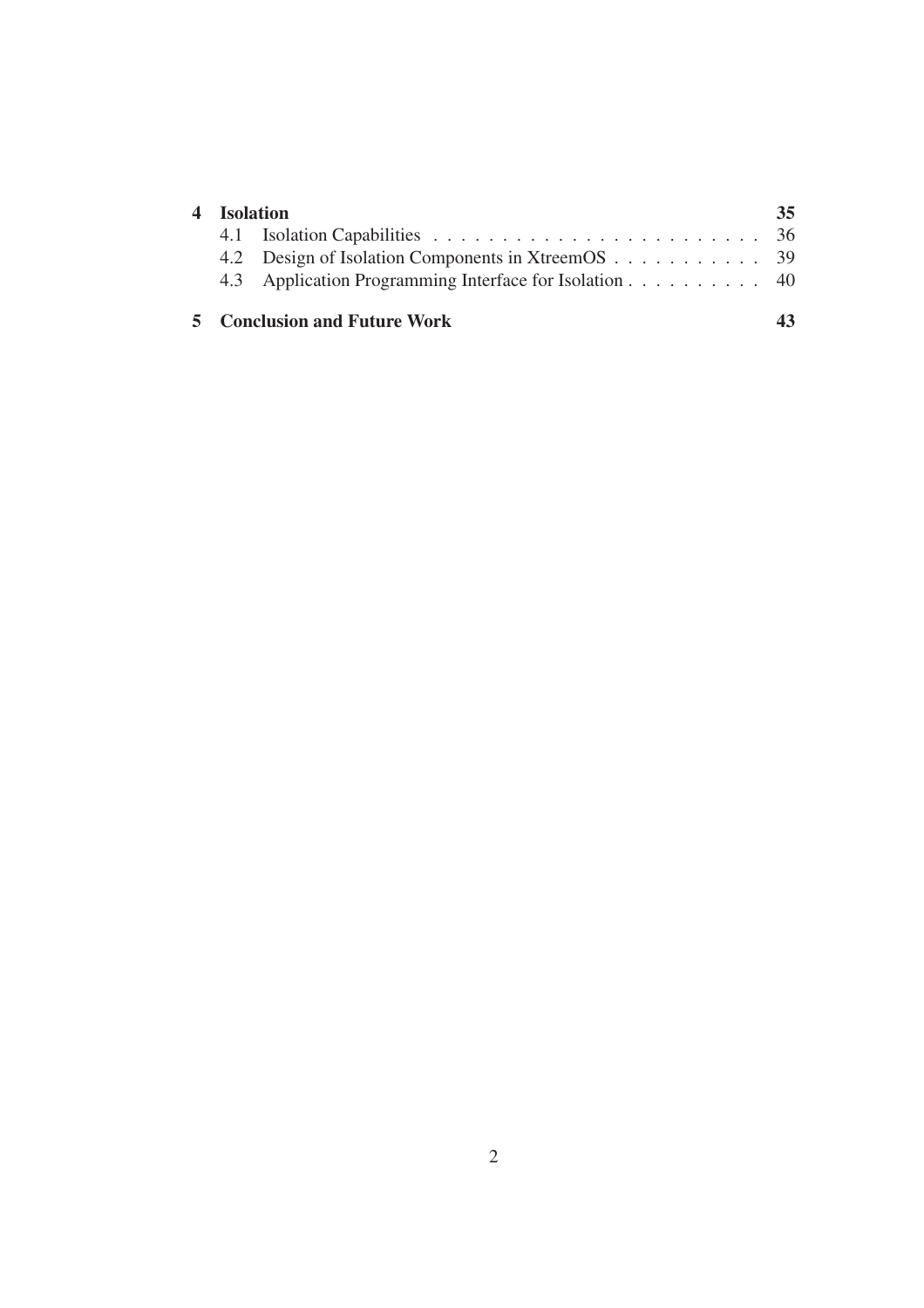# **Glossary**

| <b>AMS</b>      | Account Mapping Service - maps XtreemOS GUIDs to UIDs/GIDs                                         |
|-----------------|----------------------------------------------------------------------------------------------------|
| <b>CDA</b>      | <b>Credential Distribution Authority</b>                                                           |
| CA              | <b>Certification Authority</b>                                                                     |
| <b>GID</b>      | Group Identifier (as used in Linux/UNIX)                                                           |
| <b>GUID</b>     | Global User Identifier - unique identifier for an XtreemOS user                                    |
| <b>GVID</b>     | Global VO Identifier - unique identifier for an XtreemOS VO                                        |
| <b>RootCA</b>   | Root Certification Authority                                                                       |
| <b>PKC</b>      | Public Key Certificate                                                                             |
| <b>PKI</b>      | Public Key Infrastructure                                                                          |
| <b>RCA</b>      | <b>Resource Certification Authority</b>                                                            |
| <b>RSS</b>      | Resource Selection Service - XtreemOS component used in se-<br>lecting resources for job execution |
| <b>UID</b>      | User Identifier (as used in Linux/UNIX)                                                            |
| <b>UUID</b>     | Universally Unique Identifier [18]                                                                 |
| <b>VO</b>       | Virtual Organization                                                                               |
| <b>VOPS</b>     | <b>Virtual Organization Policy Service</b>                                                         |
| <b>XtreemFS</b> | The XtreemFS Filesystem                                                                            |
| <b>XVOMS</b>    | <b>XtreemOS Virtual Organization Management Service</b>                                            |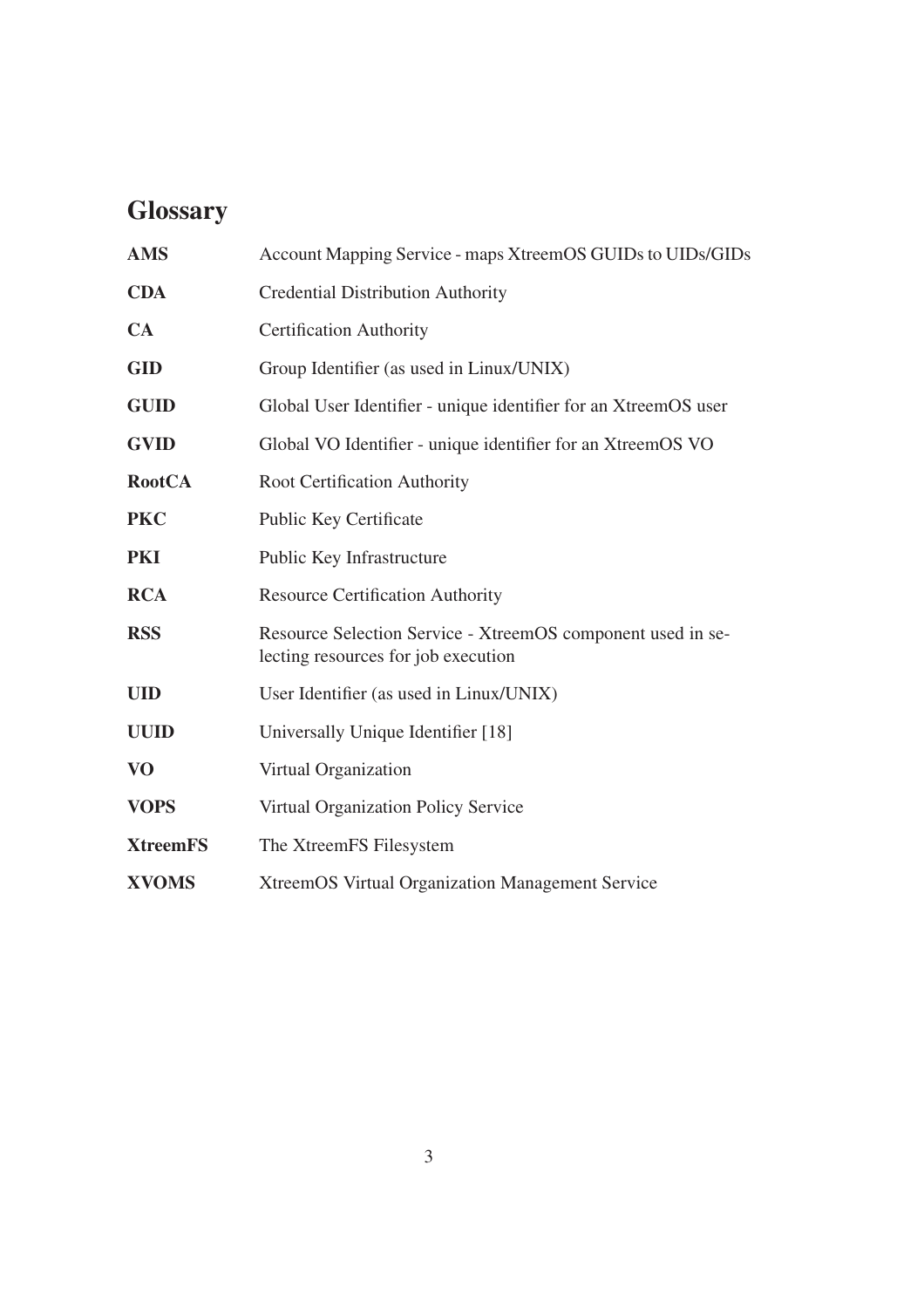# List of Figures

| 1                           | Ordering among the XtreemOS Trust Domains.                        | 10 |
|-----------------------------|-------------------------------------------------------------------|----|
| $\mathcal{D}_{\mathcal{A}}$ | Online and Offline Core Site Domains.                             | 10 |
| 3                           |                                                                   | 12 |
| $\overline{4}$              | An Alternative XtreemOS Trust Model with multiple CDAs.           | 19 |
| 5                           | A Man-in-the-Middle Scenario on the multiple CDAs Model.          | 19 |
| 6                           | Another Alternative XtreemOS Trust Model with multiple Root       |    |
|                             | CAs and Multiple Trust Delegations. 20                            |    |
| 7                           | The Man-in-the-Middle Scenario in the Second Alternative XtreemOS |    |
|                             |                                                                   |    |
| 8                           | Another Alternative to the XtreemOS Trust Model with Multiple     |    |
|                             | Root CAs with Cross Certification.                                | 22 |
| 9                           |                                                                   | 32 |
| 10                          |                                                                   | 33 |
| 11                          |                                                                   | 34 |
| 12                          |                                                                   | 36 |
| 13                          |                                                                   |    |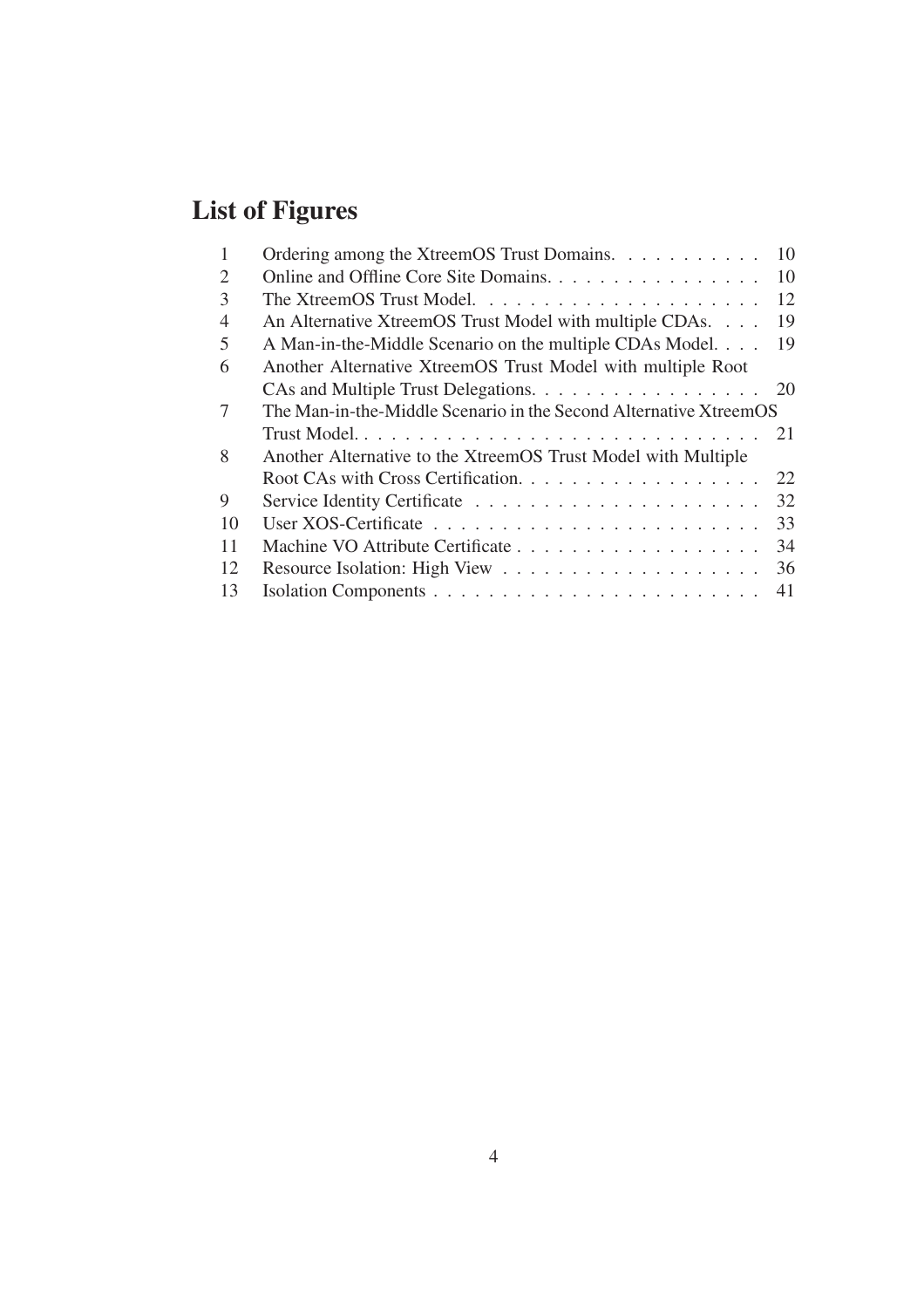# List of Tables

| 1 Comparison of XtreemOS Trust Models. 23 |  |
|-------------------------------------------|--|
|                                           |  |
|                                           |  |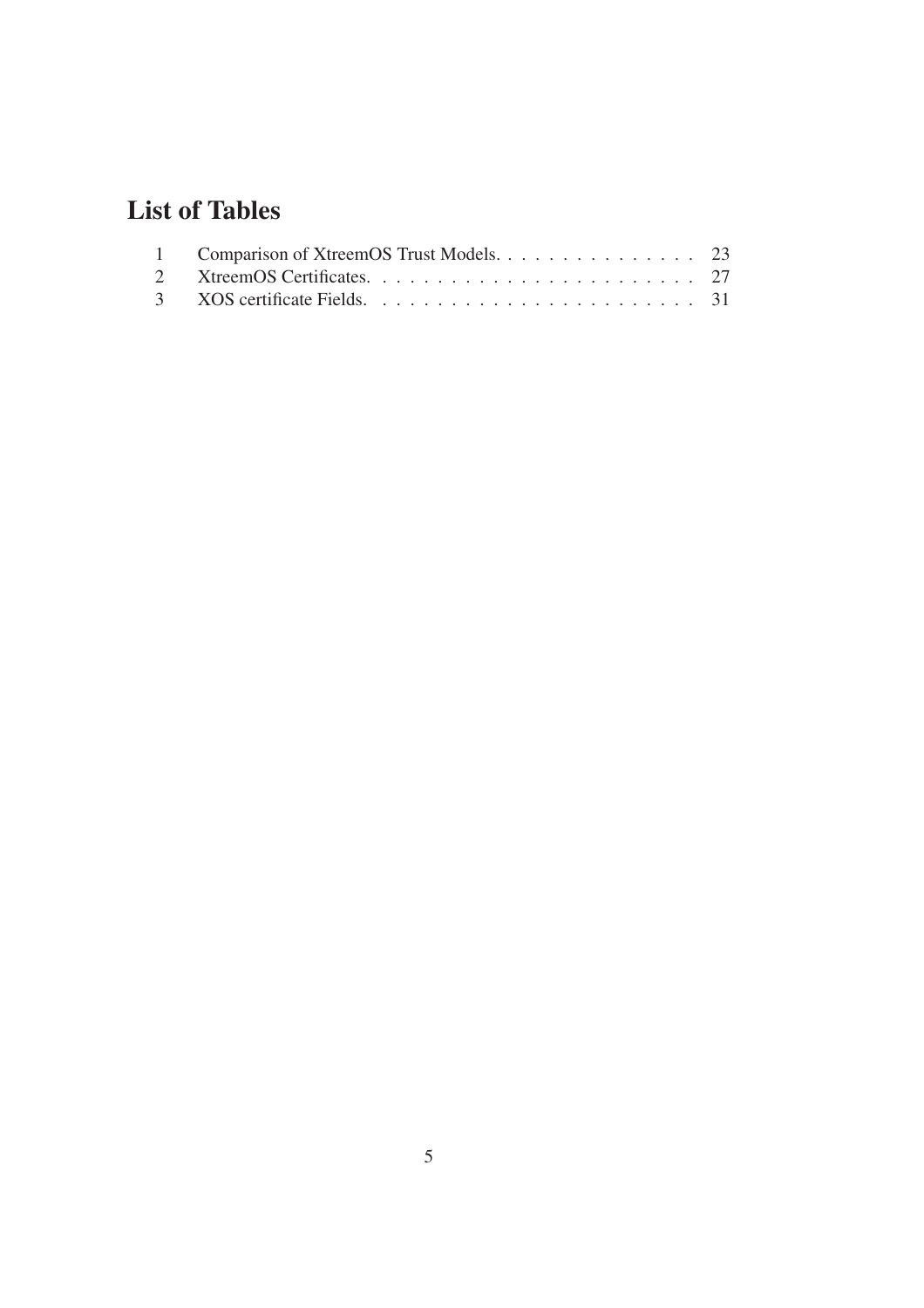# Executive Summary

This deliverable aims at providing a complete description of the techniques for trust management in XtreemOS. Our presentation of trust revolves around three main elements: the model of trust adopted in XtreemOS, the mechanisms of exchanging such trust and finally, trust-enhancement services.

The XtreemOS trust model gives a high-level overview of how the different organisations, users, resources and services are divided and managed in XtreemOS. The deliverable presents the main elements of the XtreemOS trust model: domains, certification authorities, credentials and trust protocols. It is also discussed possible alternative settings for the trust model, including the pros and cons of each setting.

The main trust-establishment mechanism in XtreemOS is credentials. By using credentials, such as digital certificates, an entity can convey certain attributes about itself to other entities for the purpose of enhancing the trustworthiness of the former. The deliverable describes the type of information carried in XtreemOS certificates and the main mechanisms for credential distribution.

Trust services permit the users of the XtreemOS operating system to have better faith in its dependability when handling their job submissions. Our main example of such services is the isolation mechanism, which allows users to run their jobs in different degrees of isolation from other jobs.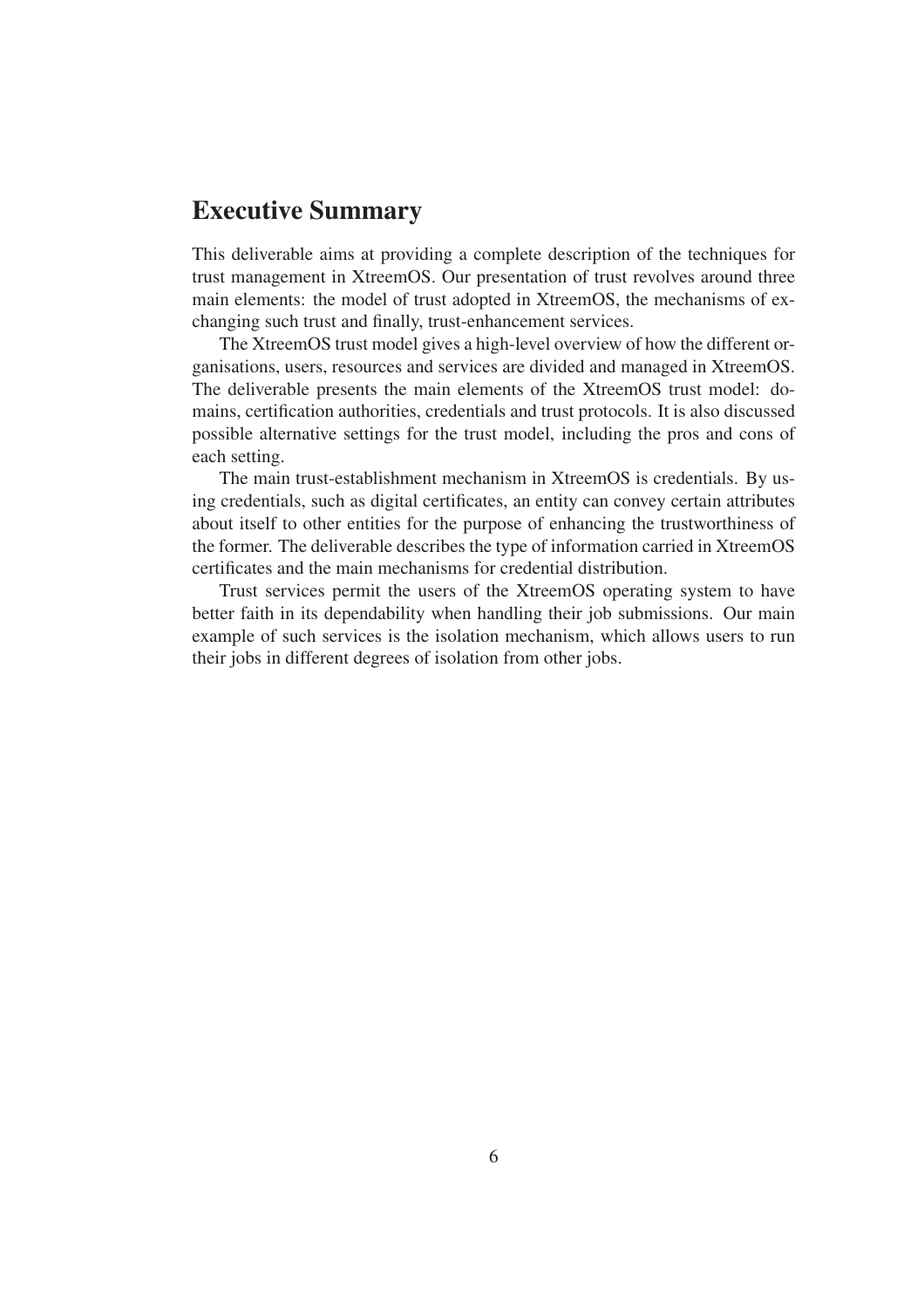# 1 Introduction

This deliverable discusses the methodology and design alternatives for trust services in XtreemOS. Our presentation of trust revolves around three main elements: the model of trust adopted in XtreemOS, the mechanisms of exchanging such trust and finally, trust-enhancement services.

The first element is the trust model itself, which gives a high-level overview of how the different organisations, users, resources and core XtreemOS services are divided and managed. The main element of trust is the *domain*, which specifies the organisational boundaries of what can be trusted and where everything outside is not to be trusted by default unless trust is enhanced using mechanisms and services.

Credentials, such as digital certificates, are the main example of trust-establishment mechanisms in XtreemOS through which an entity (user, resource, service) can convey certain attributes about itself (such as its identity, features, context etc.) to other entities for the purpose of enhancing the trustworthiness of the former.

Finally, trust services permit the users of the XtreemOS operating system to have better faith in its dependability when handling their job submissions. Our main example of such services is the isolation mechanism, which allows users to run their jobs in different degrees of isolation from other jobs.

The rest of the deliverable is structured as follows: In Section 2, we introduce the XtreemOS trust model and discuss possible alternative settings for this model including the pros and cons of each setting. In Section 3, we discuss the format of the digital certificates used in XtreemOS. In Section 4, we give the description of the XtreemOS isolation service capabilities, its design and its application programming interface. Finally, in Section 5, we conclude the deliverable and give directions to future work.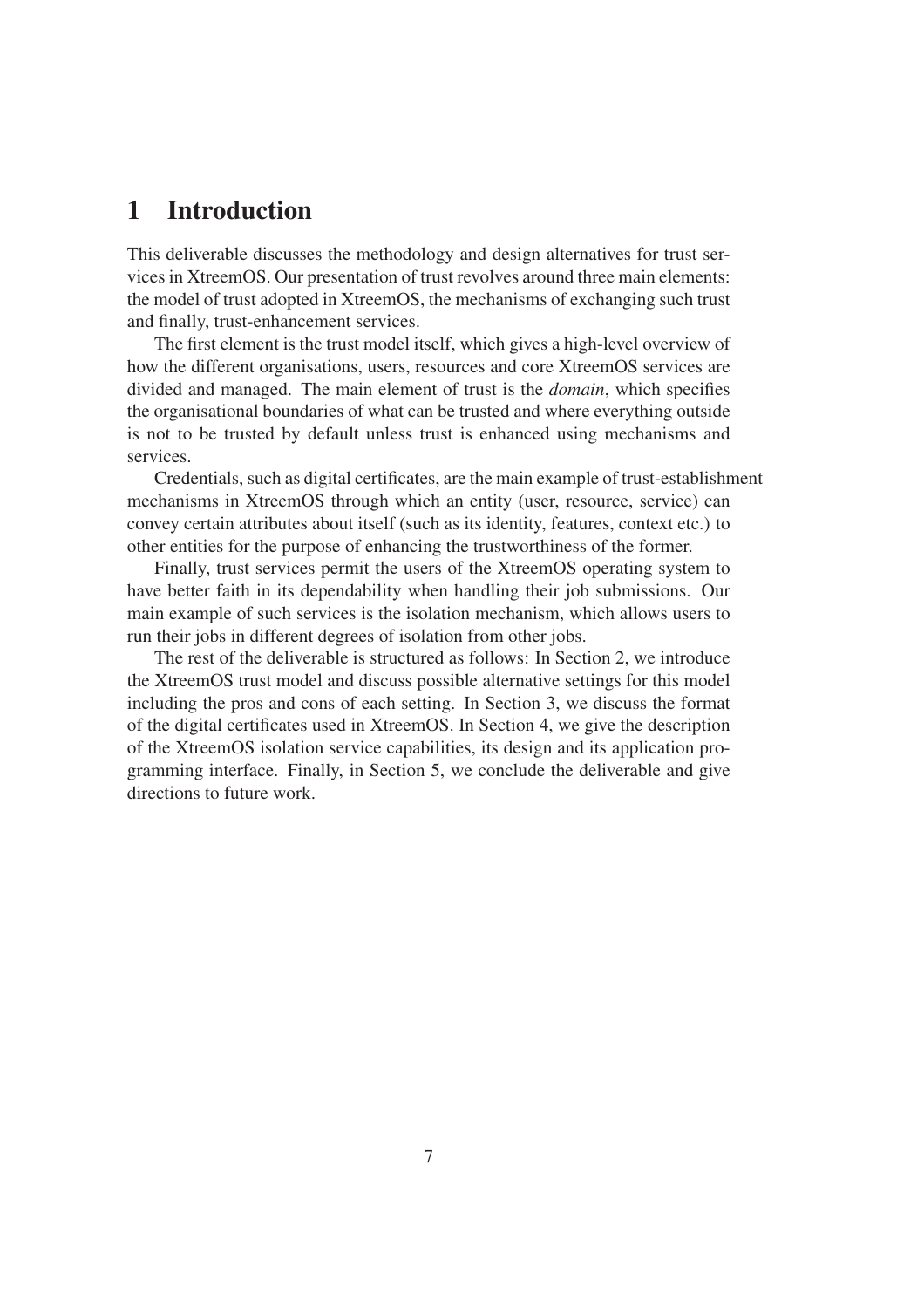# 2 XtreemOS Trust Model

This section gives a general and brief overview of the XtreemOS trust model, first discussed in [4], and used to integrate the different security and VO management services by setting-up trust between them. It also concerns the setting-up of trust between these services and users and resource providers.

# 2.1 Introduction

There have been many attempts in most fields of sciences and business domains to define the notion of trust in order to explain certain behaviours or models. For example, in the domain of social sciences, Gambetta [9] defines trust as the subjective probability by which an individual expects that some other individual will perform a given action or set of actions on which the former individual's overall welfare depends. On the other hand, in the economic domain, the European Commission Joint Research Centre defines trust as that property of business relationships, which allows reliance to be placed on the business partners and the business transactions developed among them [13].

One of the earliest attempts to give a computational definition of trust came from Marsh [15], based on Deutch's notes on trust [7], which state that trusting behaviour occurs when individuals perceive ambiguous (good or bad) paths whose end result is dependent on the actions of other persons, where bad results are more harming than good results are beneficial. If individuals choose to go down a path, they can be said to have made a trustful choice. This definition of paths resembles the notion of execution traces in language semantics and suggests that some degree of trust is needed in making trace choices.

Grandison and Sloman [11] provide a more recent definition of trust in the context of computer security. They regard trust as the firm belief in the competence of an entity to act dependably, securely and reliably within a specified context. Trust is classified into several calsses among which are *service provision trust* and *certification trust*. Service provision trust denotes the reliance of a user on the functionality of a service, which is an essential aspect of Grid-based applications, whereas certification trust refers to trust built on a set certified attributes.

Josang et al. [14] make a difference between *reliability trust* as a subjective probability, perceived according to Gambetta's definition above, and *decision trust* as being the extent to which an entity is willing to depend on some other entity in a given situation or context with a feeling of relative security, even though negative consequences are possible.

Falcone and Castelfranchi [8] present a cognitive view of trust applied to the context of task delegation. When delegating a task, an entity might evaluate the trust it places on another entity considering the different beliefs it has about the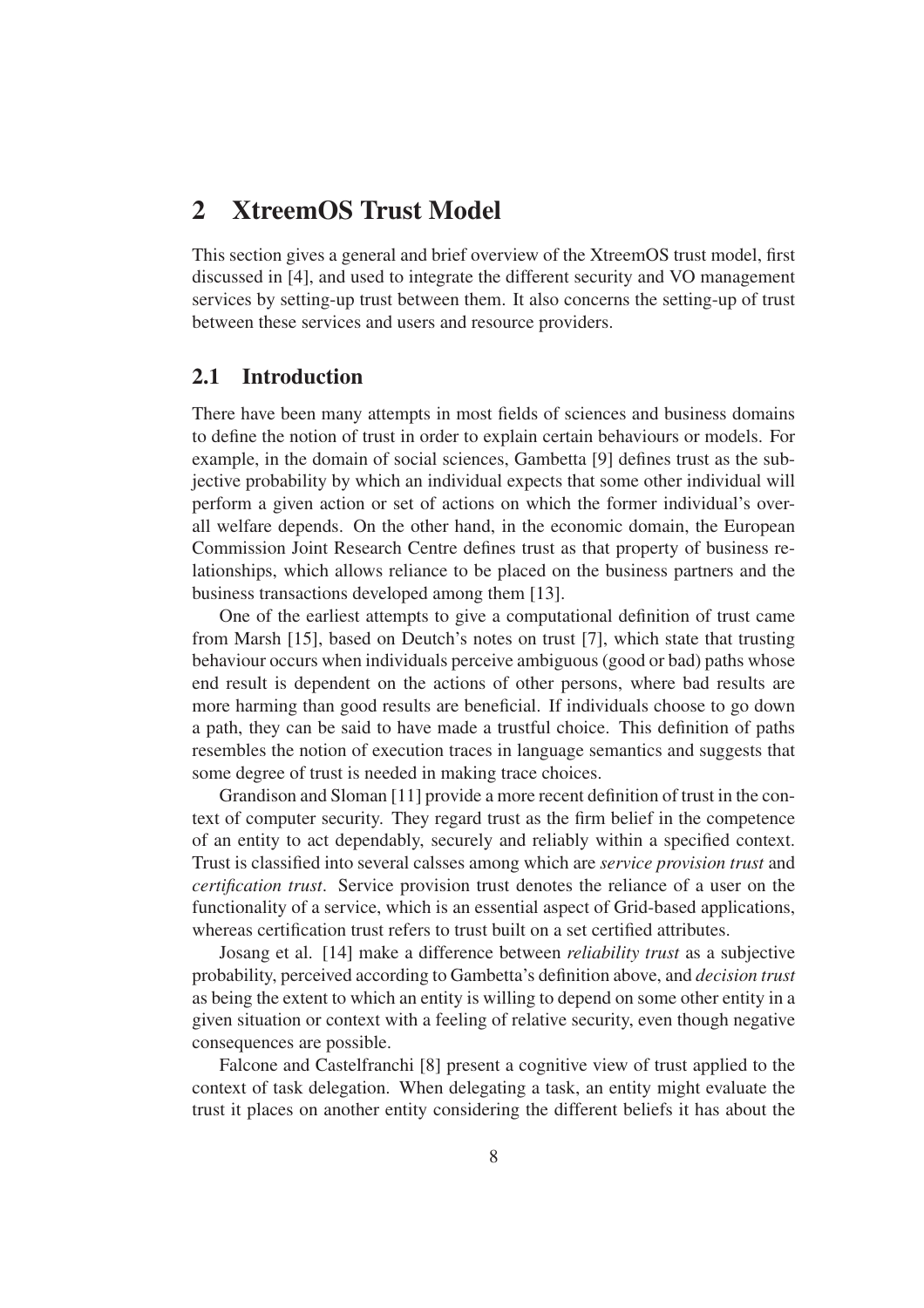latter. These include: 1) competence beliefs, i.e. the delegatee is competent to do the task, 2) disposition beliefs, i.e. the delegatee actually will do the task, 3) dependence beliefs, i.e. the delegator entity believes that at least it is better to rely on the delegatee for the task than not to rely on it, 4) fulfillment beliefs, i.e. the delegator believing that the task can be done, 5) willingness beliefs: the delegatee intends to carry out the task, 6) persistence beliefs, i.e. the delegatee is stable enough with regards to its intentions, 7) self-confidence beliefs, i.e. the delegator should believe that the delegatee knows it can do the task and finally, 8) motivation beliefs, i.e. the delegatee has some motive to run or execute the task.

#### 2.1.1 Trust in XtreemOS

In XtreemOS, the notion of trust that we adopt is based on three main aspects. First, trust is perceived as an administrative separation of resource and service ownership and management. Different organisations, resource owners, users and core XtreemOS service managers are allocated their own domains, which define their own boundaries of trust. This notion is based on the notion of service provision trust defined by Grandison and Sloman [11]. Second, trust is asserted in special tokens created based on cryptographic mechanisms such as digital certificates and other credentials, which are then verified by their consumers. These tokens convey verifiable attributes of entities that allow them to establish trust with other entities existent in other domains. This aspect is similar to certification trust as defined by Grandison and Sloman [11]. Finally, the transmission of trust tokens is achieved via trustworthy communication channels and protocols, which could be either offline possibly involving humans or cryptographic such as authentication protocols based on the Secure Sockets Layer (SSL) protocol [12].

In the following sections, we shall discuss trust domains and the different elements of the XtreemOS trust model.

# 2.2 Trust Domains

Trust domains refer to the separations in the ownership and management of software and hardware resources as well as human membership. Administrative domains are a type of trust domains. We use the term *trust domain* to indicate the level of assurance that each domain provides the designers, administrators and users of the XtreemOS operating system with.

Assuming that  $S \rightarrow S'$  is an assurance ordering relation taken from some lattice of assurance levels (e.g. [6]) to indicate that S has a higher assurance level, and thereby is more trustworthy, than  $S'$ , then Figure 1 illustrates this relation among the three main trust domains in XtreemOS, *Core Sites*, *Resource Sites* and *User Sites*.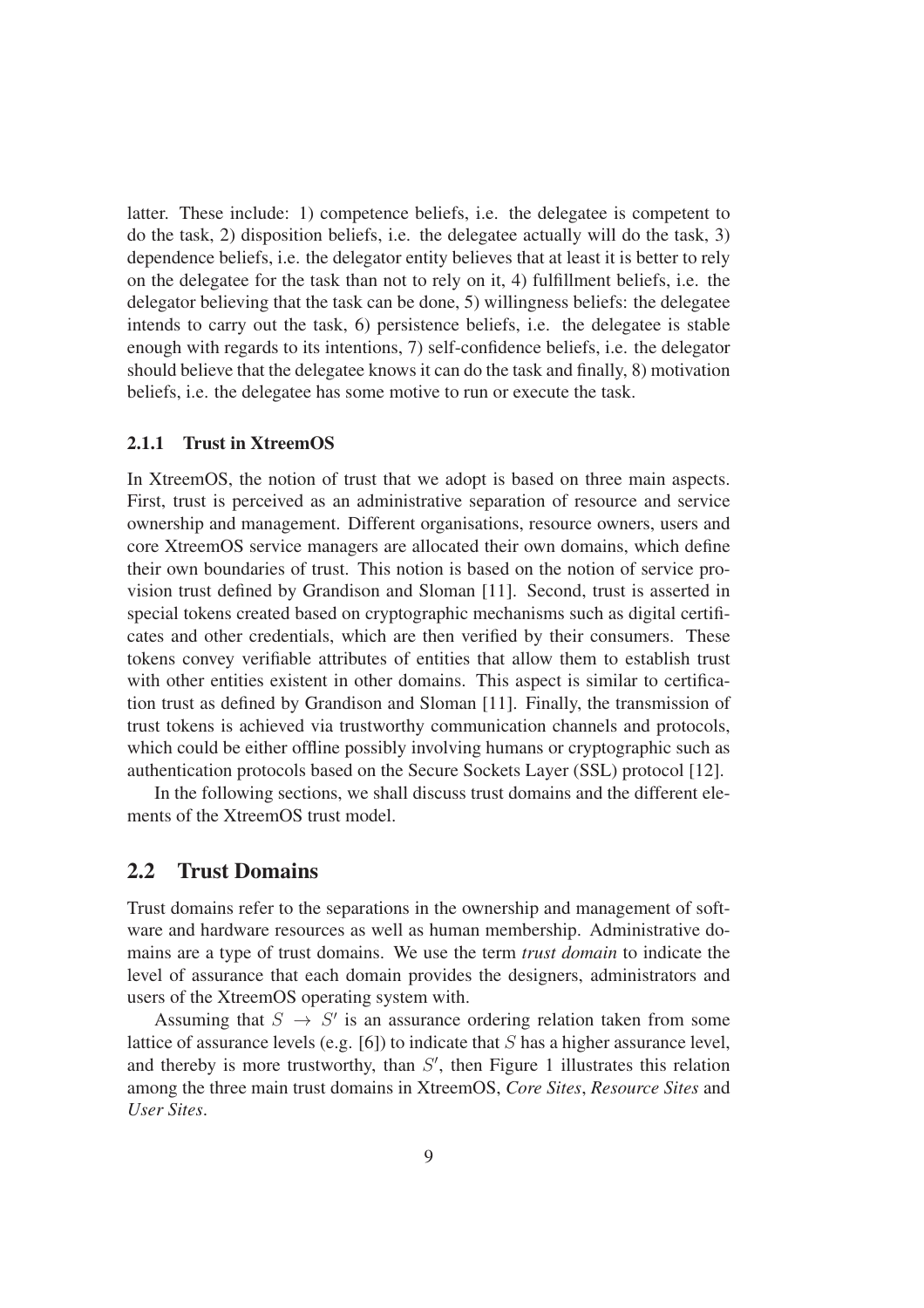

Figure 1: Ordering among the XtreemOS Trust Domains.

A VO is regarded as a logical domain, which comprises a single Core site and any number of Resource and User sites. In the following sections, we discuss each of these domains.

### 2.2.1 Core Site Domain

The *Core Site* domain is the domain in which all the core security and VO management services, as described in [3], are running. This implies that the site must be the most trusted site, and therefore, must have a high level of assurance. This domain may be split into two domains, as shown in Figure 2.



Figure 2: Online and Offline Core Site Domains.

• *Online Core Site Domain*: This domain represents the site in which any security and VO management service running in the online mode is hosted. This means that the domain is networked to other domains, however, it still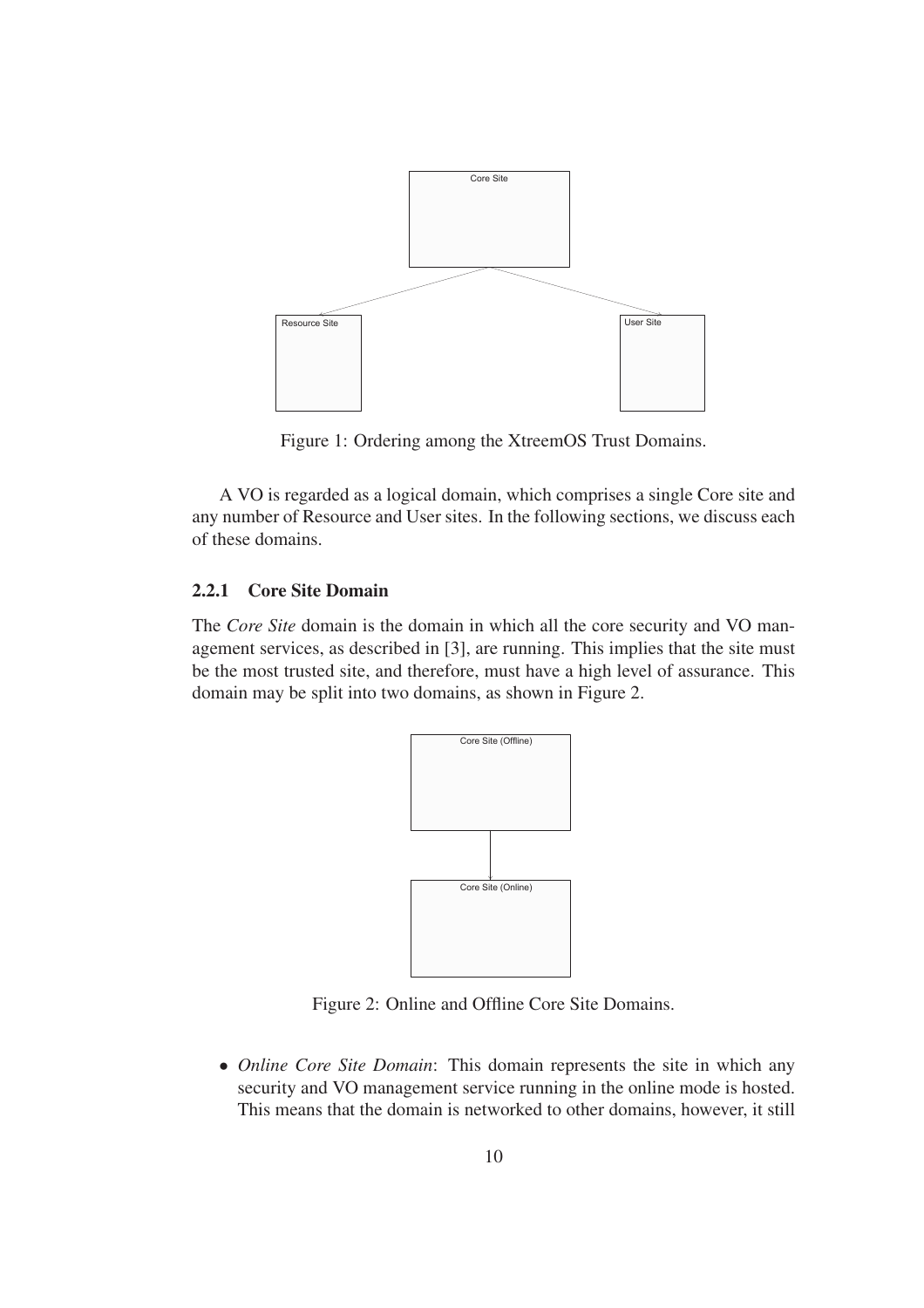maintains high levels of assurance by adopting strong security protection measures.

• *Offline Core Site Domain*: This domain is an offline site in which the most sensitive element in the trust chain is running, i.e. the Root Certification Authority as will be explained later on in the section on trust model elements. This site has no network connections to any other sites, it utilised strict security measures and its services are only accessible via authorised administrators interactions. Therefore, the site is considered to have the highest assurance level among all other sites.

# 2.2.2 Resource Site Domain

The *Resource Site* domain represent any domain in which resources (machines, services, software) are hosted and are connected to the Grid, therefore making them available to any VOs formed out of the Grid. The level of assurance of a resource site cannot be guaranteed and hence they represent a lower trust level than the core site.

# 2.2.3 User Site Domain

The *User Site* domain is any domain hosting users of the Grid, which may apply to join VOs and avail of the VO resources. User sites have no guarantees regarding their assurance levels, therefore, the user site domain is considered to be lower in trust than the core site. Note that user and resource sites cannot be compared in their levels of assurance.

# 2.3 Elements of the Trust Model

We now turn our attention to the main elements constituting the XtreemOS trust model. These are shown in Figure 3. These elements can be classified into five categories: *Certification Authorities*, *Users*, *Resources*, *Credentials* and *Protocols*. We discuss these categories in the next sections.

# 2.3.1 Certification Authorities

Certification authorities represent points of trust from which users and resources can obtain credentials to certify their identities and/or their attributes. These constitute our definition of a Public Key Infrastructure (PKI). We define three such authorities: the *Root Certification Authority* (Root CA), the *Credential Distribution Authority* (CDA) and *Resource Certification Authority* (RCA). These authorities are organised in a hierarchy as shown in Figure 3, where trust is delegated from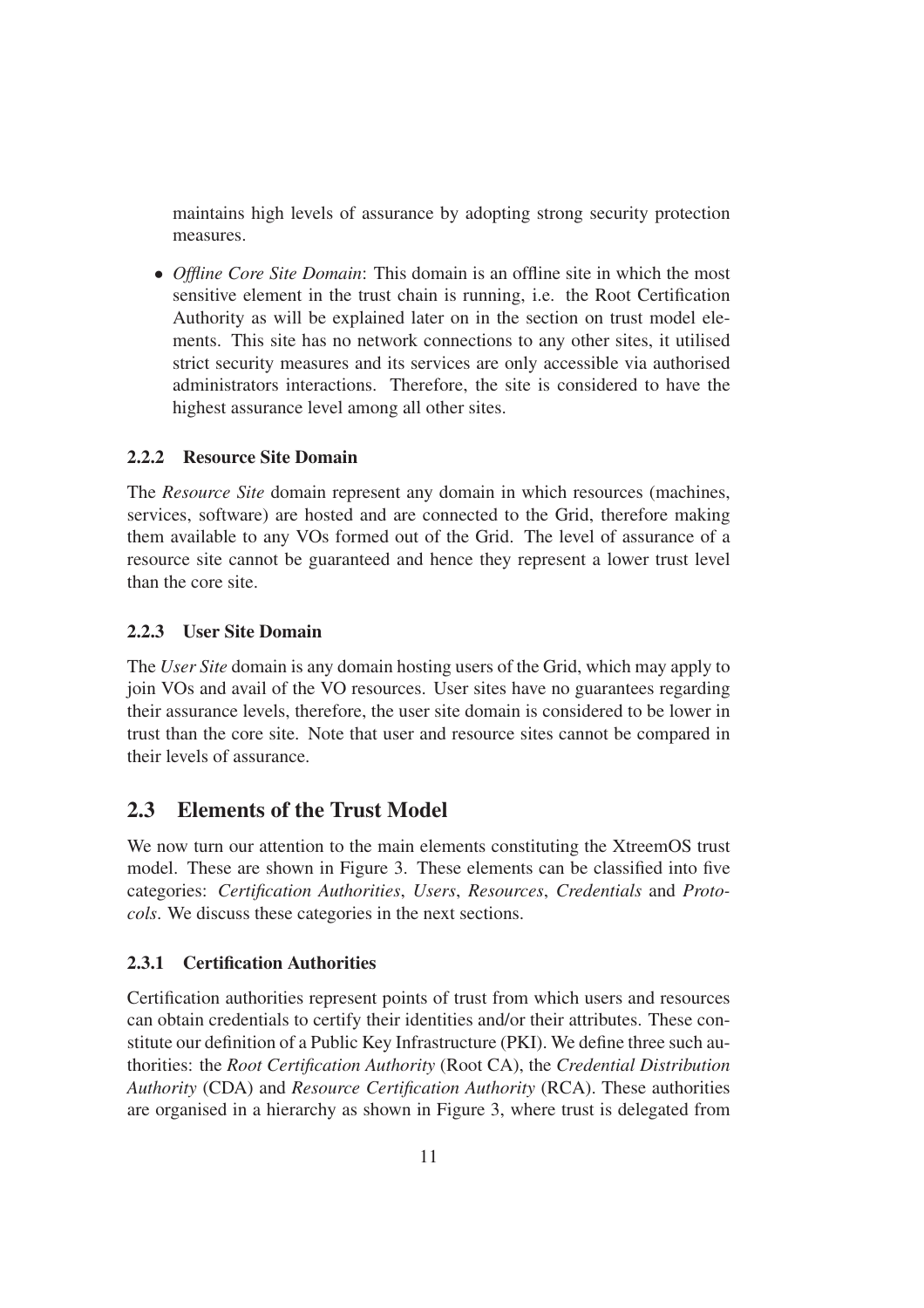

Figure 3: The XtreemOS Trust Model.

the Root CA to the CDA and then to the RCA. This trust delegation implies that the CDA has its public key signed by the Root CA and that the RCA has its public key signed by the CDA. The Root CA itself is a self-signing authority meaning that it will sign its own public key.

An important advantage of adopting separate authorities for users (CDAs) and resources (RCAs) is that one can achieve cleanly a separation of concerns between user credential management and resource credential management through the use of the CDA and RCA services. This design strategy ensures modularity and better representation of trust in the real world.

The Root Certification Authority. The Root CA is the trust anchor for any XtreemOS-based Grid system. The Root CA can be configured to issue identity certificates to the core services, or it may delegate this task to the CDA. The Root CA always delegates trust to the CDA for the purpose of certifying users and resource sites. This means that the Root CA does not itself certify any large-scale Grid system but rather provides a*trust anchor* for that system. Such an anchor of trust is necessary to bootstrap trust, either initially in the Grid or whenever any of the other services are compromised and their certificates need to be reissued. Without an anchor, it is not possible to (re)bootstrap trust in a distributed system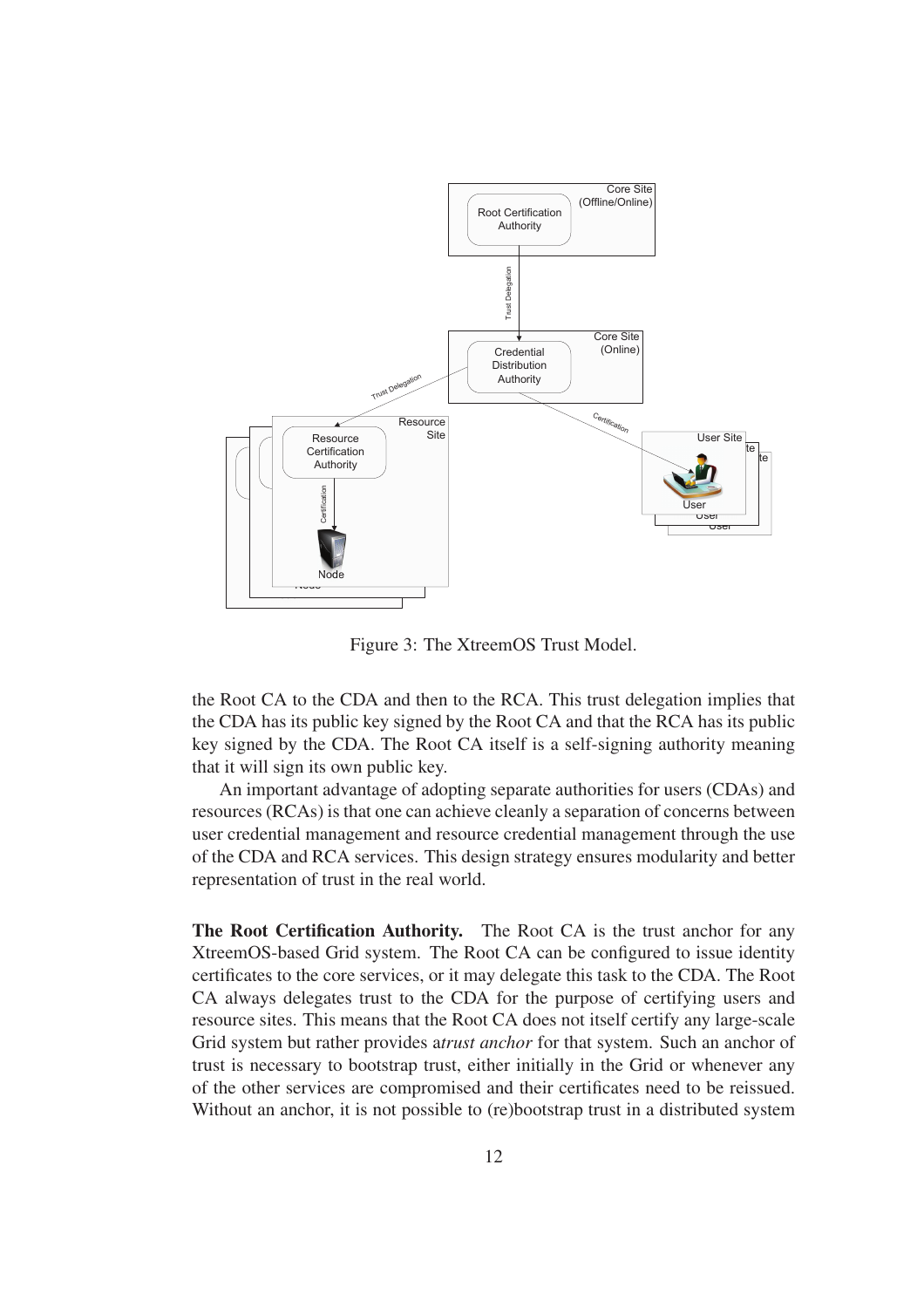such as a Grid. Therefore, it is important to ensure that the Root CA is highly protected from unauthorised accesses and is running on a highly secured machine.

The Root CA operates in an offline mode. This means that any trust delegation (to the CDA) is carried out via offline means (e.g. emails, telephones, administrators direct access using command line programs). No network connection is provided to any services or programs running on different machines. This is considered to provide a higher assurance level than if the Root CA provided online access, which would increase the risk of the Root CA being compromised (e.g. by the theft of the Root CA private key).

The Certificate Distribution Authority. The CDA acts as a subordinate of the Root CA to which trust is delegated by the Root CA. This delegation of trust means that the CDA can certify the public keys of users and RCAs such that any entity consuming those certificates will be able to trace the chain of trust up to the Root CA. The CDA also can issue any attribute certificates to users to indicate their VO attributes such as their membership of particular VOs. The CDA serves several main purposes:

- It acts as the online frontend to the Root CA, if the Root CA is running in the offline mode. Therefore, one can achieve a separation of concerns between the management of the Root CA's security and its online functionality.
- The CDA permits the separation between user certification and resource site certification as represented by the RCA. It functions as a distribution authority separating between users and RCAs.
- The CDA acts as a trust domain within which VOs can be formed out of any users and RCAs that have been certified by a common CDA.

The Resource Certification Authority. The RCA is a subordinate of the CDA to which trust is delegated by the CDA for purpose of managing resource certification within the RCA's site. The RCA facilitates the following:

- The management of the resource certification within each site belonging to the Grid.
- The separation of concerns from the CDA, as the CDA does not have to manage the certification of each and every resource in the Grid.

In its own site, the RCA will certify the public keys of resources belong to that site. Additionally, it can also issue any attribute certificates required for those resources, such as certificates stating the storage capacity, speed of processor and assurance and QoS levels.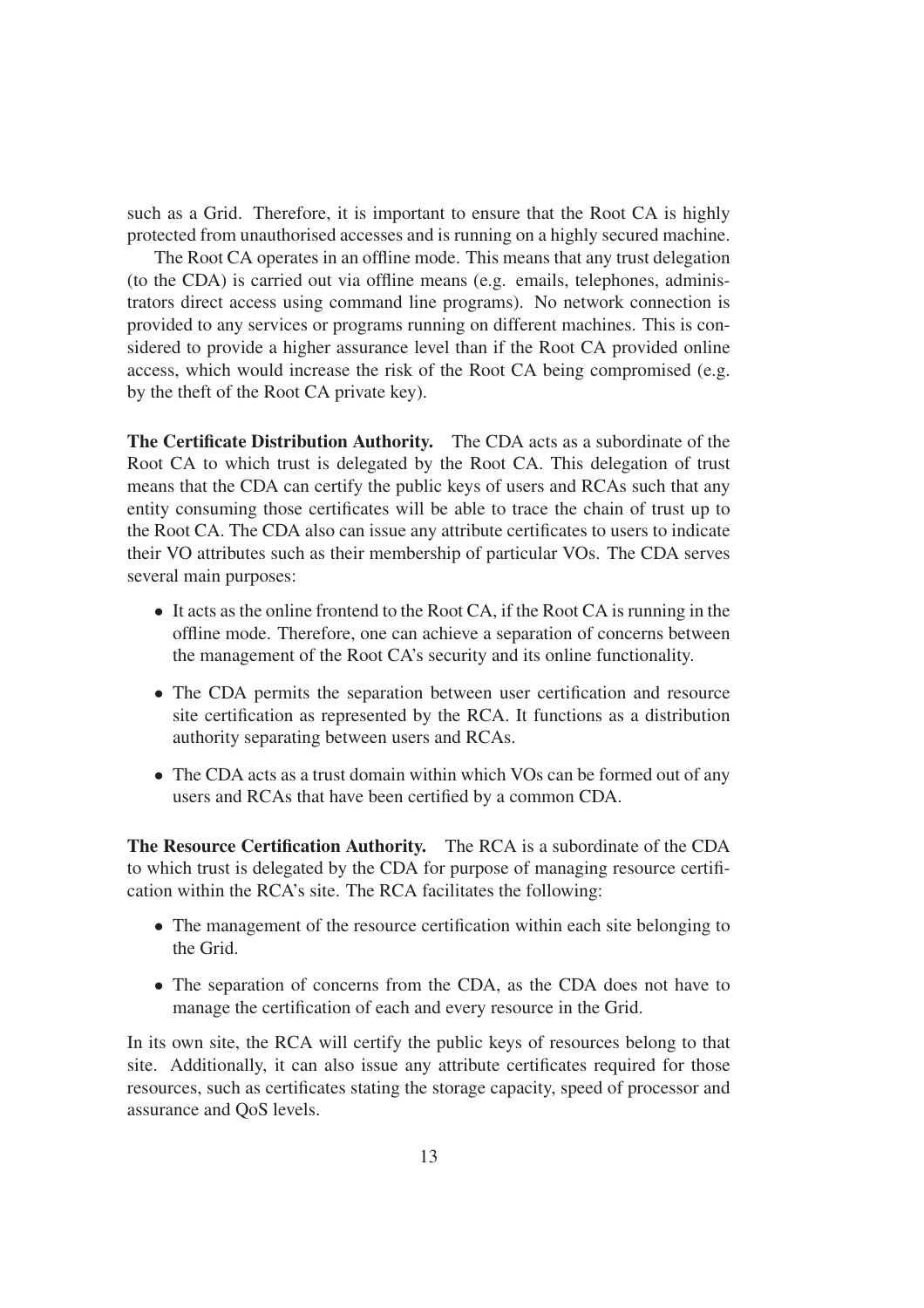#### 2.3.2 Credentials

Credentials are pieces of data held by the different actors that provide some form of information required by the capability that the actor requires to perform. Credentials have the general format *<Assertion, Proof, Validity>*, where the *Assertion* represents some attributes of the subject of the credential, *Proof* is verifiable information that the assertion is true and *Vailidity* are some conditions that render the credential itself valid.

Credentials may or may not have been created using cryptographic means. Passwords are examples of non-cryptographic credentials whereas digital certificates based on the X-509 standard [17] represent cryptographic credentials. In the following sections, we discuss three types of credentials used in XtreemOS.

Passwords. Passwords are the simplest form of credentials created by users and resource site administrators, e.g. during the initial request for registration phase (part of the Grid Management Capabilities) in a Grid from the Grid administrator. These passwords will be used in a password-based authentication protocol, such as the Secure Remote Password (SRP) [19], to establish secure (i.e. secretive and authenticated) communication channels.

A password has the format *<Assertion=username+password, Proof=(asserted password==stored password), Validity=password renewal>*. The proof is that the asserted password supplied by the entity being authenticated must be the same as the password stored by the system. The validty of this password is then determined by whether it has passed its renewal date/time or not.

Identity Certificates. These are digital certificates that enable their consumer to validate cryptographically the binding between the identity of the certificate's holder and its public key. This binding is important as it allows the consumer in the future to validate the authenticity of any information signed by the certificate holder. In XtreemOS, identity certificates are issued to any entity in the trust model - in fact, these are the most essential trust mechanism without which entities cannot participate in any VOs.

Identity certificates have the format *<Assertion=subject-has-identity, Proof=pubKeyof-issuer validates certificate signature, Validity=expiration-of-certificate>*. This format states that the assertion is that the subject has the identity in the certificates. The proof is that the public key of the issuer validates the signature on the certificate, and finally, the validity is the date/time expiration of the certificate.

Attribute Certificates. Technically, these are similar to the identity certificates except their purpose is different. Instead of binding the entity to its public key, the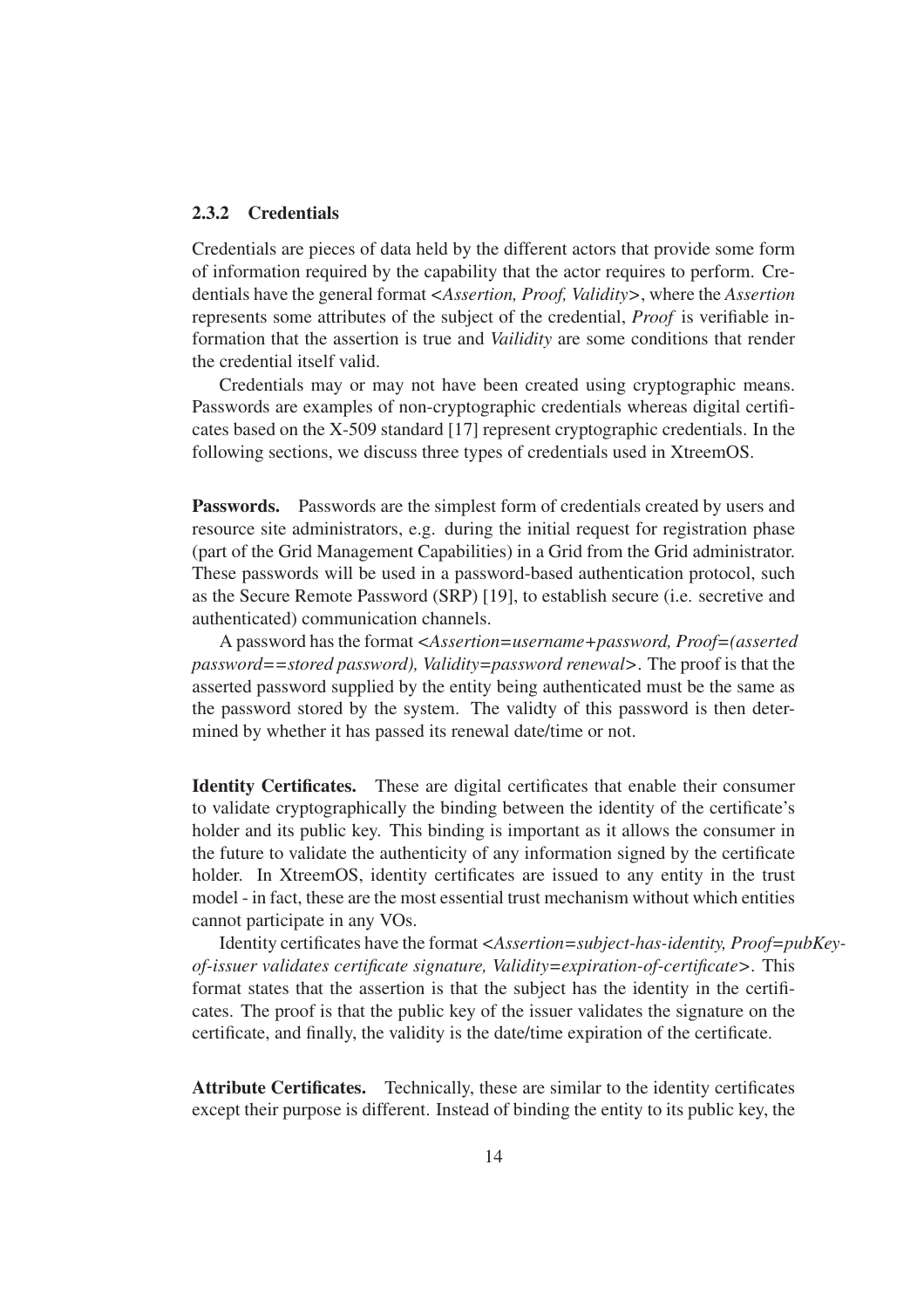attribute certificate has a field enumerating all the attributes of the entity. Attribute certificates are necessary in order to prove that entities has certain attributes. For example, users could be issued attribute certificates by the CDA to certify that they are members of certain VOs. RCAs also issue attribute certificates to resources to bind them to their functional and qualitative attributes.

Attribute certificates have the format, *<Assertion=subject-has-attribute, Proof=pubKeyof-issuer validates certificate signature, Validity=expiration-of-certificate>*. This is similar to the format of the identity certificates except that the assertion is related to some attribute(s) of the subject.

### 2.3.3 Users

Users are either humans or software that interact with the XtreemOS system and utilise the Grid resources within well-defined VOs.

## 2.3.4 Resources

These are the individual machines that offer computational and storage power to the Grid.

#### 2.3.5 Protocols

Protocols refer to the sets of well-defined message-passing interactions used to carry certificates and other data messages among the certification authorities, users and resources in the model. In the context of the XtreemOS trust model, the main purpose of protocols, in addition to exchanging information, is to have a procedure for the establishment of trust among the different elements of the trust model. In the following paragraphs, we discuss a number of such protocols.

The XtreemOS User Registration Protocol. This protocol represents the entry point for users who wish to use the resources offered by a XtreemOS-enabled Grid. It is, in some sense, a pre-authentication step to what will follow. XtreemOS users will normally apply for an account in an XtreemOS Grid through a web interface called VOWeb. This allows the applicant to enter their account details (such as username and password), and contact details (such as organisation and e-mail address). The steps involved are:

• The user accesses the VOWeb registration page through their Web browser. To protect the confidentiality of user account details, this should only be accessed over an HTTPS connection secured with SSL. The user submits an application to join the Grid.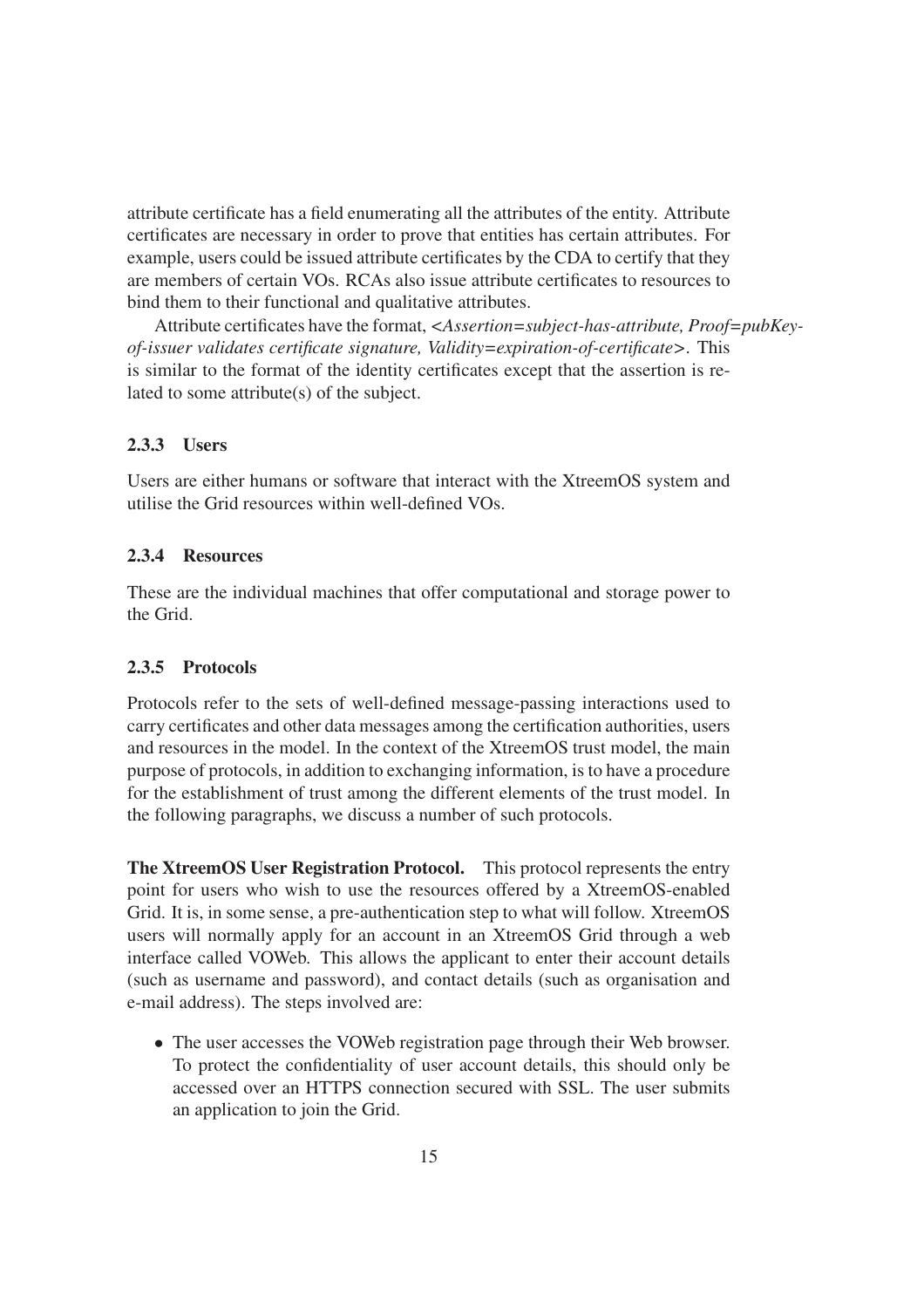- The Grid administrator views the application and may wish to obtain more details about the user in order to verify the authenticity of their request. This communication between Grid administrator and the applicant may be offline in the form of email exchanges, phone calls, or even face-to-face meetings between the two parties.
- If the Grid administrator approves the request, the user is informed via email and can then start using their account in the Grid. Otherwise, the request is rejected and the user is notified.

The process above is similar to signing-up to conventional online services. The Grid administrator has the option, when considering a registration request, of applying a level of scrutiny to the registration applications appropriate to the level of security and assurance required in their Grid. Once the user has had their application approved, they can use the VOWeb application to join existing VOs or to create their own VOs. The user can then request an XOS-Certificate containing their VO attributes.

Obtaining a user XOS-Certificate. The main aim behind this process is to allow the users to be certified by the CDA, which will allow them to start creating VOs and to use VO resources. More concisely, it allows the users to enter the operational mode of the VO.

In this process, the user can obtain their XOS-Certificate from either the VOWeb application or from the command-line CDA client program. In both cases, the underlying protocol used is the same and takes place over an encrypted, authenticated channel obtained using SSL, where we denote by  $[A \rightarrow B]$  SSL-secured communications from  $A$  to  $B$ :

- 1.  $[U \longrightarrow C]$ : *username*, *password*
- 2.  $[C \longrightarrow U]$ : *status*
- 3.  $[U \longrightarrow C]$ : *CSR<sub>U</sub>*
- $4. [C \longrightarrow U]: (*cert<sub>U</sub> ><sub>SK<sub>C</sub></sub>*, *cert<sub>C</sub> ><sub>SK<sub>R</sub></sub>*)$

In step 1, the user, U, sends their username and password to the CDA server, C. The CDA server then returns in step 2 the status corresponding to the authentication of the user. If this authentication status indicates that the user has been authenticated (step 2), then the protocol proceeds by sending a Certificate Signing Request  $(CSR_U)$  to the CDA server in step 3. This CSR contains the user's public key and request attributes, all signed with the user's private key. The CDA server authenticates the CSR by checking the signature, then creates an XOS certificate, which is essentially a X.509v3 certificate containing the user's public key and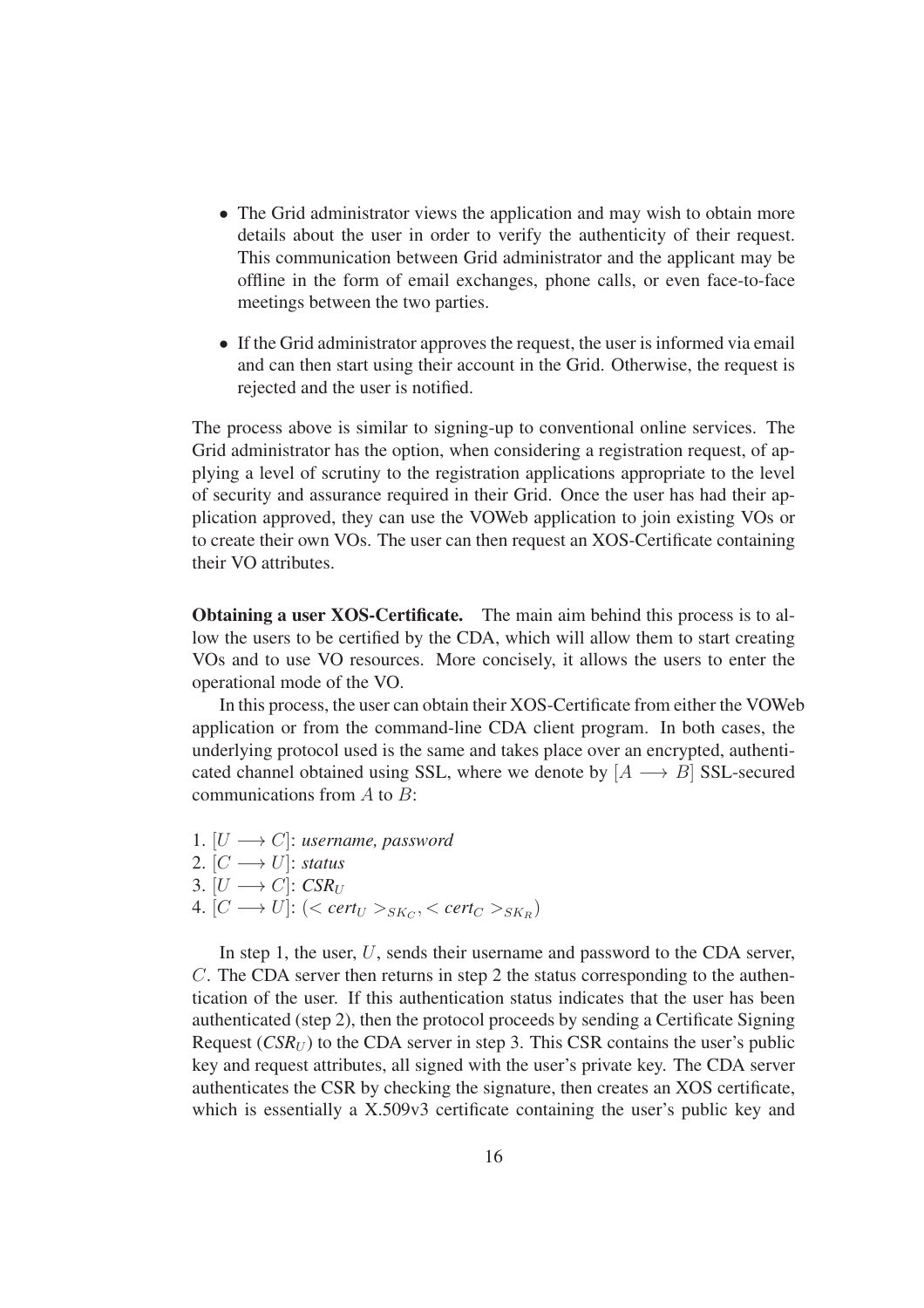their VO attributes in extension fields. In step 4, the CDA server sends back to the user a certificate chain  $\left( \langle \text{cert}_U \rangle_{SK_C}, \langle \text{cert}_C \rangle_{SK_R} \right)$  consisting of the XOS certificate of the user  $cert_U >_{SK_C}$  signed by the CDA's private key  $SK_C$  and the CDA's own certificate  $\langle cert_C\rangle_{SK_R}$ , signed by the Root CA's private key  $SK_R$ .

At the end of this protocol, the user can demonstrate in a verifiable manner its own identity, which will be trusted by any VOs that trust the Root CA.

The Resource Certificate Distribution Protocol. In the second protocol, the RCA, R, aims at obtaining a root certificate and identity certificate from CDA, C:

1.  $[R \rightarrow C]$ : *CSR<sub>R</sub>* 2.  $[C \longrightarrow R]$ :  $( $cert_R >_{SK_C}, _{SK_C})$$ 

where  $CSR_R$  is a request from the RCA for the certificate signing by the CDA,  $\langle \text{cert}_R \rangle_{SK_C}$  is the RCA's identity certificate signed by the private key of C, and  $\langle \text{cert}_C \rangle_{SK_C}$  is a self-signed root certificate issued and signed by C.

The Protocol between Machines and RCAs. In general, machines need to register with at least one local RCA securely. Because machines are operated within the same administrative (trust) domain as their RCA, the problem of establishing a secure channel between a machine and its RCA is resolved locally within the domain. This will depend on the level of security and assurance adopted in the domain. Therefore, we do not describe here how a secure channel (if needed) is obtained between a machine and its RCA, since this is a local issue.

An Alternative Online Registration Protocol using password-based authentication via SRP. In many online registration systems, users access a web form to enter their account details (username/password) and contact details. To guarantee the confidentiality of their account details, the web form will use HTTPS. This entails the applicant having to trust and accept the SSL certificate presented by their web browser upon initiating the connection, unless the server certificate has been signed by one of the root certificates installed in their browser. The web browser can verify the certificate chain from the server SSL certificate to the trusted root certificate.

The options the user is faced with are summed-up as follows:

• They trust, without question, the validity and authenticity of the SSL server certificate. This is not an uncommon occurrence, but may make the user less confident in the overall registration process;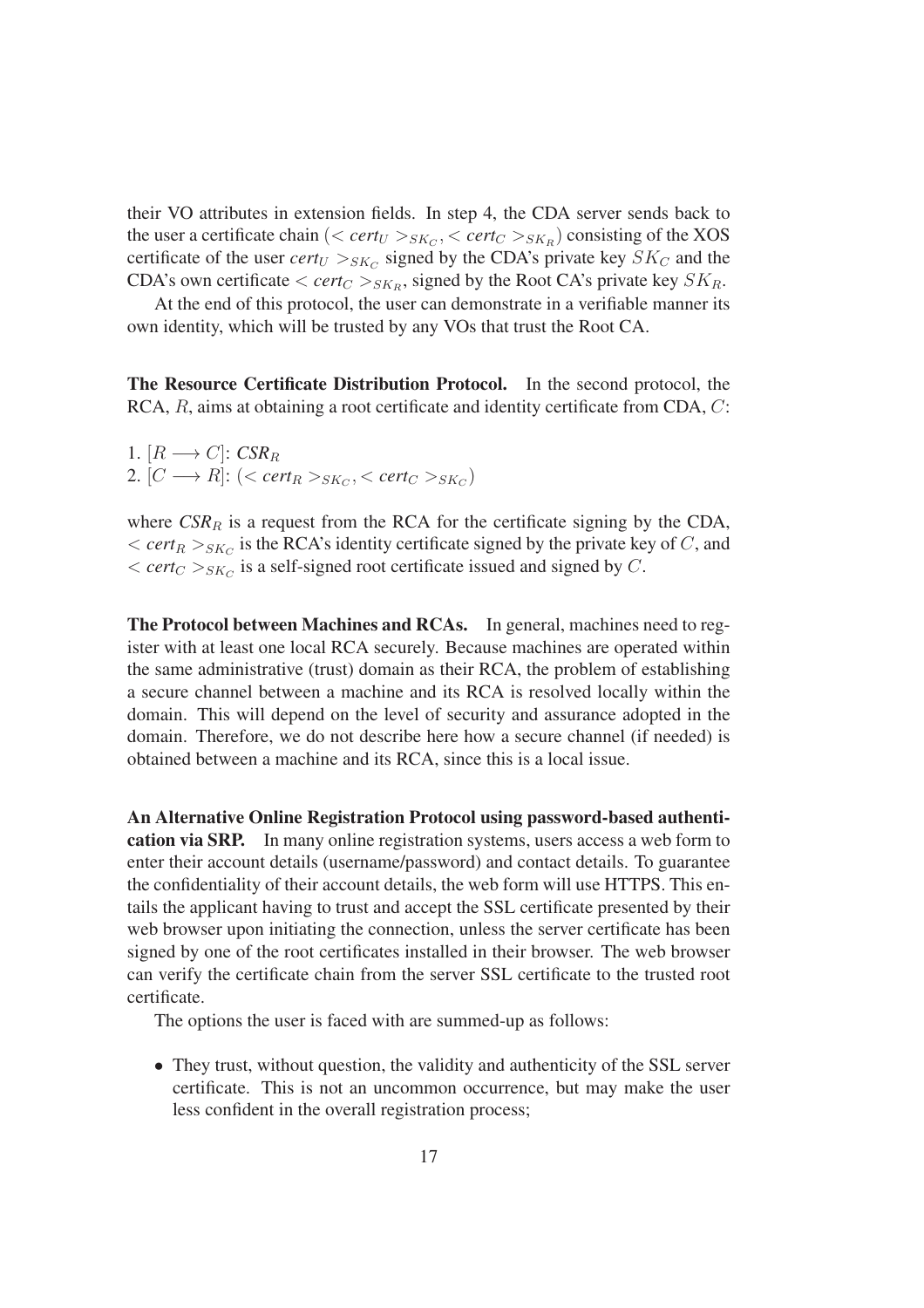• They can import the SSL server certificate (or the certificate used to sign the SSL server certificate) into their browser. This raises the issue of how the user can obtain the certificates in the first place.

We can achieve the aim of reducing the certificate set-up overhead needed with conventional PKI-based approaches by giving the user a *certificate-less* method of securely registering their details. The alternative method relies on the user or the RCA administrator (i.e. the 'requester') accessing the registration manager over a confidential channel, which is based on an instance of the Secure Remote Password (SRP) protocol [19]. At this stage, the authenticity of the entities involved does not need to be guaranteed, as there is a conventional approval step following the registration whereby the identity of the requester and its attributes can be established. The registration client and manager can share the username/password for a pre-defined registration account to establish an SRP-based channel. The registration client can hide the *channel* username/password from the requester by automatically establishing a SRP connection when it is invoked, rather than the user needing to provide the username and password for the channel account. Once the SRP channel has been established, the requester can provide their account details (username and password), and their contact details. The registration manager stores this information in the registration database for approval by conventional (manual) means, which we do not describe here.

# 2.4 Design Alternatives for the Trust Model

In addition to the model presented in the previous section, we introduce in this subsection a set of alternative designs for the trust model.

#### 2.4.1 Single Root CA with Multiple CDAs

A first alternative model is based on having multiple CDAs all running under the same Root CA as shown in Figure 4.

The main advantage of this model is that it permits the division of the Grid into trust domains each with its own CDA. Each domain will also be responsible for the certification of its own users, RCAs and resources, which facilitates further the scalability of trust. The failure of one CDA, for example as a result of compromising its private key, will not result in the failure of the certification of RCAs and users belonging to the other CDAs. Moreover, the model allows users belonging to one CDA domain to utilise resources certified by another domain, hence, catering for resource expansion.

Nonetheless, as shown in Figure 5, as a result of the presence of multiple CDAs, a man-in-the-middle attack can be mounted by a malicious user who's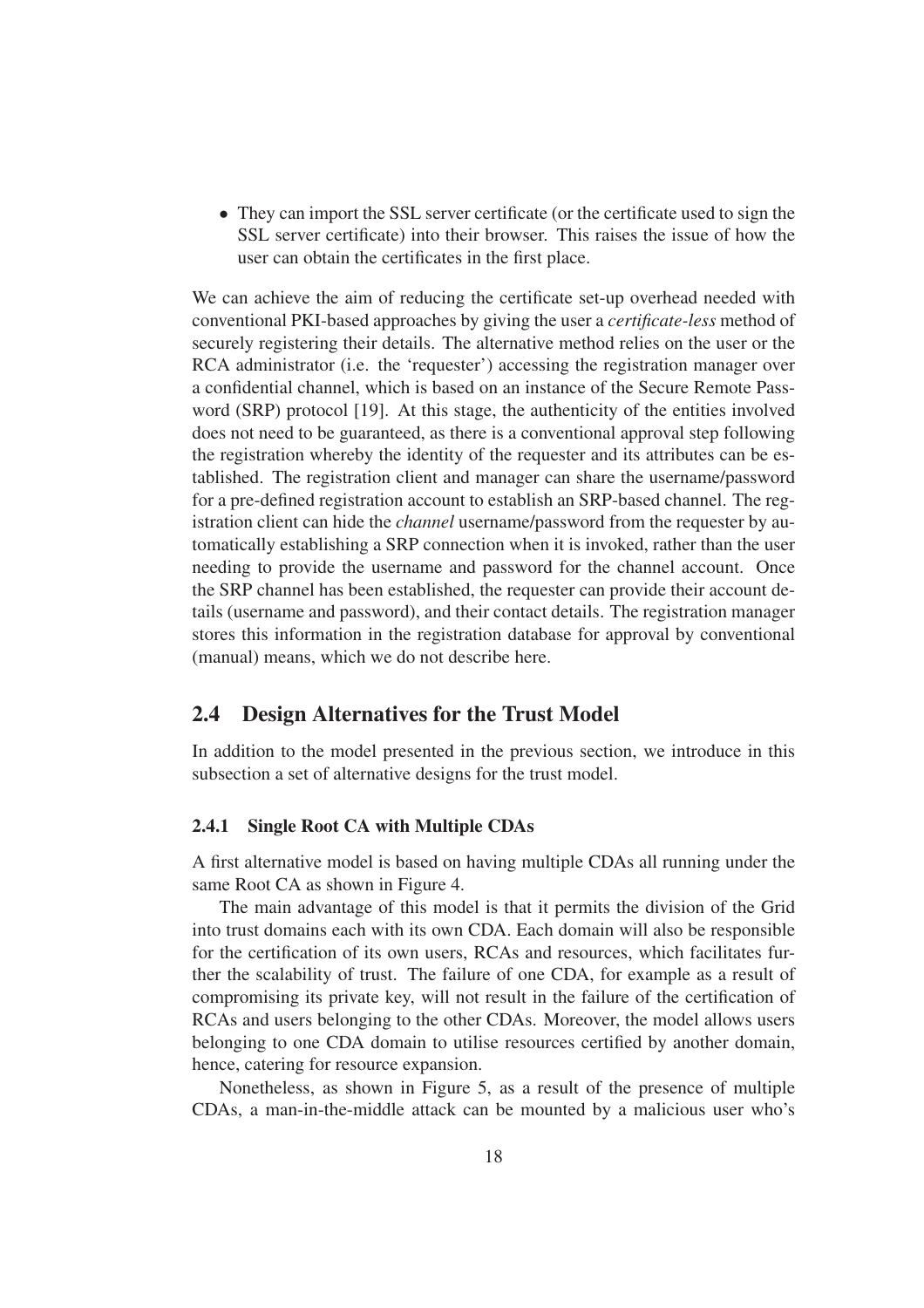

Figure 4: An Alternative XtreemOS Trust Model with multiple CDAs.



Figure 5: A Man-in-the-Middle Scenario on the multiple CDAs Model.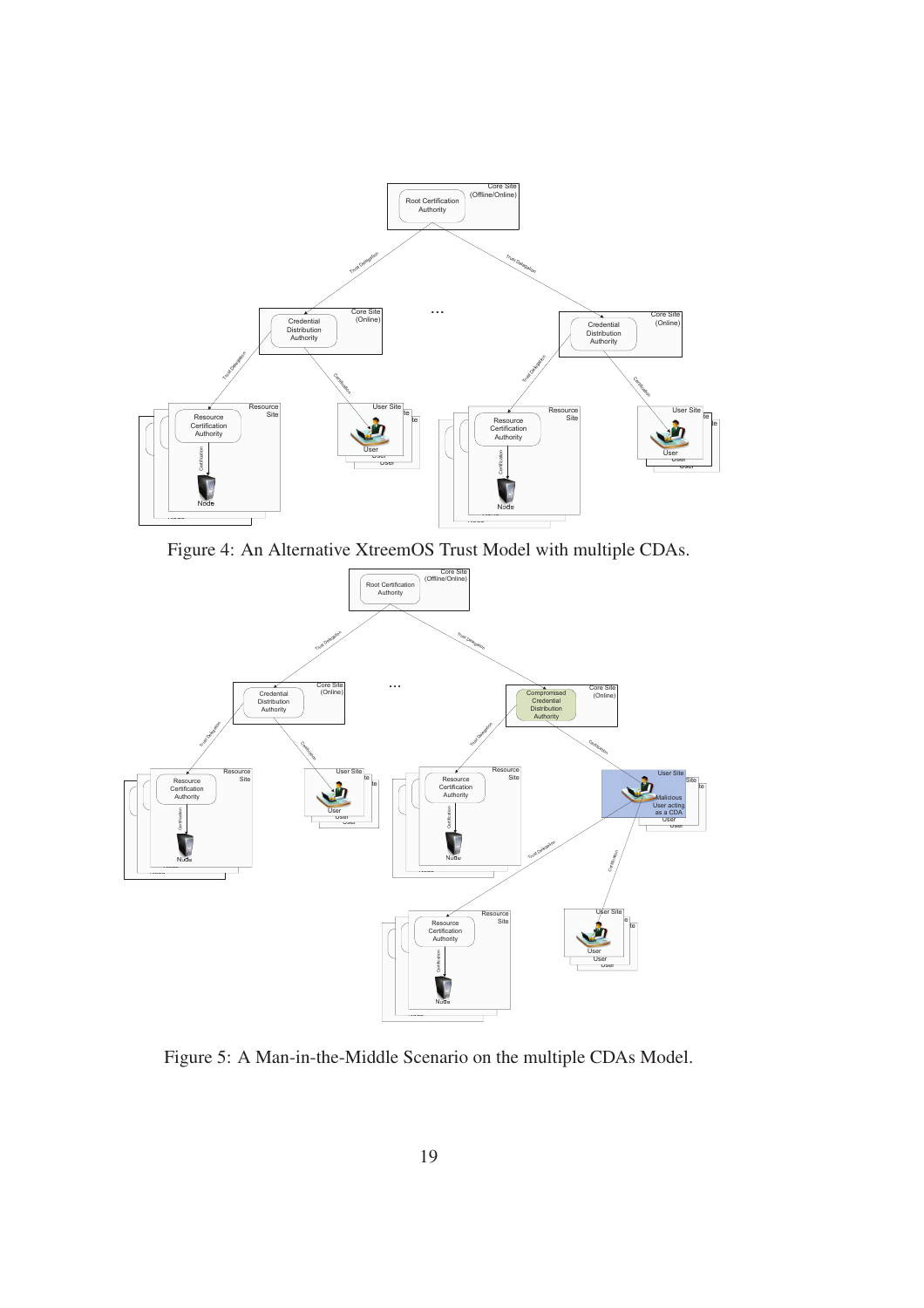already compromised a CDA. In this attack, the malicious user will simply set-up and run a fake CDA using the stolen private key, which can then start certifying his own group of users and possibly other fake RCAs. This attack would not have been possible in the single CDA scenario since a second CDA would be disallowed to run.

#### 2.4.2 Multiple Root CAs with Multiple Trust Delegations

The second alternative to the XtreemOS trust model is the one shown in Figure 6.



Figure 6: Another Alternative XtreemOS Trust Model with multiple Root CAs and Multiple Trust Delegations.

In this alternative model, the Grid itself is divided into multiple trust domains by running multiple Root CAs. Hence, there can be several roots of trust. This multiplicity at the root requires the definition of the relationship among the different trust domains. In this case, the model provides the possibility of one domain to trust the Root CA of another domain by simply obtaining a certificate for the CDA of one domain signed by the Root CA of the other domain.

This model has the advantage of providing more granularity at the Grid level regarding the management of trust, and at the same time, it is possible to allow users from one Grid domain to utilise resources from another domain. Another advantage also is that failure of one Root CA will not impact trust in the domain of other Root CAs.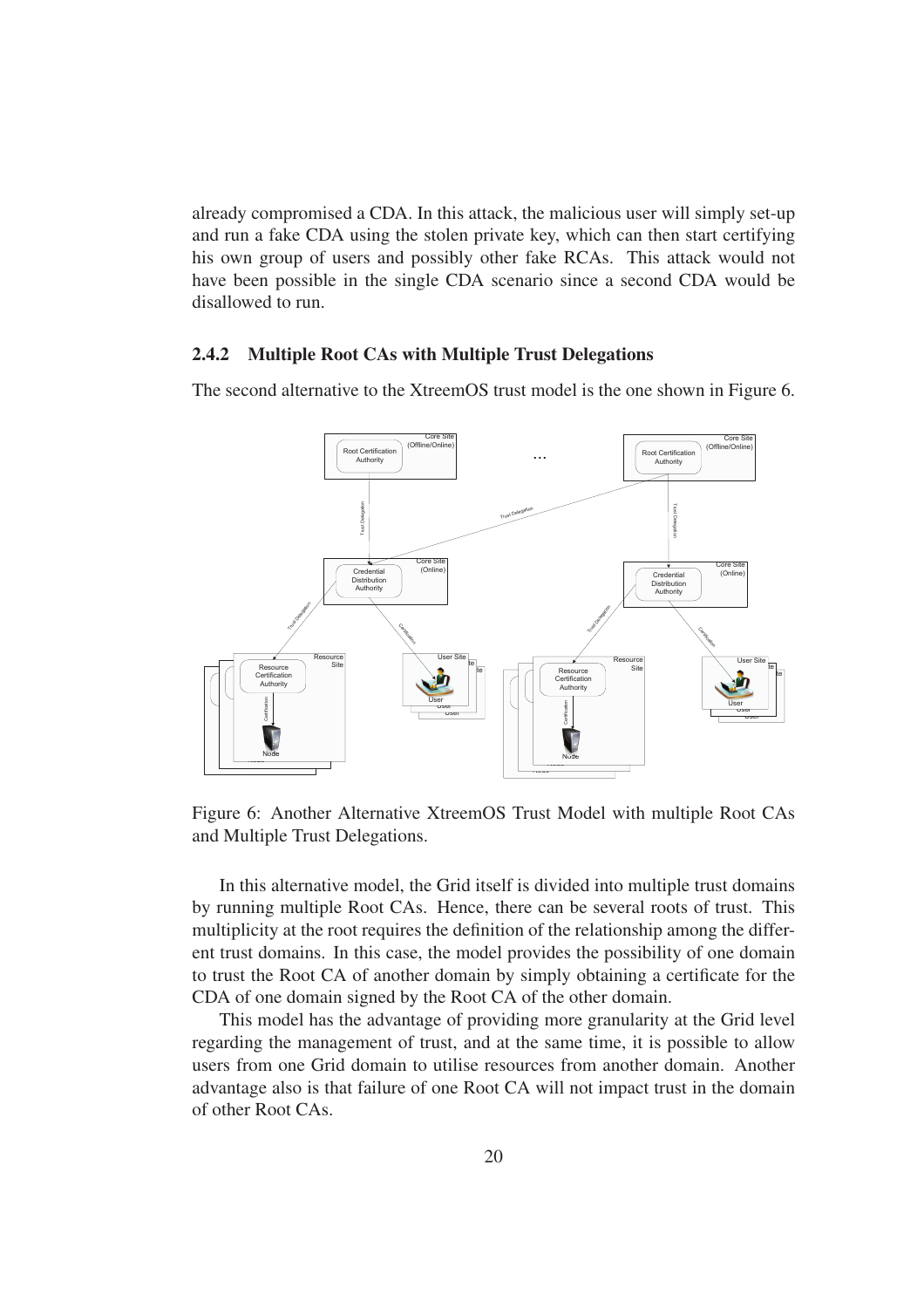Similar to the man-in-the-middle attack in the previous model, in this model, a malicious user who's able to compromise the Root CA of some Grid domain will be able to set-up a fake Root CA and hence, run masquerade the Grid domain belonging to that Root CA, as is shown in Figure 7.



Figure 7: The Man-in-the-Middle Scenario in the Second Alternative XtreemOS Trust Model.

# 2.4.3 Multiple Root CAs with Cross Certifications

The last alternative model we discuss here is one in which there are multiple Root CAs, which are cross-certified as shown in Figure 8.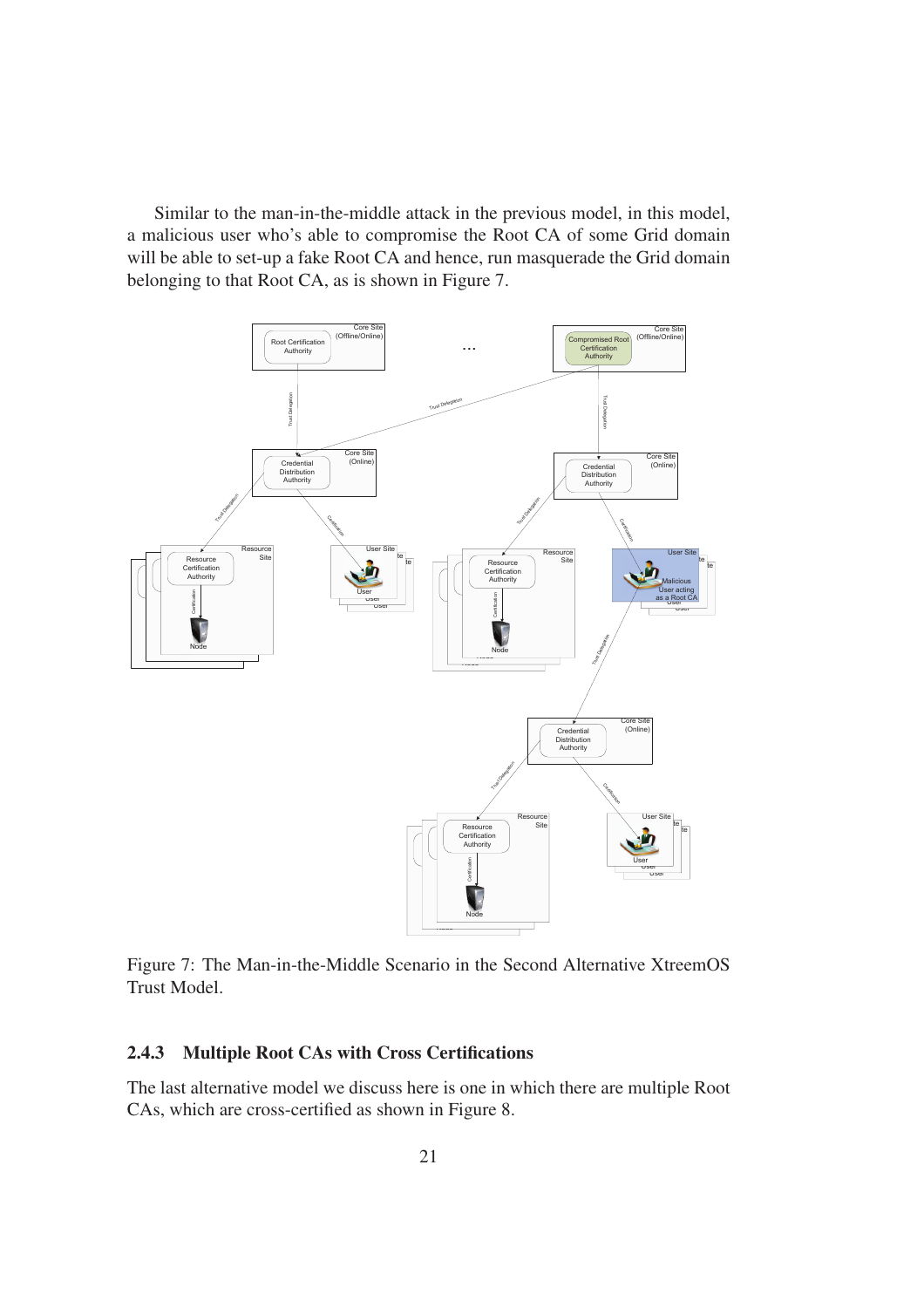

Figure 8: Another Alternative to the XtreemOS Trust Model with Multiple Root CAs with Cross Certification.

Cross-certification here means that each Root CA will certify (by signing the public key of) any other Root CAs it trusts. Therefore, users (resources) from the trust domain of the latter Root CA will be trusted by resources (users) from the domain of the former, simply because it will be possible to create a chain of certificates leading to the latter Root CA from entities of the domain of the former. This has the advantage in that one domain can be expanded to include other domains thus for example, achieving resource scalability.

Similar to the model of the previous section, this model two has the same manin-the-middle vulnerability. Additionally, as noted in [1], cross-certification can have negative implications in the compatibility of levels of assurance in the crosscertified domains. For example, a "high level of assurance" classification may have different meanings in each domain thus leading to the possibility of reducing the assurance levels of some domains.

# 2.5 Comparison of Different Trust Models

The above mentioned alternatives for the XtreemOS trust model present varying degrees of complexity, flexibility and decentralisation of trust bootstrapping, establishment and management. In this section, we define a number of common criteria to compare these alternatives:

• Degree of Administration: This factor denotes the number of administrators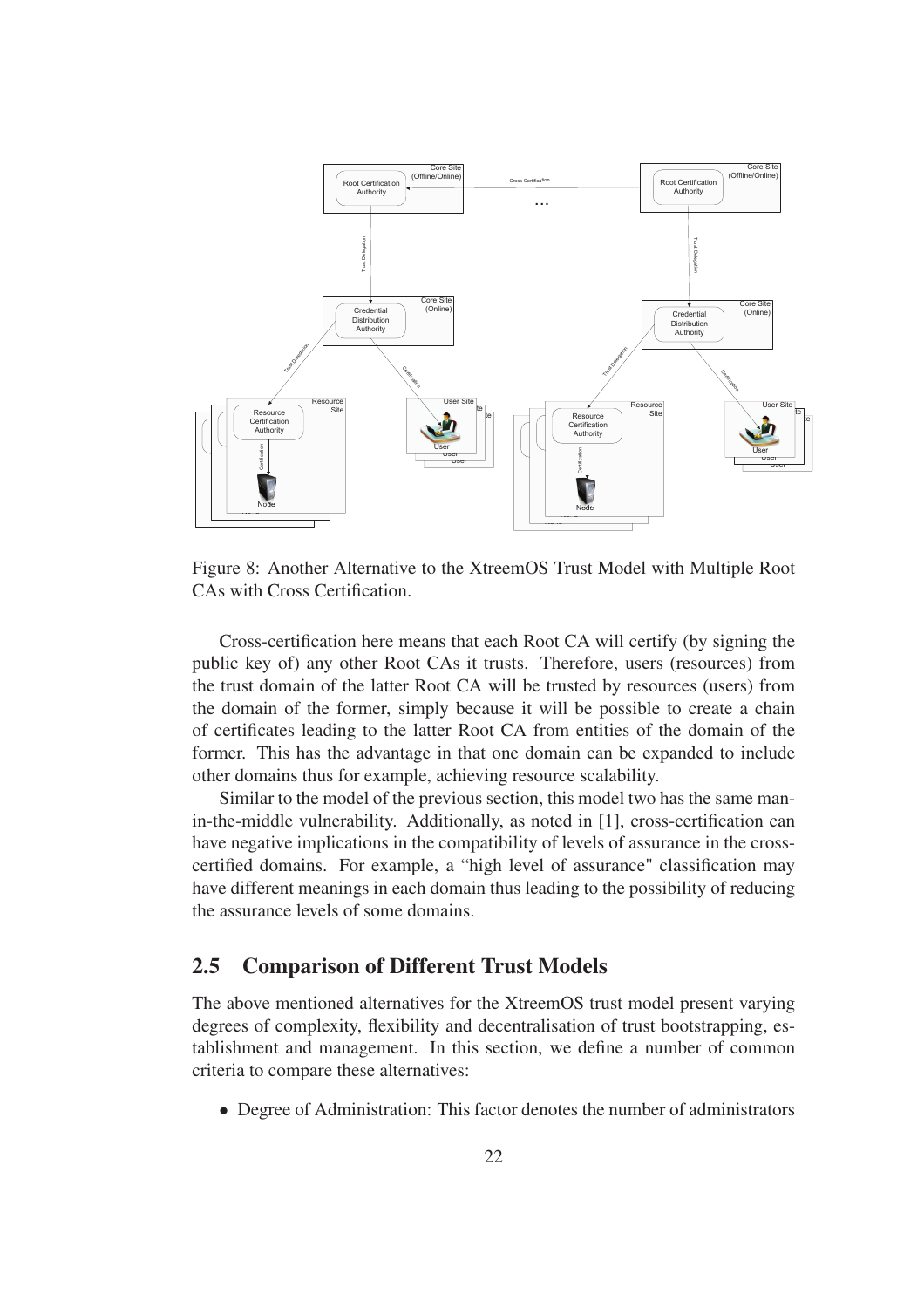requried to bootstrap the trust model to a working Grid. The more the number of administrators required, the more expensive the model is regarding time and resources.

- Domain Multiplicity: This factor refers to the multiplicity of the trust domains established in each model within a single Grid. These include the numbers of user, ressource and core sites as well as VO domains and ultimately, the number of Grids that can be set-up.
- Maintenance Complexity: This factor denotes the maintenance complexity of each model. This includes the complexity of setting-up trust
- Decentralisation of Attack Points: This factor refers to the decentralisation degree of attacks on each model.

| Model                        | Administration | Domain Multiplicity | Maintenance Complexity | <b>Attack Decentralisation</b> |
|------------------------------|----------------|---------------------|------------------------|--------------------------------|
| Single Root CA/              |                |                     |                        |                                |
| Single CDA                   | Low            | Low                 | High                   | Low                            |
|                              |                |                     |                        |                                |
| Single Root CA/              |                |                     |                        |                                |
| Multiple CDAs                | Medium         | Medium              | Medium                 | Medium                         |
|                              |                |                     |                        |                                |
| Multiple Root CAs with       |                |                     |                        |                                |
| <b>Multiple Delegations</b>  | High           | High                | Low                    | High                           |
|                              |                |                     |                        |                                |
| Multiple Root CAs with       |                |                     |                        |                                |
| <b>Cross Certitification</b> | High           | High                | Low                    | High                           |

According to these criteria, Table 1 shows how each model behaves.

Table 1: Comparison of XtreemOS Trust Models.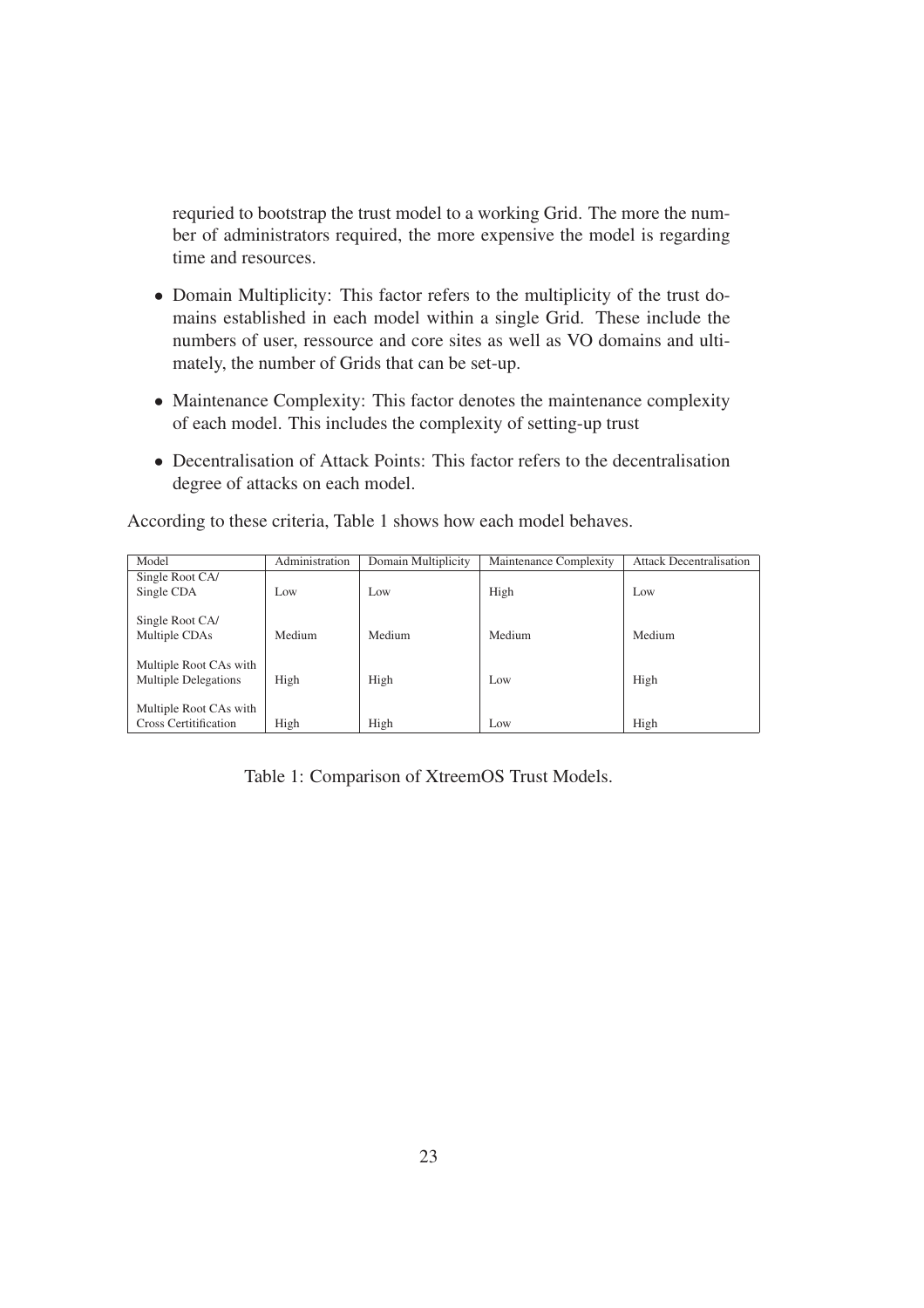# 3 Certificate Management in XtreemOS

In this section, we describe the types of certificates used in XtreemOS, their purpose, and which components and services create and consume them.

# 3.1 Introduction

XtreemOS uses the well-established X.509 certificate format, part of the standard for Public Key Infrastructure. The Public Key Certificate (PKC) for an entity carries the public key for that entity and can be used at various points in an XtreemOS system. The private key corresponding to the entity's public key must be kept secured and not disclosed to other entities.

# 3.2 Compliance with Standards and Recommendations

To enable interoperability between XtreemOS components using different implementations of the TLS/SSL protocol, and to assist interoperability between XtreemOS and Grid middleware systems such as gLite[10], the transport mechanisms and format of security credentials use well-established Internet standards and the most relevant sections of the OGF Grid Certificate Profile[5]. Communications interfaces to the most critical security services use a text-based protocol which is published to allow alternative implementations.

# 3.3 Certificate Lifecycle

Certificates are issued by a central entity, the Root  $CDA<sup>1</sup>$ . Certificates have a validity period set by the interval between the values set in the certificate fields "notBefore" and "notAfter". By contrast, the corresponding private key does not expire. This allows the user to use an existing private key when requesting a new public key certificate (avoiding the needed to generate a new keypair and set a new passphrase).

User certificates are consumed by XOS-SSHD, where the XOS-Certificate is used in mapping the user's GUID to a local Unix UID/GID on the remote host. User certificates are also consumed by the AEM Job Manager. A certificate may be revoked at any point during its validity period, which means that its status is set to not valid. This may be necessary. The change in the certificate's status can be made available to XtreemOS nodes that wish to check the validity of certificates.

<sup>&</sup>lt;sup>1</sup>We use the term *root CDA* whenever the CDA is running an online root CA functionality.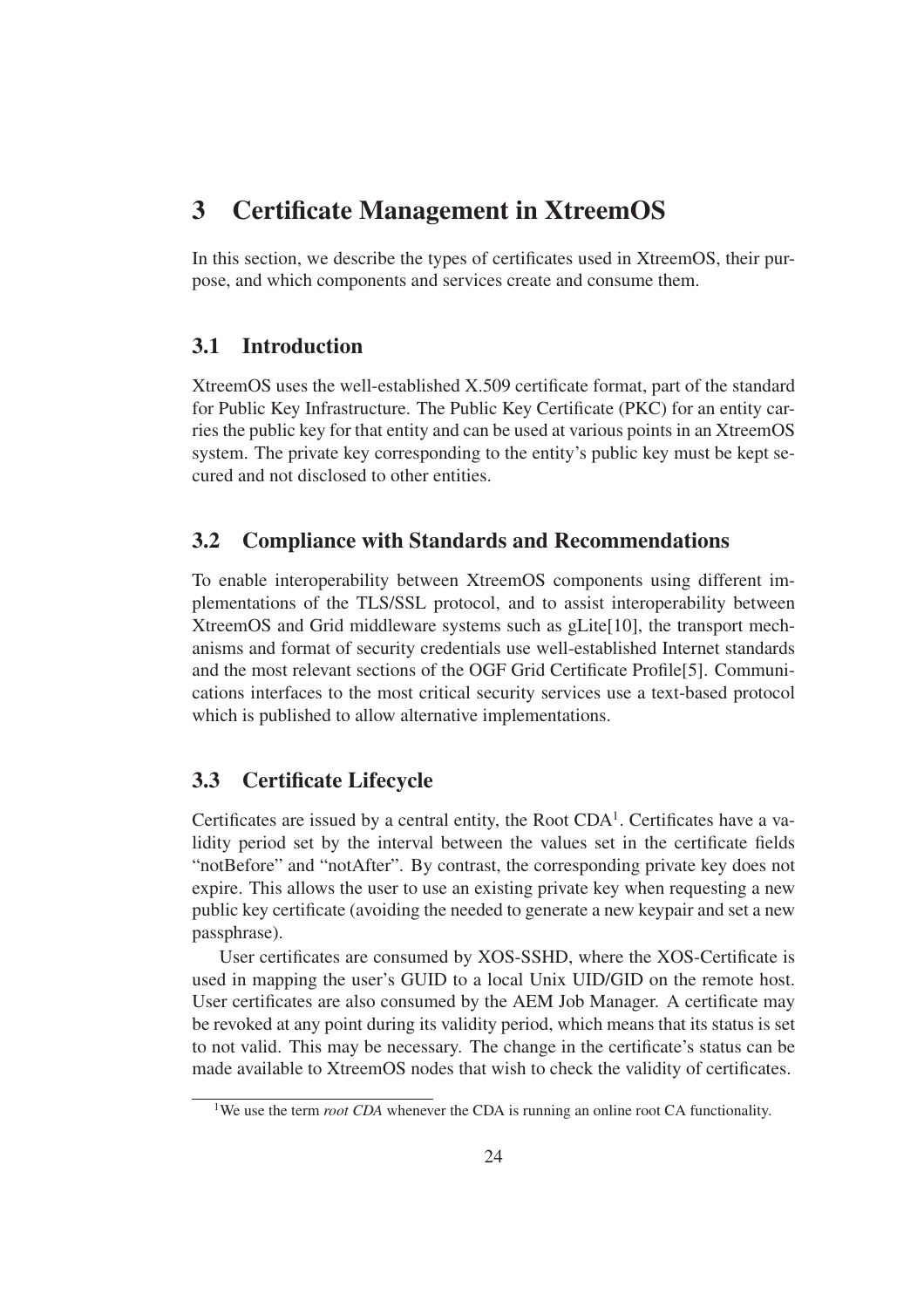## 3.4 Types of information carried in certificates

All certificates in XtreemOS carry at least some form of identity information, in addition, some other XtreemOS certificates carry additional attributes about the entity concerned. Identity information is used, along with a signature verification on the certificate, to check the authenticity of an entity. Attribute information is used to check that the entity is authorised to carry out a certain operation.

XtreemOS services use the certificate header field "Subject" to carry information about the identity of the entity. Additional information may be carried in standard certificate extension fields, such as "KeyUsage" and "subjectAlternativeName" fields. Attributes are carried in XtreemOS-specific extension fields (for example, the user's VO attributes). The XtreemOS-specific certificate extensions are readable by common tools such as OpenSSL.

Identity Identity certificates for services carry details such as the address of the node running the server, and the service type (e.g. CDA, VOPS, RCA). The identity certificate for the user (the XOS-Certificate) carries the user's identity in both the standard "Subject" certificate header field, and in the Global User Identifier (GUID) certificate extension field.

Attributes The user's VO attributes (such as GUID and VO membership) are carried in certificate extension fields as simple, comma-separated string values. Attribute certificates are used by the Resource Certification Authority (RCA) to describe the resources available on a particular resource node.

Certificate Types and Usage XtreemOS uses the X.509 v3 format. The table below lists, for each type of certificate, the issuer of the certificate and its purpose. The XtreemOS components which inspect the certificate, and the key usage associated with the certificate, are also described. The following abbreviations are used:

- AuthC Authenticate an entity (prove their identity)
- AuthZ Authorise an entity (used to determine which actions the entity can perform)
- CDA The Credential Distribution Authority distributes user certificates and service identity certificates
- CRL Certificate Revocation List a static list of certificates which have been revoked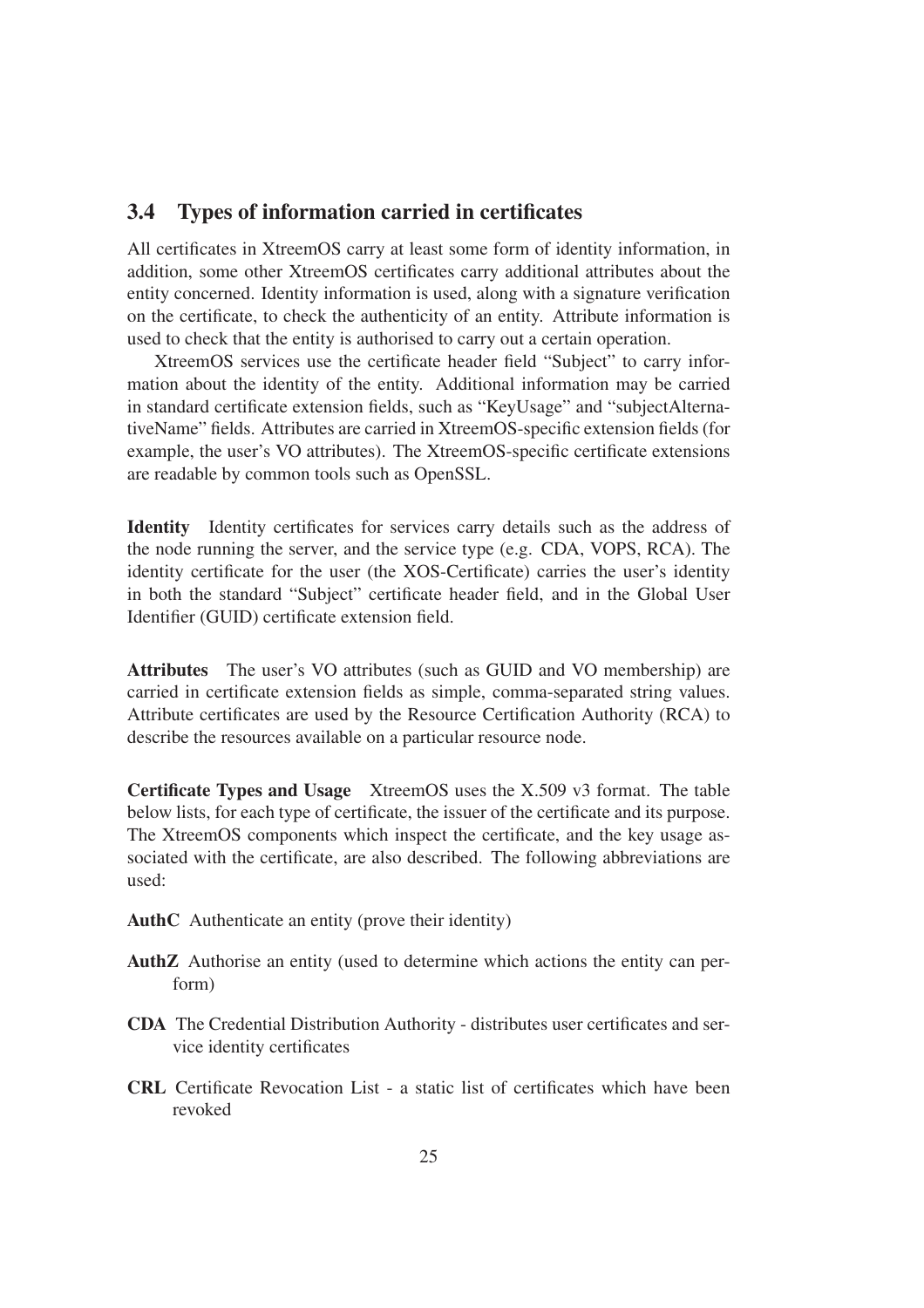- Cert Sign Use the corresponding private key to sign a certificate (used by a CA entity)
- CRL Sign Use the corresponding private key to sign a CRL (used by a CA entity)
- Dig Sig Use the corresponding private key to provide a digital signature on data
- RCA The Resource Certification Authority distributes certificates for resource nodes
- Root CDA The Root CA if this is enabled to operate offline, or the CDA if this is enabled to handle all certificate requests in online mode
- SSL Client Use the certificate to authenticate the client side of a TLS/SSL connection
- SSL Server Use the certificate to authenticate the server side of a TLS/SSL connection

VOPS VO Policy Service

vNode set The nodes constituting the Virtual Node replica set

The different certificates used in XtreemOS are shown in Table 2.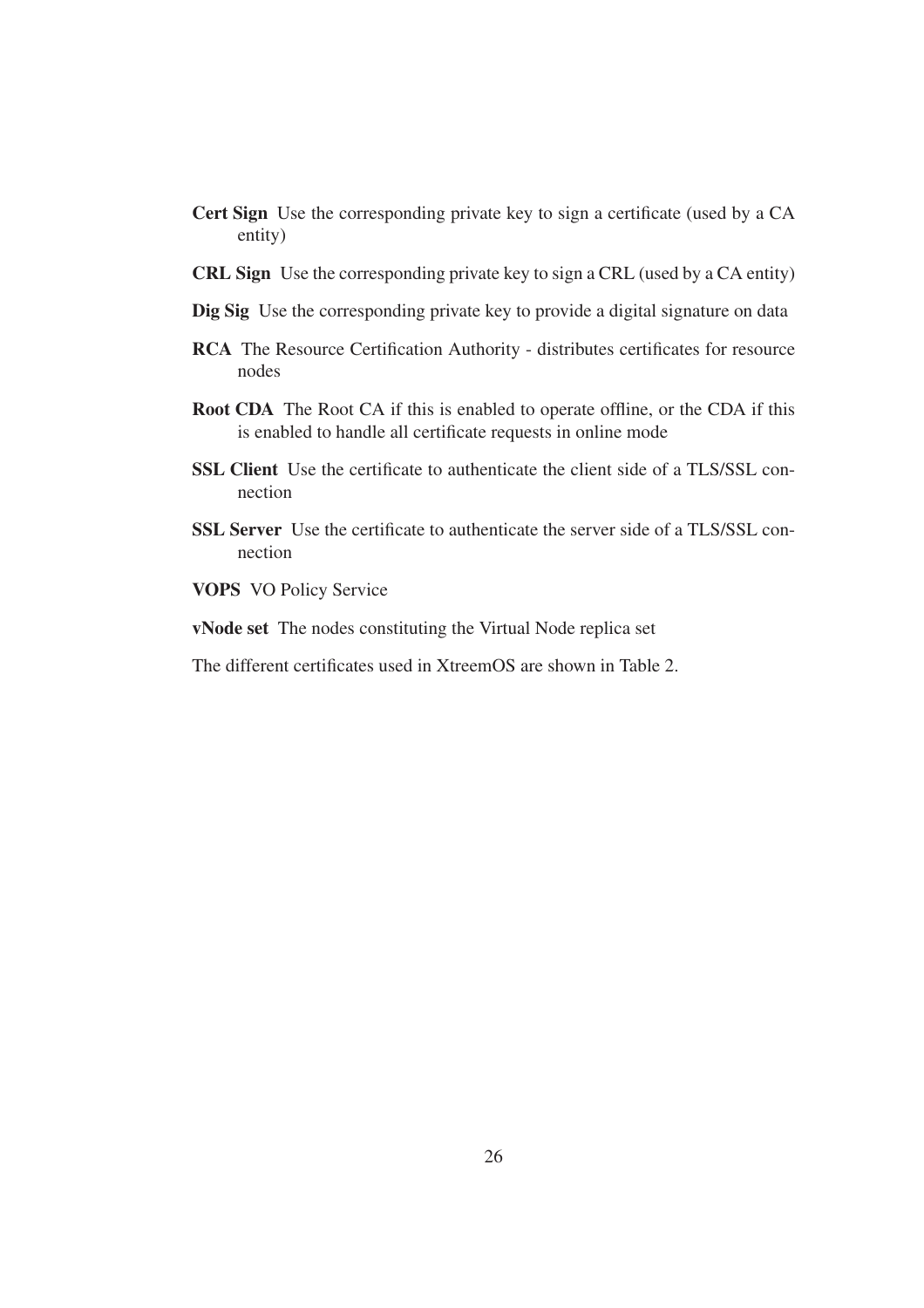| Type                               | Issued $By$ Purpose |                                   | Inspected By         | Key Usage                                                             |
|------------------------------------|---------------------|-----------------------------------|----------------------|-----------------------------------------------------------------------|
| <b>Root Certificate</b>            |                     | Root CDA   Root of trust          | All Components       | Cert Sign, CRL Sign                                                   |
| <b>XOS-Certificate</b>             | CDA                 | AuthC/AuthZ user                  | XOS-SSH, Job Manager | Dig Sig, SSL Client                                                   |
| Service Identity Certificate       | CDA                 | service<br>$\Delta$ uth $C$       |                      | Clients connecting to services   Dig Sig, SSL Server, (RCA) Cert Sign |
| RSS Certificate                    | CDA                 | VO member<br>AuthC                | Nodes in RSS overlay | Dig Sig                                                               |
| Virtual Node Certificate           | CDA                 | vNode set<br>AuthC                | vNode set members    | Dig Sig                                                               |
| <b>Resource Certificate</b>        | <b>RCA</b>          | RCA node<br>$\Delta$ uth $C$      | <b>AEM</b>           | SSL Client/Server                                                     |
| RCA VO Attribute Certificate   RCA |                     | resource is in VO   VOPS<br>AuthZ |                      | <b>SSL</b> Client/Server                                              |

Table 2: XtreemOS Certificates. Table 2: XtreemOS Certificates.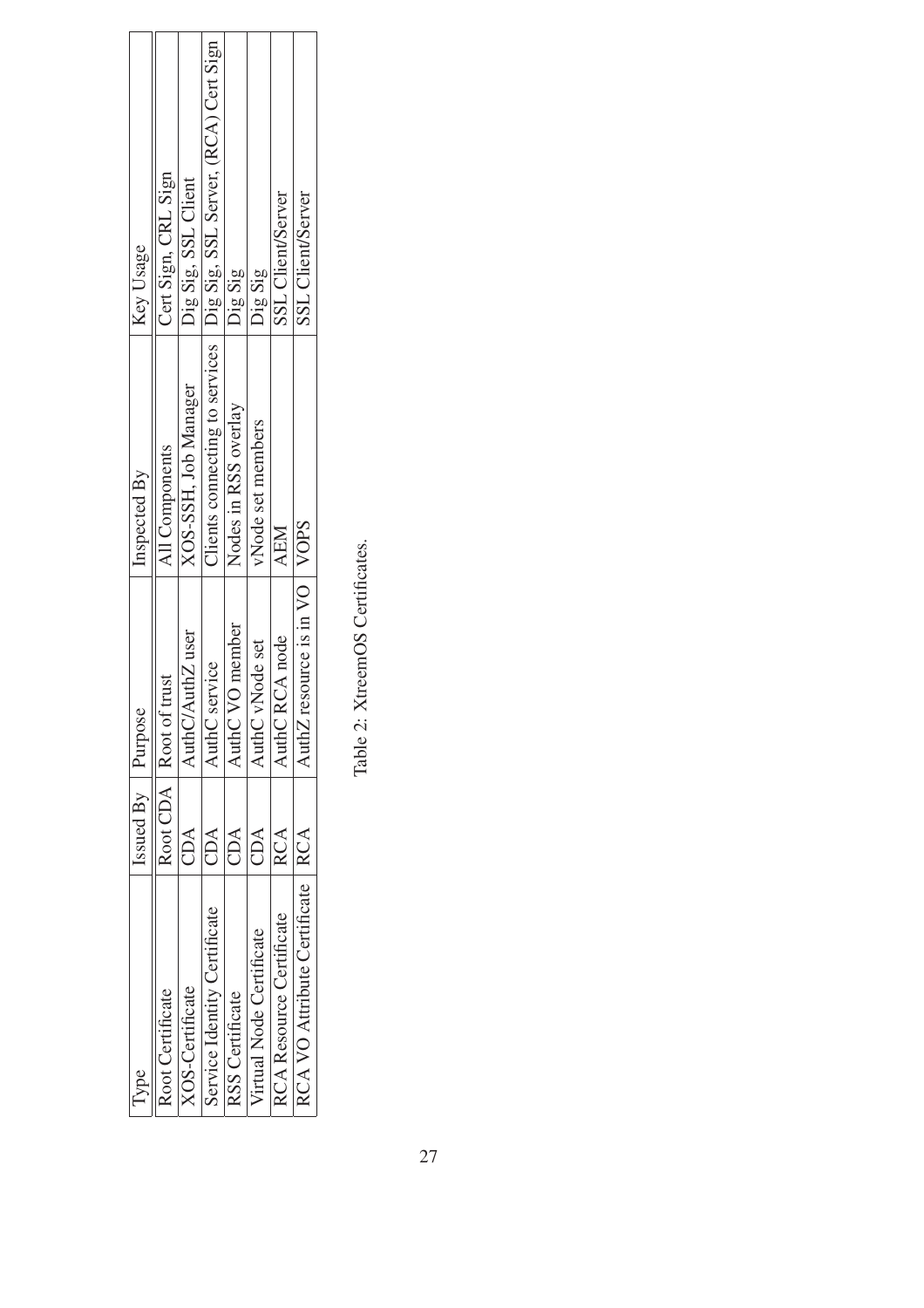# 3.5 Credential Distribution

Credential distribution consists of the following steps:

- A public/private keypair is generated on the local node;
- The public key is sent in a Certificate Signing Request to an XtreemOS Certificate Authority (either the RootCA, the CDA, or the RCA);
- The XtreemOS CA signs the CSR, producing a public key certificate which is returned to the local node.

These steps occur at various stages during the creation and operation of an XtreemOS Grid.

For setting up core services, XtreemOS offers the Grid Administrator the choice of using an offline Root Certificate Authority (Root CA), which can be on a machine physically isolated from the network (hence not open to compromise); this offers the highest level of trust in the Root CA credentials, but requires out-of-band communication (e.g. email transfer of Certificate Signing Requests to the operator of the Root CA). Alternatively, the Root CA function can be delivered by the CDA server, thus providing an online Root CA. All other certificate requests, apart from those relating to resources, are handled automatically by the CDA server without the need for human intervention.

## 3.5.1 Credential Distribution for the Grid-wide Core Services

The XtreemOS core services, such as RCA, VOPS, XtreemFS, will need to be set up (at least minimally) before the Grid can start operation. (Additional core services such as extra RCA servers can also be set up during the operation of a Grid). This setup is accomplished by Grid Administrator role. The pre-cursor to setting up core services is to set up the Root CDA, which is then used to distribute credentials for the other core services.

## 3.5.2 Credential Distribution for the VO-specific Resource Selection Service (RSS)

An instance of the RSS is needed for each VO. This setup is accomplished by an Administrator who is either an Owner or Administrator for the specific VO. This Administrator uses the machine VO attribute certificate, issued by the RCA for this specific VO, to set up this instance of the RSS.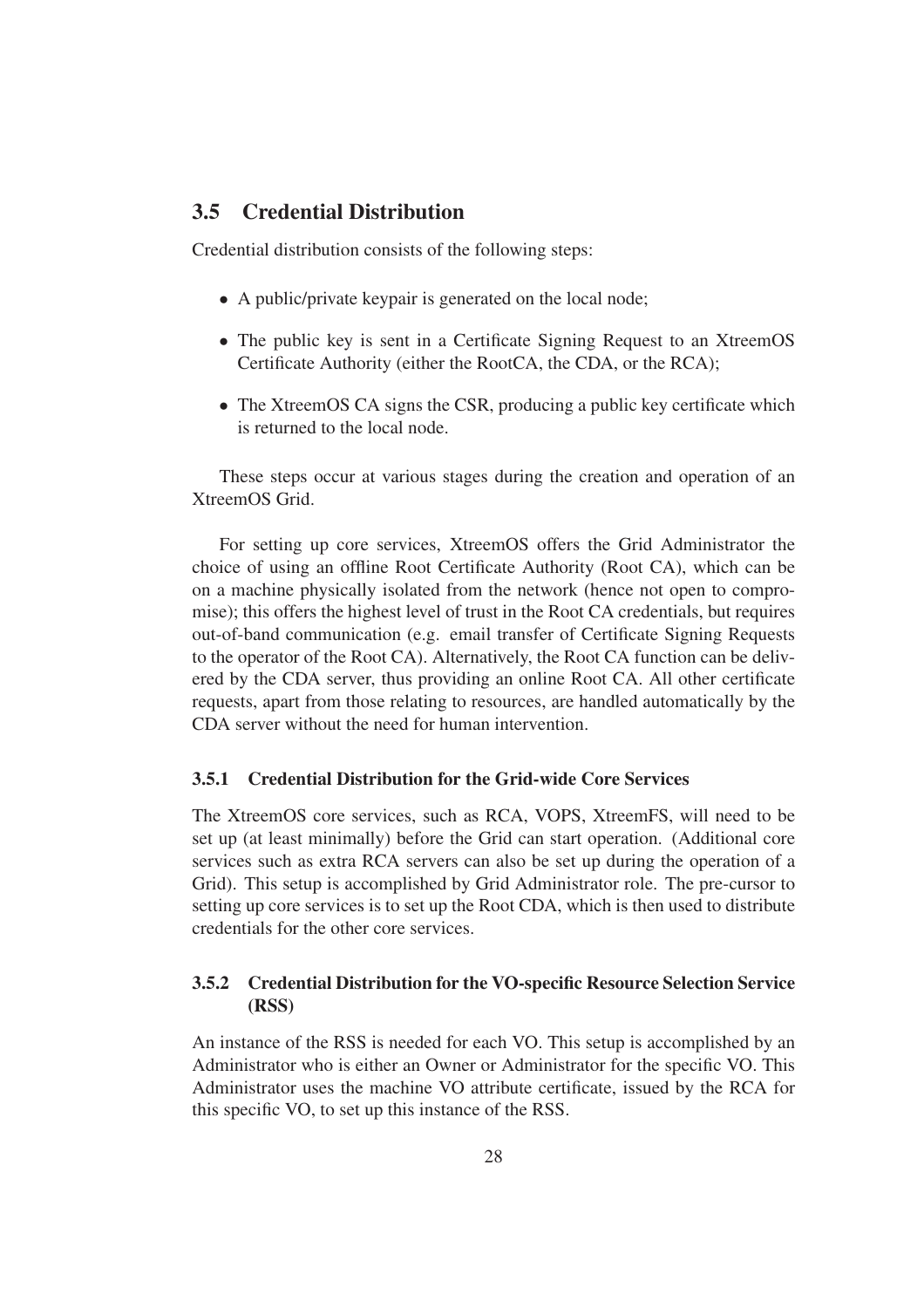#### 3.5.3 Credential Distribution for the Virtual Node replica set

In a similar fashion, the Administrator configuring up a set of modes to act as Virtual Nodes obtains a Virtual Node certificate, containing the DNS or IP address for each node, along with a Universally Unique Identifier (UUID). This is then supplied to the AEM Job Manager along with a JSDL file specifying the creation of a Virtual Node replica set. The Administrator uses the command "get-vnodecert" to obtain a vNode certificate from the CDA.

#### 3.5.4 Obtaining User Credentials

The user can obtain an XOS-Certificate after they have registered with the XtreemOS Grid (normally via the VOLife web interface).

The method of obtaining the user XOS-Certificate is to run a command-line tool, the CDA client program "get-xos-cert". This communicates with the CDA server to request a certificate containing the user's public key, their identity (GUID), and their other VO attributes. The user needs to authenticate themselves by providing a valid username/password pair for a valid account in the Grid registration database. By default, the "get-xos-cert' command places the credentials in system-defined default location in the user's filestore where other XtreemOS commands expect to find them.

This creates a private key for the user (or re-uses an existing private key for efficiency), and requests the CDA to sign a certificate request containing the user's public key.

#### 3.5.5 Obtaining Service Credentials

Obtaining service credentials can be accomplished in one of two ways. If the Root CDA is configured to generate service identity certificates, the "get-service-cert" command can be used by a user with Administrator privileges (having the "Admin" role) to obtain a certificate directly from the CDA server, with the user being able to specify the output locations on the command line.

If the Root CDA is configured to operate in the manual, offline mode, the "get-service-cert" command creates a Certificate Signing Request which needs to be sent by e-mail to the operator of the Root CDA, In this case, the operator of the Root CDA will need to authenticate the request by means such as contacting the sender of the request by out-of-band means, such as e-mail or telephone. The operator of the Root CDA will send the signed certificate back to the requestor by email, who will have to manually install the certificate and private key. Locations of the credentials, and the private key pass-phrase, need to be specified in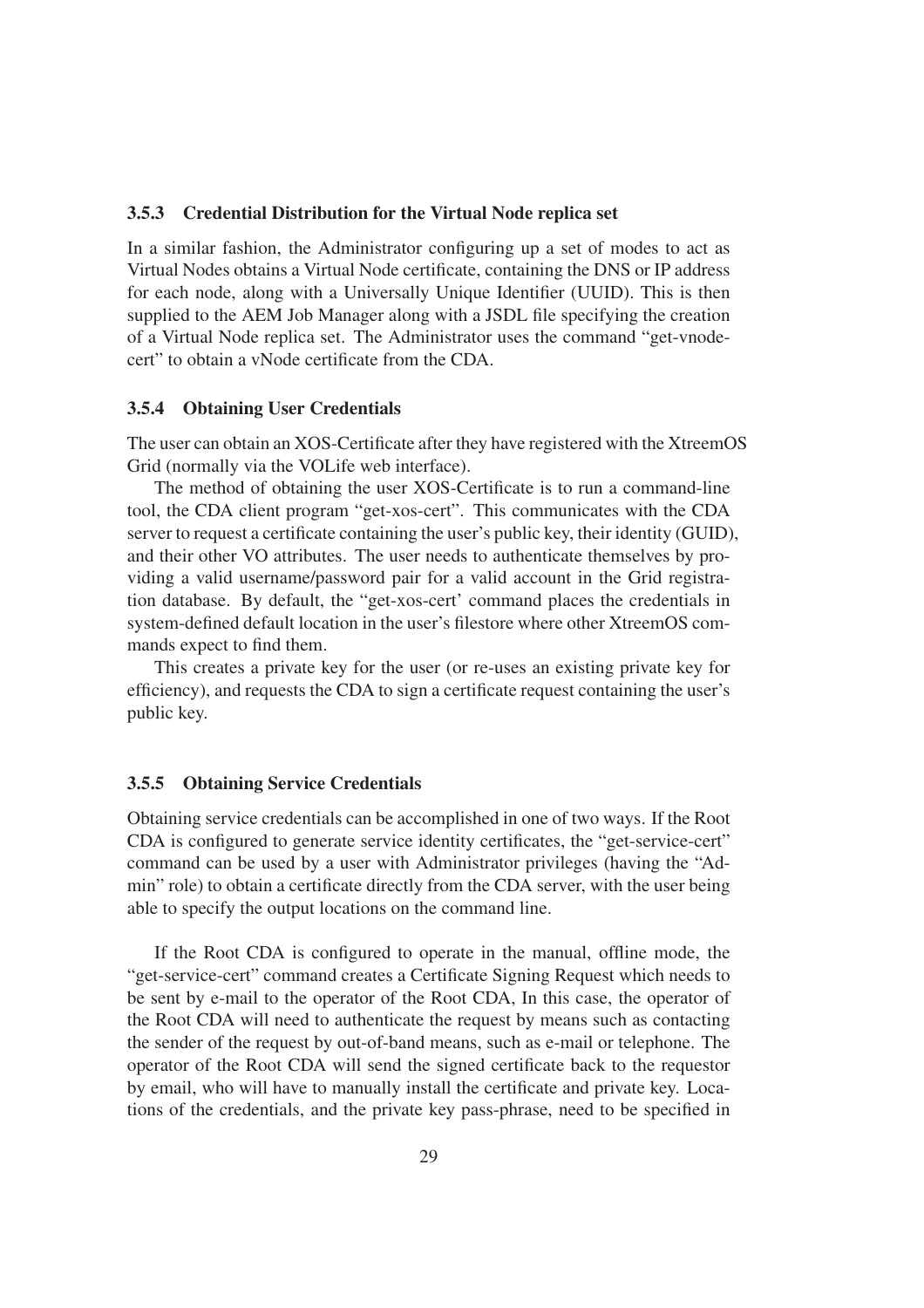the properties file for the service concerned.

RSS Certificates contain a field "RSS-VO:" specifying the GVID of the VO for which the RSS is being set up. An RSS certificate can be requested by the owner or administrator of this VO.

Virtual Node certificates contain a list of node addresses where members of the Virtual Node replica set will run.

Resource certificates are obtained by a series of interactions between the resource administrator operating on a resource node, and the RCA administrator operating the RCA server. The steps involved in getting a resource certificate for a resource node, then adding the resource node to a VO and obtaining a VO attribute certificate, are described in [3], pp84.

# 3.6 Example Certificates

In this section, we show the typical contents of a service identity certificate, a user XOS-Certificate, a RCA VO Attribute certificate, and the fields specific to an RSS certificate and a vNode certificate. The fields used in these certificates are shown in Table 3.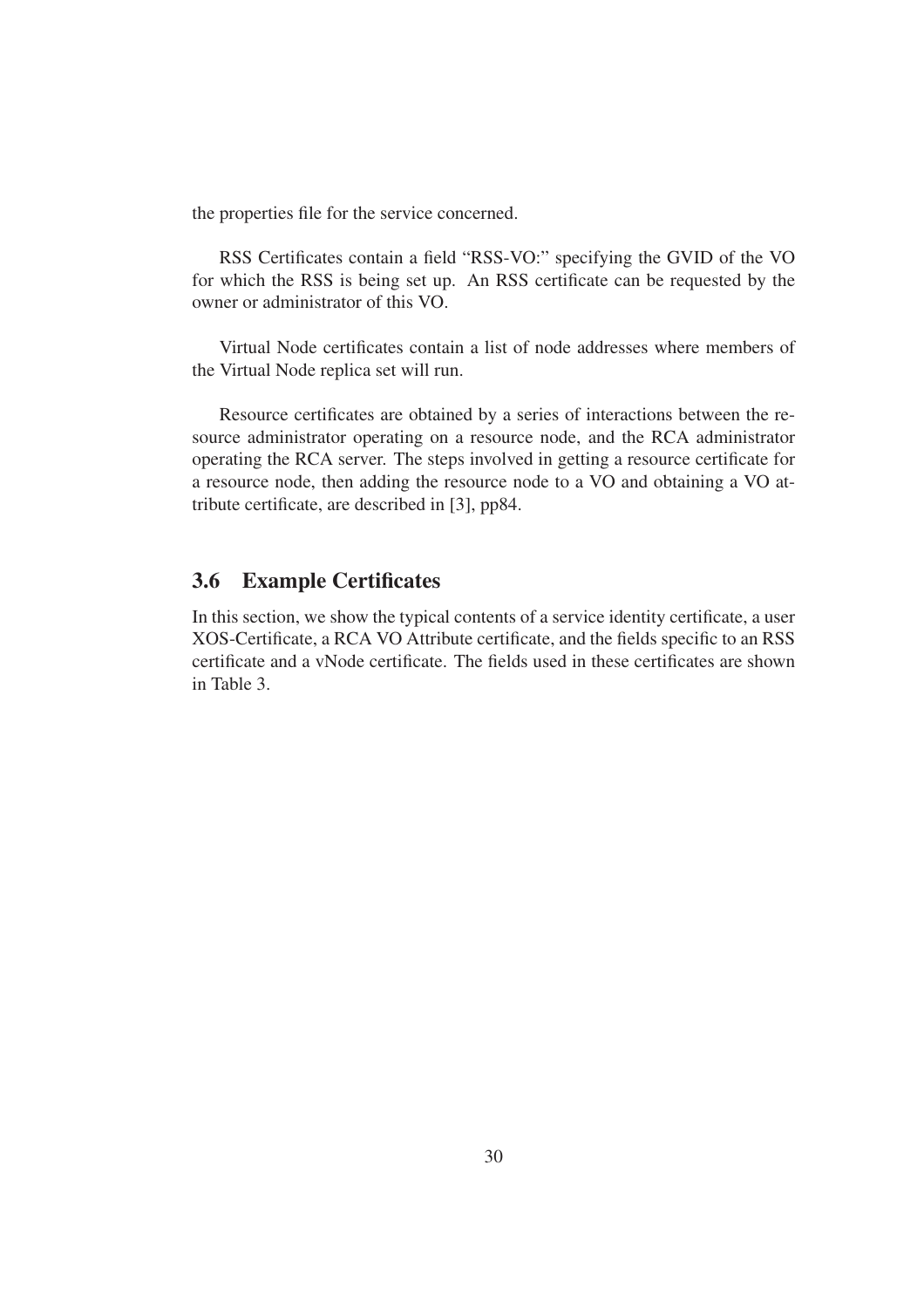| Field type                    | String specifying cipher and length | String specifying DN of this certificate's issuer | Dates of certificate validity | String specifying DN of this certificate's subject | Boolean: true implies this certificate can sign other certificates | Set of usages for which the corresponding private key can be used | Additional usage for the corresponding private key | A hash of the corresponding private key | (Optional) Methods of finding certificate revocation info | Purpose of this certificate | Global Unique Identifier for the user's primary VO | Global Unique Identifiers for the user's secondary VOs | User's Unique Identifier  | Unique Identifier for the user's primary group | Unique Identifier's for the user's secondary groups | User's Role               | User's Group              | User's Subgroup           | List of VOs owned by the user | List of VOs the user can administrate |
|-------------------------------|-------------------------------------|---------------------------------------------------|-------------------------------|----------------------------------------------------|--------------------------------------------------------------------|-------------------------------------------------------------------|----------------------------------------------------|-----------------------------------------|-----------------------------------------------------------|-----------------------------|----------------------------------------------------|--------------------------------------------------------|---------------------------|------------------------------------------------|-----------------------------------------------------|---------------------------|---------------------------|---------------------------|-------------------------------|---------------------------------------|
| Header/Std/XtreemOS extension | Header                              | Header                                            | Header                        | Header                                             | Extension<br>Standard                                              | Extension<br>Standard                                             | Extension<br>Standard                              | Extension<br>Standard                   | Extension<br>Standard                                     | <b>XtreemOS</b> Extension   | <b>XtreemOS</b> Extension                          | <b>XtreemOS</b> Extension                              | <b>XtreemOS</b> Extension | <b>XtreemOS</b> Extension                      | <b>XtreemOS</b> Extension                           | <b>XtreemOS</b> Extension | <b>XtreemOS Extension</b> | <b>XtreemOS</b> Extension | <b>XtreemOS</b> Extension     | <b>XtreemOS</b> Extension             |
| <b>Field Name</b>             | Signature algorithm                 | Issuer                                            | Validity                      | Subject                                            | <b>Basic Constraints</b>                                           | Key Usage                                                         | Extended Key Usage                                 | Subject Key Identifier                  | Authority Information Access                              | Certificate Usage           | GlobalPrimary VOName                               | GlobalSecondaryVONames                                 | GlobalUserID              | GlobalPrimaryGroupName                         | GlobalSecondaryGroupNames                           | Role                      | Group                     | Subgoup                   | $0$ wner-Of                   | Admin-Of                              |

Table 3: XOS certificate Fields. Table 3: XOS certificate Fields.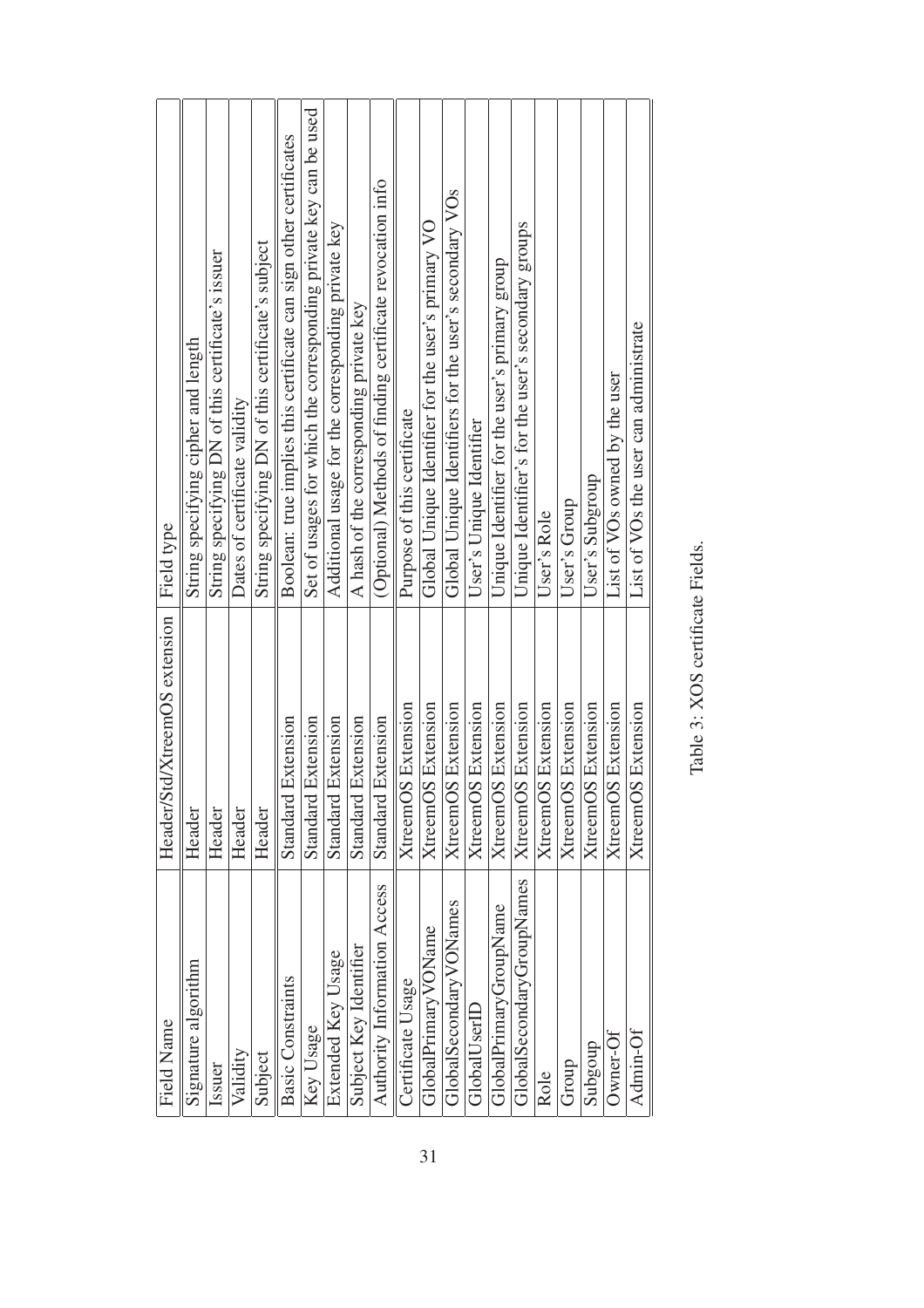Service Identity Certificate Contents. In the certificate shown below, the address of the node runnning the service is encoded into the Subject field, and the subjectAlternativName DNSname field.

```
Issuer: CN=XtreemOS Testbed CA, O=XtreemOS Project,
    OU=Permananent Testbed Root CA
    Validity
        Not Before: Jul 1 08:22:05 2009 GMT
        Not After : Jul 1 08:22:05 2010 GMT
     Subject: O=Permanent Testbed CDA, OU=cda,
    CN=xtreemos-a.esc.rl.ac.uk/cda
    Subject Public Key Info:
        Public Key Algorithm: rsaEncryption
        RSA Public Key: (1024 bit)
        Modulus (1024 bit):
...
         Exponent: 65537 (0x10001)
    X509v3 extensions:
        Netscape Comment:
             XtreemOS Certificate
        X509v3 Subject Key Identifier:
            E5:DE:70:FA:59:56:B6:A7:64:7A:61:FA:
            B4:BE:D9:F9:B4:51:D1:3D
         X509v3 Authority Key Identifier:
             DirName:/CN=XtreemOS Testbed CA/
             O=XtreemOS Project/OU=Permananent Testbed Root CA
             serial:E4:12:B5:BC:33:29:6B:3B
        X509v3 Basic Constraints:
            CA:TRUE
        X509v3 Subject Alternative Name:
             DNS:xtreemos-a.esc.rl.ac.uk
         X509v3 Key Usage:
            Digital Signature, Key Encipherment,
            Certificate Sign
Signature Algorithm: sha1WithRSAEncryption
   ...
```
Figure 9: Service Identity Certificate

XOS-Certificate contents. The most important elements of a user XOS-Certificate can be displayed with the "view-xos-cert" command. The example below is for a user who owns the VO with Global VO Identifier "2c0e8cb2-4453-46fe-85b7- 74874e76e7c2". The user is an Administrator for the VOs "4c0e8cb2-4453-46fe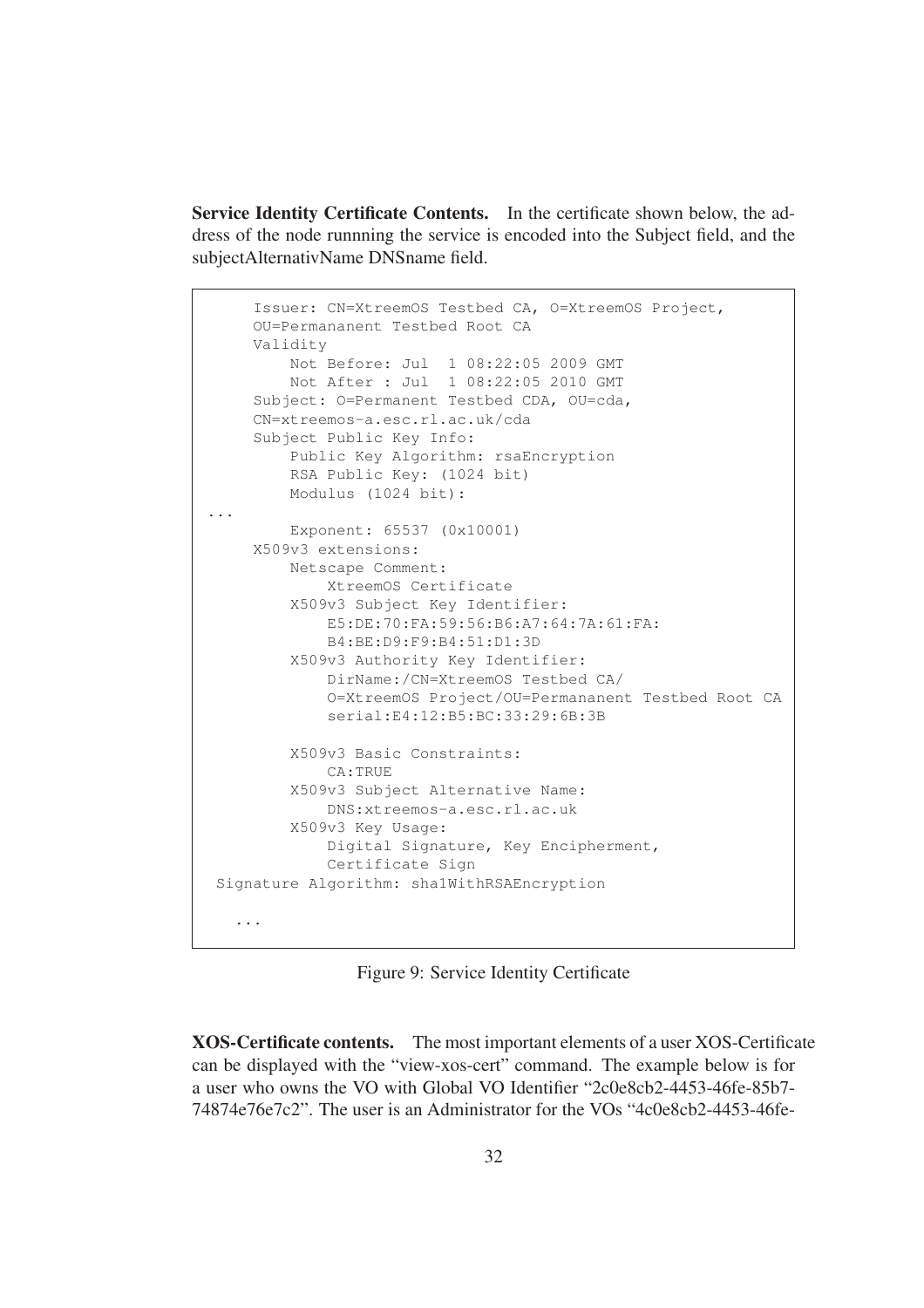85b7-74874e76e7d0" and "5c0e8cb2-4453-46fe-85b7-74874e76e709".

```
Issuer: O=Permanent Testbed CDA,
OU=cda, CN=xtreemos-a.esc.rl.ac.uk/cda
Validity
  Not Before: Feb 1 20:53:26 2010 GMT
  Not After : Feb 1 21:03:26 2011 GMT
 Subject: CN=ea9a7366-e34f-4a99-9e31-277430366475
 X509v3 extensions:
        X509v3 Basic Constraints: critical
            CA:FALSE
        X509v3 Key Usage: critical
            Digital Signature, Key Encipherment
        X509v3 Extended Key Usage: critical
            TLS Web Client Authentication
        X509v3 Subject Key Identifier:
            2C:07:20:F1:FD:7F:FB:DA:61:F6:B2:46:
            1B:13:F9:12:FA:45:59:A4
XtreemOS VO Attributes:
        GlobalPrimaryVOName:
            2c0e8cb2-4453-46fe-85b7-74874e76e7c2
        GlobalSecondaryVONames:
            2c0e8cb2-4453-46fe-85b7-74874e76e7c2
        GlobalUserID:
            ea9a7366-e34f-4a99-9e31-277430366475
        GlobalPrimaryGroupName:
            ae88816f-9f5c-48f9-ad7d-f71a64977904
        GlobalSecondaryGroupNames:
            null
        Role:
            null
        Group:
            group1
        Subgroup:
           null
        Owner-Of:
            2c0e8cb2-4453-46fe-85b7-74874e76e7c2
        Admin-Of:
            4c0e8cb2-4453-46fe-85b7-74874e76e7d0,
            5c0e8cb2-4453-46fe-85b7-74874e76e709
```
Figure 10: User XOS-Certificate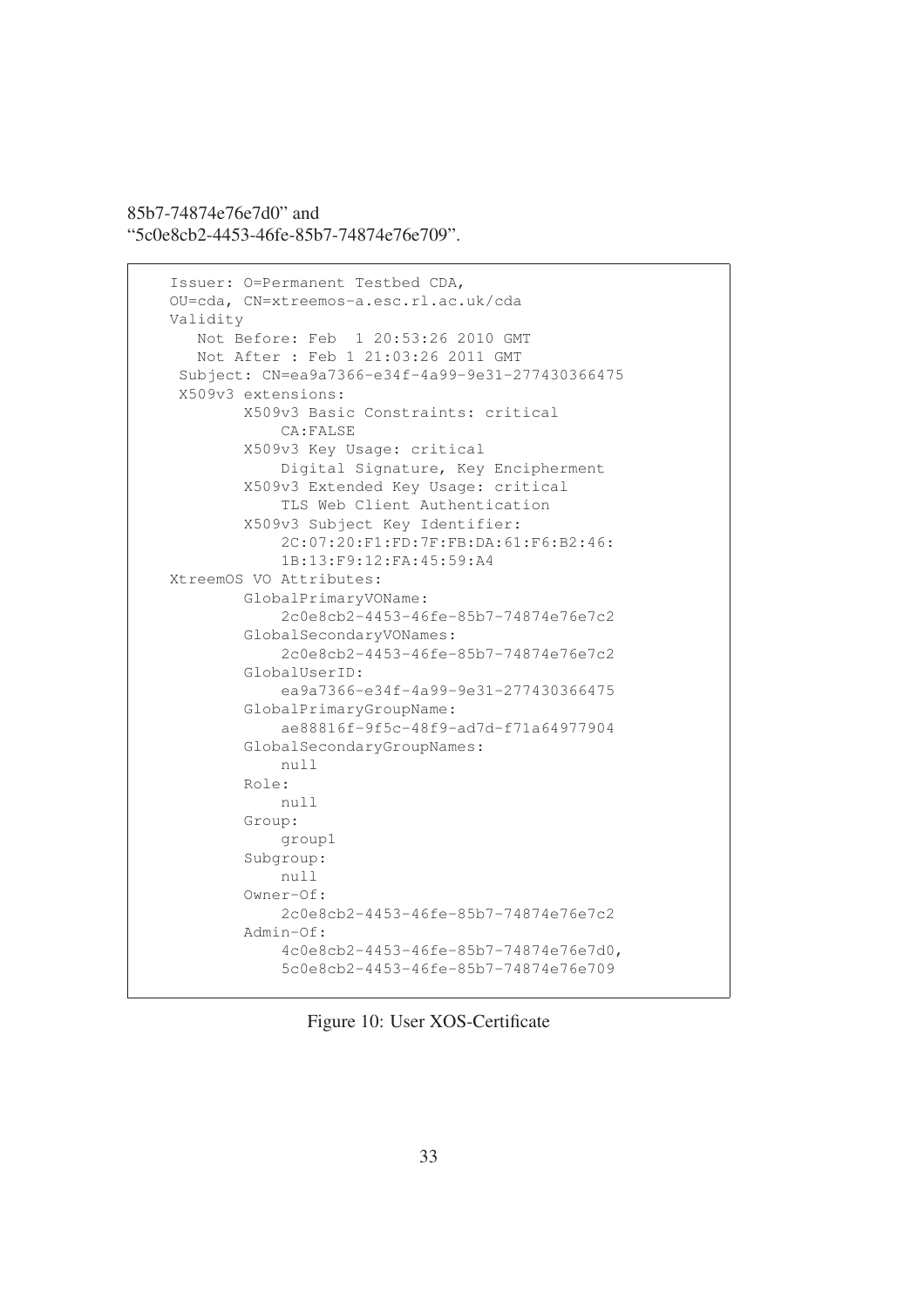RCA VO Attribute Certificate Contents. The VO Attribute Certificate shown below is for a resource added to the VO with GVID "2c0e8cb2-4453-46fe-85b7- 74874e76e7c2".

```
Signature Algorithm: sha256WithRSAEncryption
        Issuer: O=XLAB, OU=rca, CN=core.xlab.si/rca
        Validity
            Not Before: Jan 29 15:05:49 2010 GMT
            Not After : Feb 28 15:15:49 2010 GMT
        Subject: C=SL, L=Ljubljana, OU=Research, O=XLAB,
        CN=Address = [\frac{1}{7}/172.16.117.14:60000(172.16.117.14)]Subject Public Key Info:
            Public Key Algorithm: rsaEncryption
            RSA Public Key: (1024 bit)
        X509v3 extensions:
            X509v3 Basic Constraints: critical
                CA:FALSE
            X509v3 Key Usage: critical
                Digital Signature, Key Encipherment,
                Data Encipherment
            X509v3 Extended Key Usage: critical
                2.5.29.37.0
            X509v3 Authority Key Identifier:
                keyid:E8:2D:8A:5E:73:1F:94:ED:1
                8:E3:F8:68:47:8E:A3:05:80:97:41:9F
                DirName:/CN=xtreemos-a.esc.rl.ac.uk/cda,
                O=Permanent Testbed CDA, OU=cda,
            CPUSpeed:
              3.605004288E9
            CPUCount:
              1
            MemorySize:
              3.06184192E8
            Services:
eu.xtreemos.system.communication.proxy.ServiceCallProxy,
eu.xtreemos.system.communication.redirector.ServiceCallRedirector,
eu.xtreemos.xosd.daemon.Daemon,
eu.xtreemos.xosd.security.rca.server.RCAServer,
eu.xtreemos.xosd.jobmng.JobMng,
eu.xtreemos.xosd.resourcemonitor.ResourceMonitor,
eu.xtreemos.xosd.resallocator.ResAllocator,
eu.xtreemos.xosd.security.vops.VOPS,
eu.xtreemos.xosd.resmng.ResMng,
eu.xtreemos.xosd.daemon.Daemon,
            V \cap2c0e8cb2-4453-46fe-85b7-74874e76e7c2
```
Figure 11: Machine VO Attribute Certificate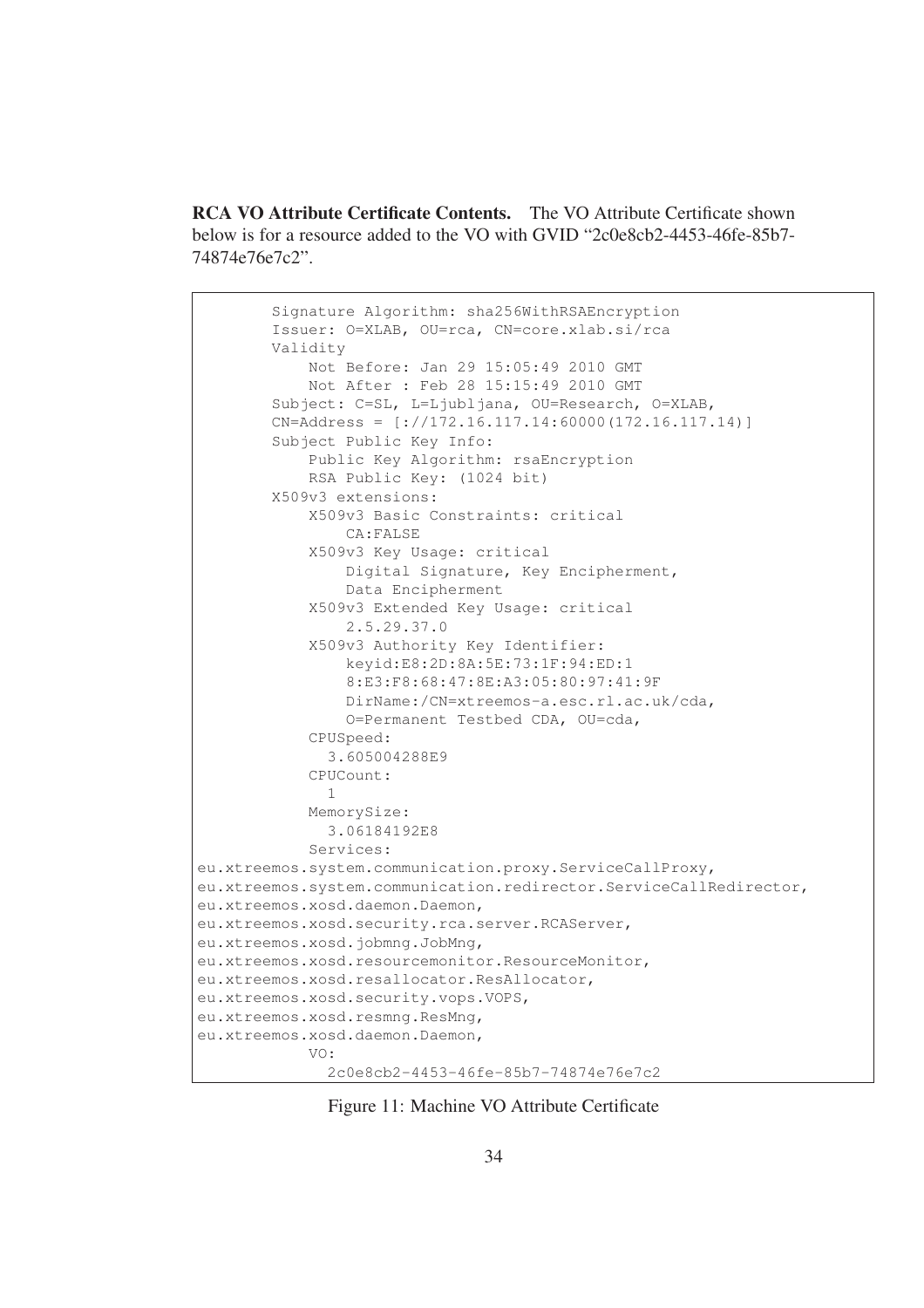# 4 Isolation

The XtreemOS isolation mechanism allows fine-grained control of user applications on resource nodes as well as the enforcement of resource quotas (memory, disk, cpu, network, etc.). Having such mechanism in place will increase the trust on a XtreemOS system. On one side, resource providers are ensured that users' application will be restricted to policies defined at the resource side. On the other side, VO users are ensured that jobs running on containers at the resource side are isolated from other users.

As presented in [2], isolation is usually defined along three axes: security isolation, resource isolation, and fault isolation.

- Security isolation. Containers or sandboxes enable isolated execution environments for VO users. Running a VO user's job in a container assures that no other users on the same node can see what they are doing, or compromise information.
- Resource isolation. Each container is assigned a specified allocation of CPU, memory, and disk, according to VO policies set on a VO user.
- Fault isolation. A fault or a process in one container does not adversely affect processes running in other containers. The container is also independent from the physical hardware, making it possible to move (i.e. checkpoint/restart) a container from one physical node to another with no downtime.

Design and implementation of XtreemOS isolation is based on virtualisation technology by exploiting OS level resource containers to create isolated execution environments for VO users. High-level design of isolation in XtreemOS was presented in deliverable D2.1.5 [2]. We introduce here main isolation capabilities and describe the application programme interface.

XtreemOS provides support for resource isolation based on Linux Control Group (cgroup) framework. As mentioned in Linux kernel document, to tracking resource usage of the system, one must require the basic notion of a grouping/partitioning of processes, with newly forked processes ending in the same group (cgroup) as their parent process. Within a cgroup, one can provide resource limit to that group. The total resource usage of all processes contained in the group. Fig.12 shows the high view on resource isolation in XtreemOS.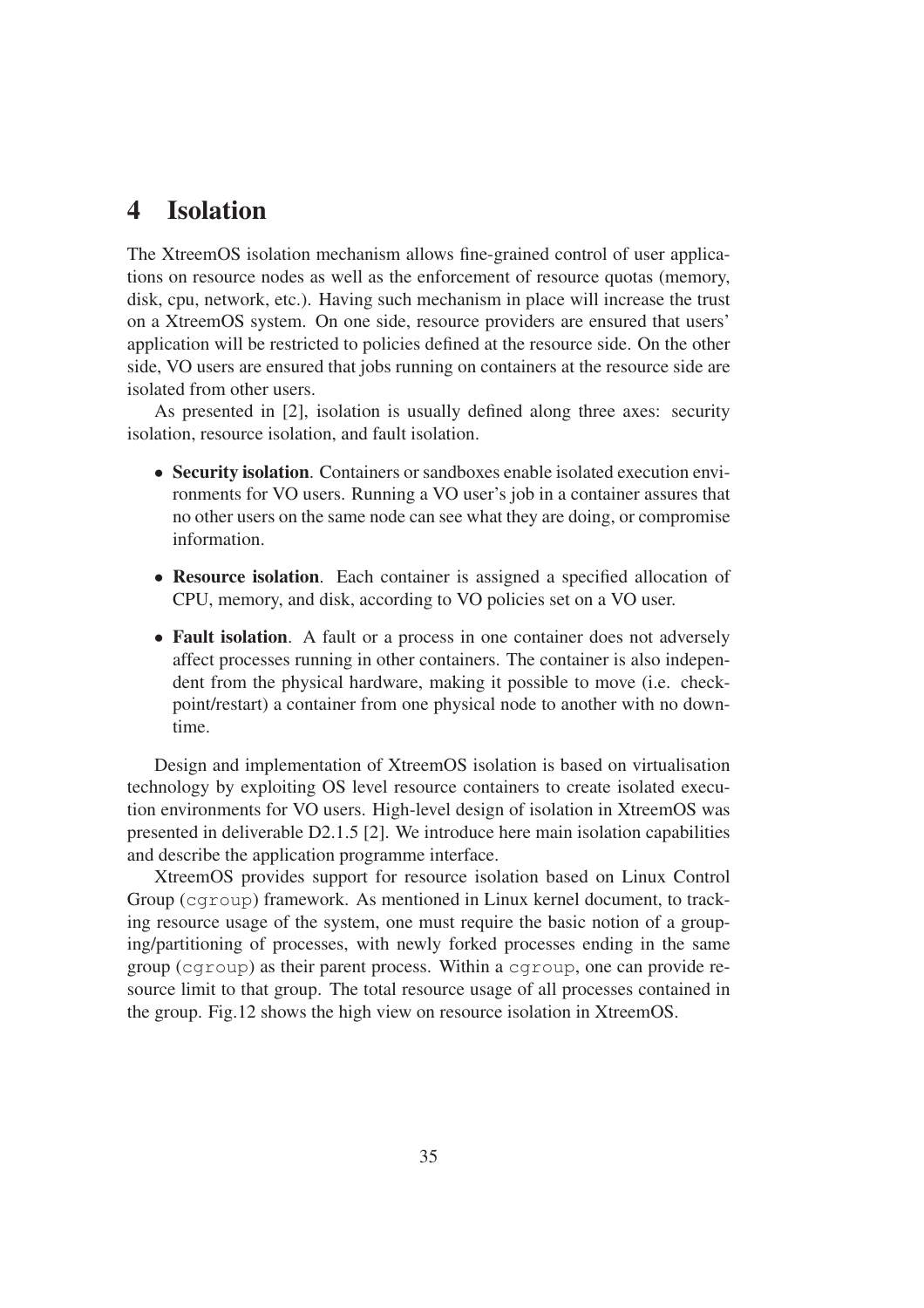

Figure 12: Resource Isolation: High View

# 4.1 Isolation Capabilities

## OS level quotation set up

#### *Goal*

Linux kernel's cgroup framework provides fundamental resource isolation support. The types of resource are: disk, memory , CPU sets and network bandwidth. AMS sub system directly operate on OS's cgroup filesystem to setup the quotation for processes.

#### *Actors*

AMS sub-system.

### *Interface Used*

Standard system interface to mount a cgroup system, write to a file in cgroup filesystem.

*Success Scenario*

The resource quotation is set for the process executing a job.

# *Pre-conditions*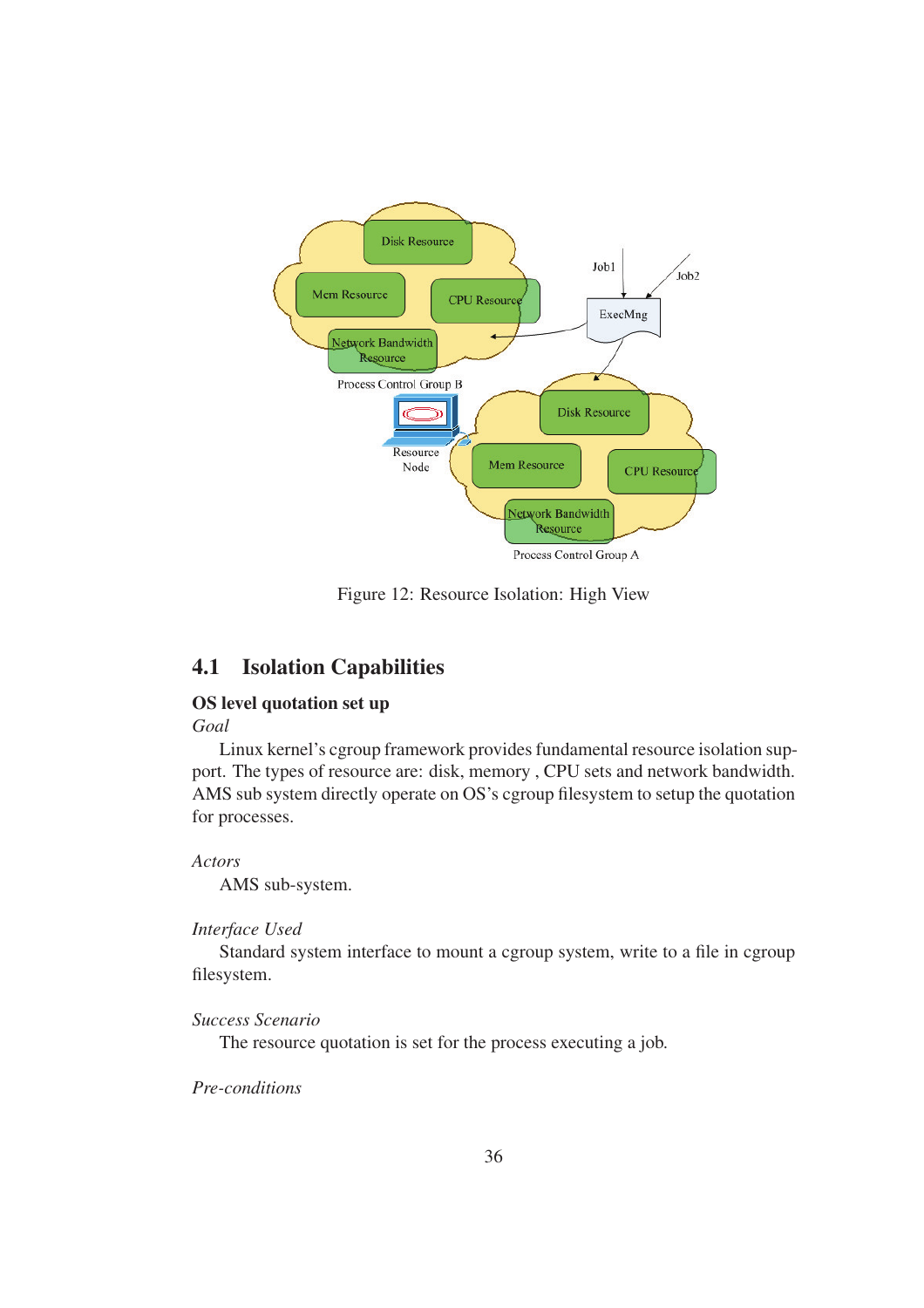The quotation is not set for target process.

#### *Post-conditions*

The quotation is set for target process, and corresponding cgroup directory is established

#### OS level quotation remove

*Goal*

AMS sub system directly operate on OS's cgroup filesystem to remove the quotation settings for a process.

*Actors*

AMS sub-system.

#### *Interface Used*

Standard system interface to write a file in cgroup filesystem.

*Success Scenario*

The resource quotation is removed for the process executing a job.

#### *Pre-conditions*

The quotation is set for target process.

#### *Post-conditions*

The quotation is not set for target process, and corresponding cgroup directory is removed.

#### OS level quotation adjustment

### *Goal*

AMS sub system directly operate on OS's cgroup filesystem to adjust the quotation settings for a process.

*Actors*

AMS sub-system.

#### *Interface Used*

Standard system interface to write a file in cgroup filesystem.

### *Success Scenario*

The resource quotation is adjusted for the process executing a job.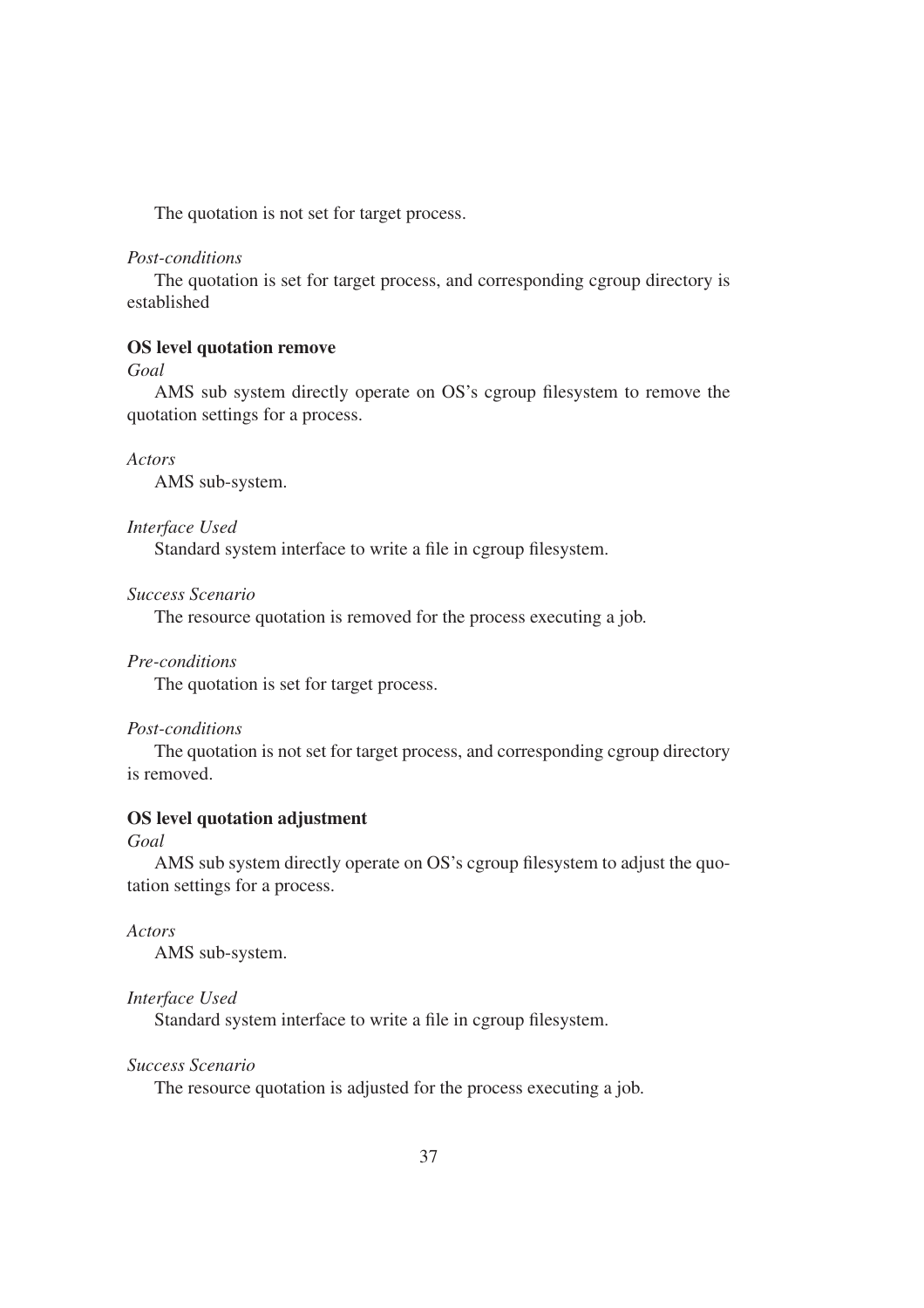#### *Pre-conditions*

The quotation is set for target process, and the corresponding cgroup directory is established.

#### *Post-conditions*

The quotation is set for target process, and the corresponding cgroup directory is established.

#### Job's quota set by ExecMng

#### *Goal*

JobMng (or a service on behalf of JobMng) extracts the quota-related information from the JSDL and XACML (policy from VOPS) and provides it to ExecMng, so that it can establish the isolated session with proper parameters. ExecMng establish (through AMS) the isolated session with corresponding quota set.

#### *Actors*

ExecMng

#### *Interface Used*

ExecMng establish the isolated session by calling AMS's interface function xpamexecvp in function executeJob. The parameter for xpamexecvp has data type "struct jobInfo". Quota information will be contained in this parameter.

#### *Success Scenario*

The resource quotation is set for the process executing a job.

#### *Pre-conditions*

#### *Post-conditions*

The quotation is set for target process, and the corresponding cgroup directory is established.

#### Job's quota remove by ExecMng

#### *Goal*

When the job has quit, job's quota settings is removed.

#### *Actors*

ExecMng

#### *Interface Used*

ExecMng call pam\_close\_session in function xpamexecvp when job exits.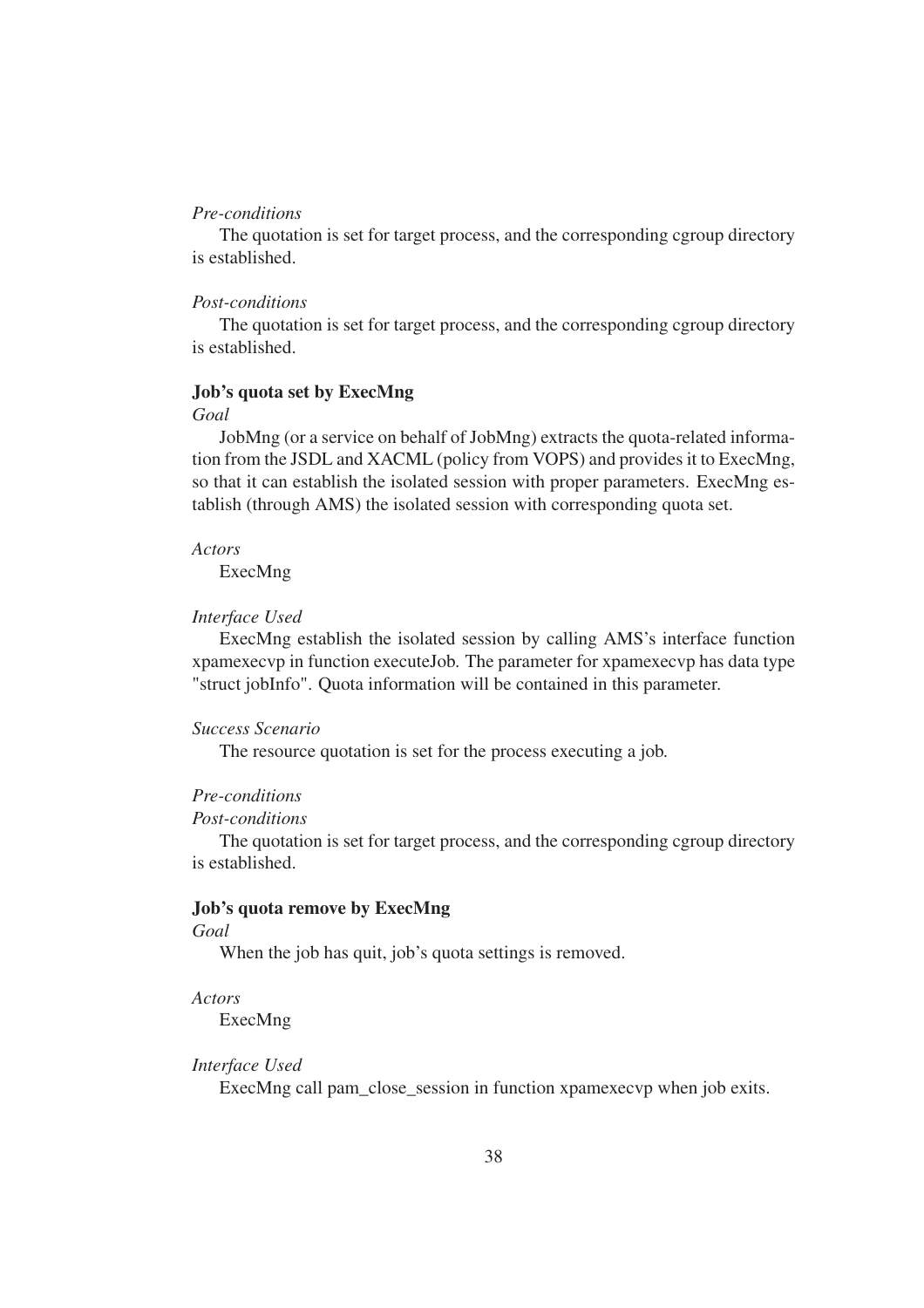#### *Success Scenario*

The resource quotation is removed for the process executing a job.

#### *Pre-conditions*

The quotation is set for target process, and the corresponding cgroup directory is established.

#### *Post-conditions*

The quotation is not set for target process, and corresponding cgroup directory is removed.

#### Job's quota adjustment by ExecMng

*Goal*

Dynamically adjust job's quota settings.

*Actors*

ExecMng

*Interface Used*

ExecMng call function setJobQuota with proper parameters.

#### *Success Scenario*

The resource quotation is adjusted for the process.

#### *Pre-conditions*

The quotation is set for target process, and the corresponding cgroup directory is established.

*Post-conditions* The quotation is set for target process, and the corresponding cgroup directory is established.

# 4.2 Design of Isolation Components in XtreemOS

Isolation in OS level is implemented by means of Linux cgroup framework.

To interact with cgroup framework, one must mount a file system of type "cgroup". When mounting such file system, users may specify a comma-separated list of subsystems to mount as the filesystem mount options.

For example, the following commands mount a cgroup hierarchy with resource type cpuset and memory in directory /cgroups/job1: #mkdir -p /cgroups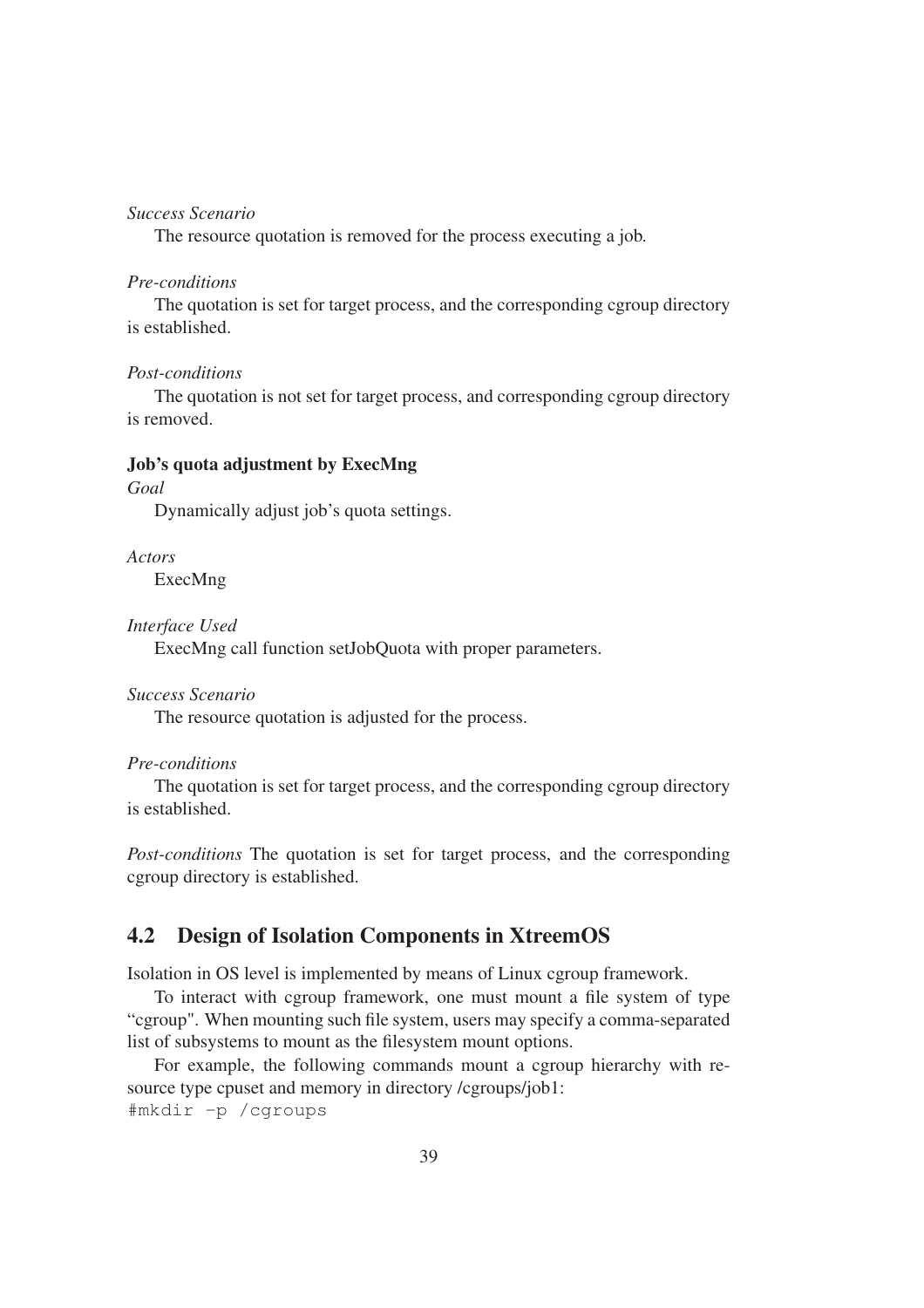#mount -t cgroup job1 /cgroups -o memory,cpuset

The user may add a process to the above cgroup hierachy by appending thus process's pid to job1's tasks file:

#echo \$pid > /cgroups/job1/tasks

Then the user can can alter the memory limit of above cgroup hierachy by: # echo 4M > /cgroups/job1/memory.limit\_in\_bytes

As mentioned in previous section, AMS subsystem directly interact with OS for upper layers of XtreemOS. ExecMng directly interact with AMS subsystem on behave of AEM. In current development cycle, the JobMng (or a service on behalf of JobMng) extracts the quota-related information from the JSDL and XACML (policy from VOPS) and provides it to ExecMng, ExecMng invoke AMS subsystem with job parameter which include quotation information, AMS set the quotation for the process that run the job.

# 4.3 Application Programming Interface for Isolation

From the ExecMng point of view, all the other existing interfaces needn't be changed except that in order to set isolation information, except following program interface should be called when isolation setting for a VO changed.

Function name setJobQuota(unsigned char \*jobcert, struct jobQuota \*jobquo) Parameters

- jobcert: pointer to a buffer contains a job's x509 certificate.
- jobquo: jobquo has following structure (defined in "XPamAPIs.h").

```
/** type of quota */enum XPLY_QT {
 XPLY_QT_ABS, /**<ABS - absolute value */<br>XPLY_QT_REL /**< REL - relative value */
                  \sqrt{**}< REL - relative value */};
/** type of resource for enforcement */enum XPLY_REST {
 XPLY_REST_CPU, /**< CPU - CPU resource */
  XPLY_REST_MEM, /**< MEM - Memory resource */
  XPLY_REST_DISK, /**< DISK - Disk resource */
  XPLY_REST_NETWORK, /**< NETWORK - network bandwidth */
  XPLY REST NPROC, /**< NPROC - maximun number of open process */
  XPLY_REST_NOFILE /**< NOFILE - maximum number of open files */
```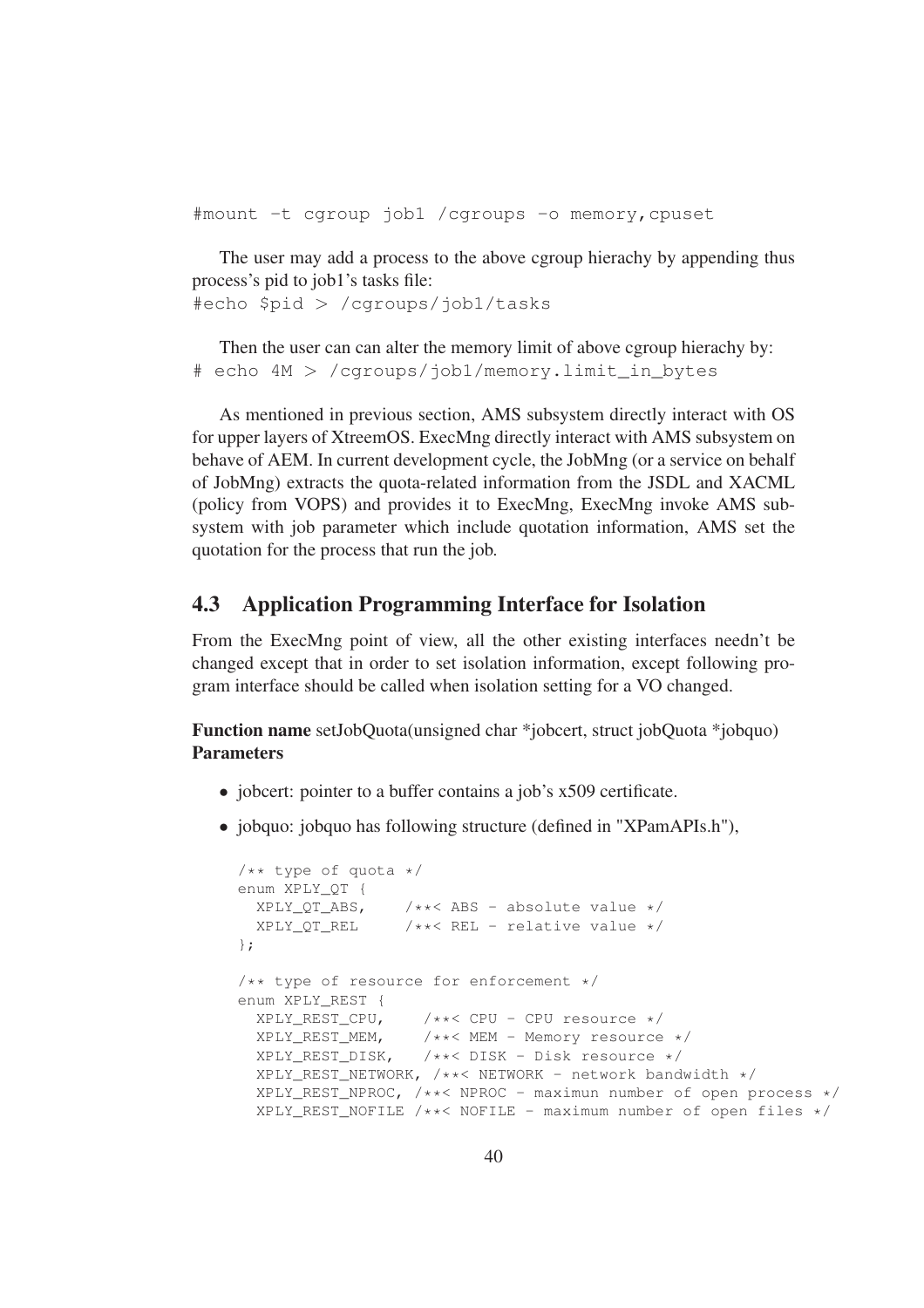

Figure 13: Isolation Components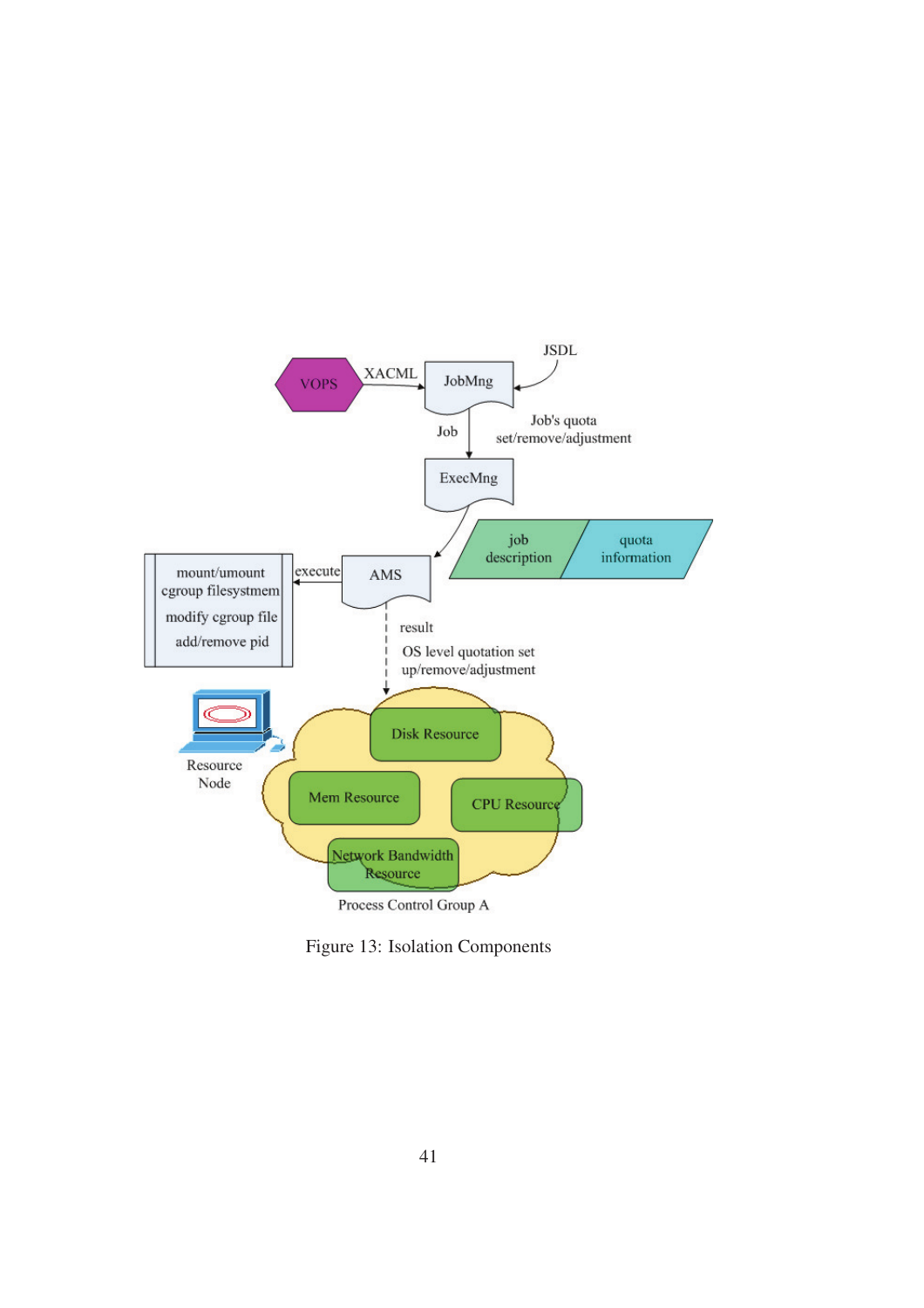```
};
struct jobQuota {
 enum XPLY_REST restype;
 enum XPLY_QT quo_type;
 int quo_val;
};
```
#### use case Limit the VO's disk usage to 10M:

```
struct jobQuota jobquota2 = {
  XPLY_REST_DISK,
  XPLY_QT_ABS,
  101
};
 if(setJobQuota(cert_buffer, &jobquota)) {
  fprintf (stderr,"Can not set job quota");
  return (void*)-1;}
```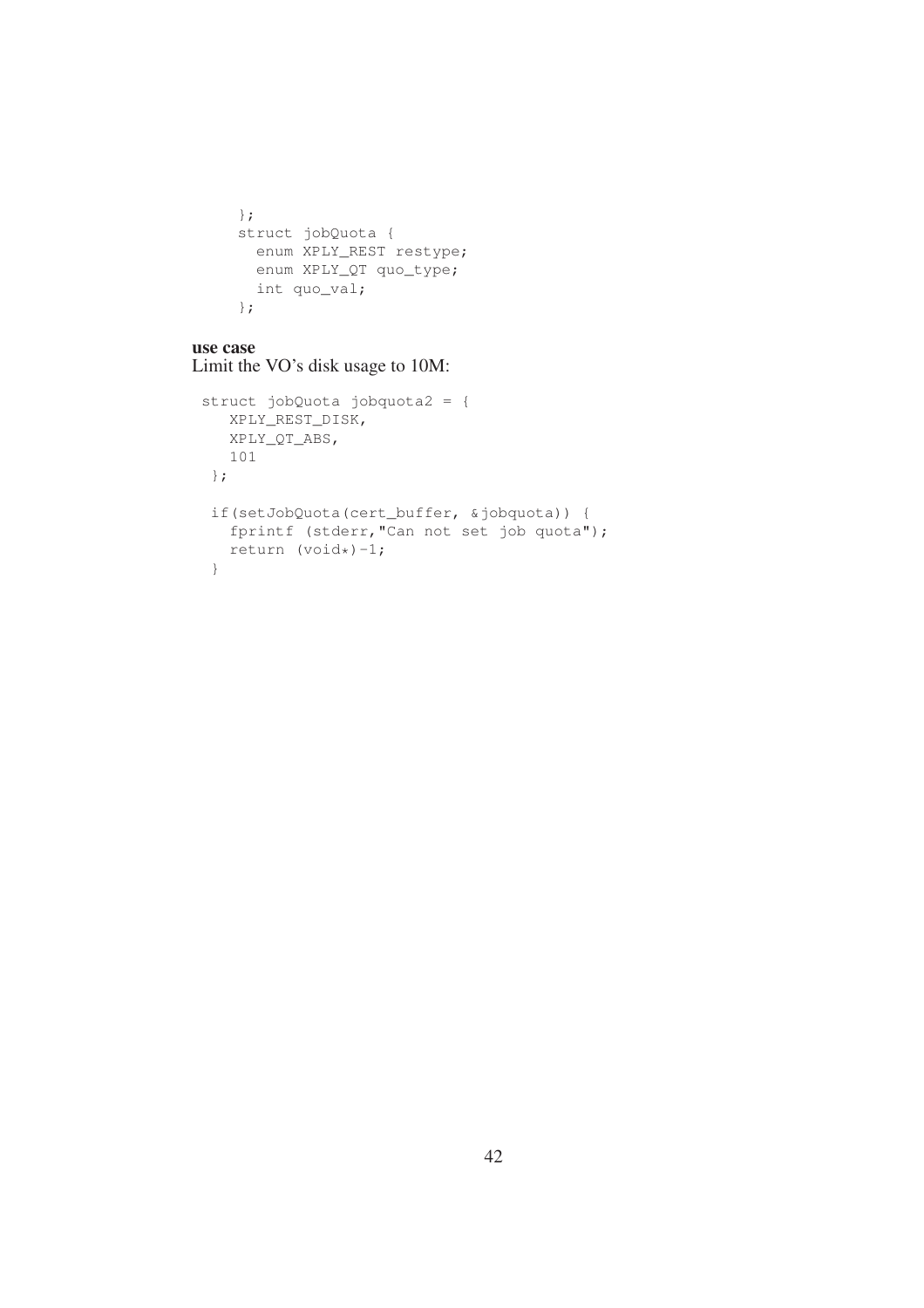# 5 Conclusion and Future Work

In this deliverable, we provided an overview of the XtreemOS trust model and the different alternative settings of this model, their pros and cons. We also discussed the formats of digital certificates used to exchange entity attributes, such as identities and features, among the users, resources and services in XtreemOS, and gave examples of such certificates. Finally, we defined the capabilities, design and application programming interface of the XtreemOS isolation service, which is an example of a trust service that enforces non-interference among user jobs to varying degrees.

One of the future uses of the XtreemOS operating system that is envisaged is in the area of Cloud computing [16]. This new playground for XtreemOS will pose new challenges to the trust model, mechanisms and services, which will provide directions for future work. Among these will be the challenge of managing credential in federated Clouds and ensuring clean isolation among users and resources belonging to different Clouds.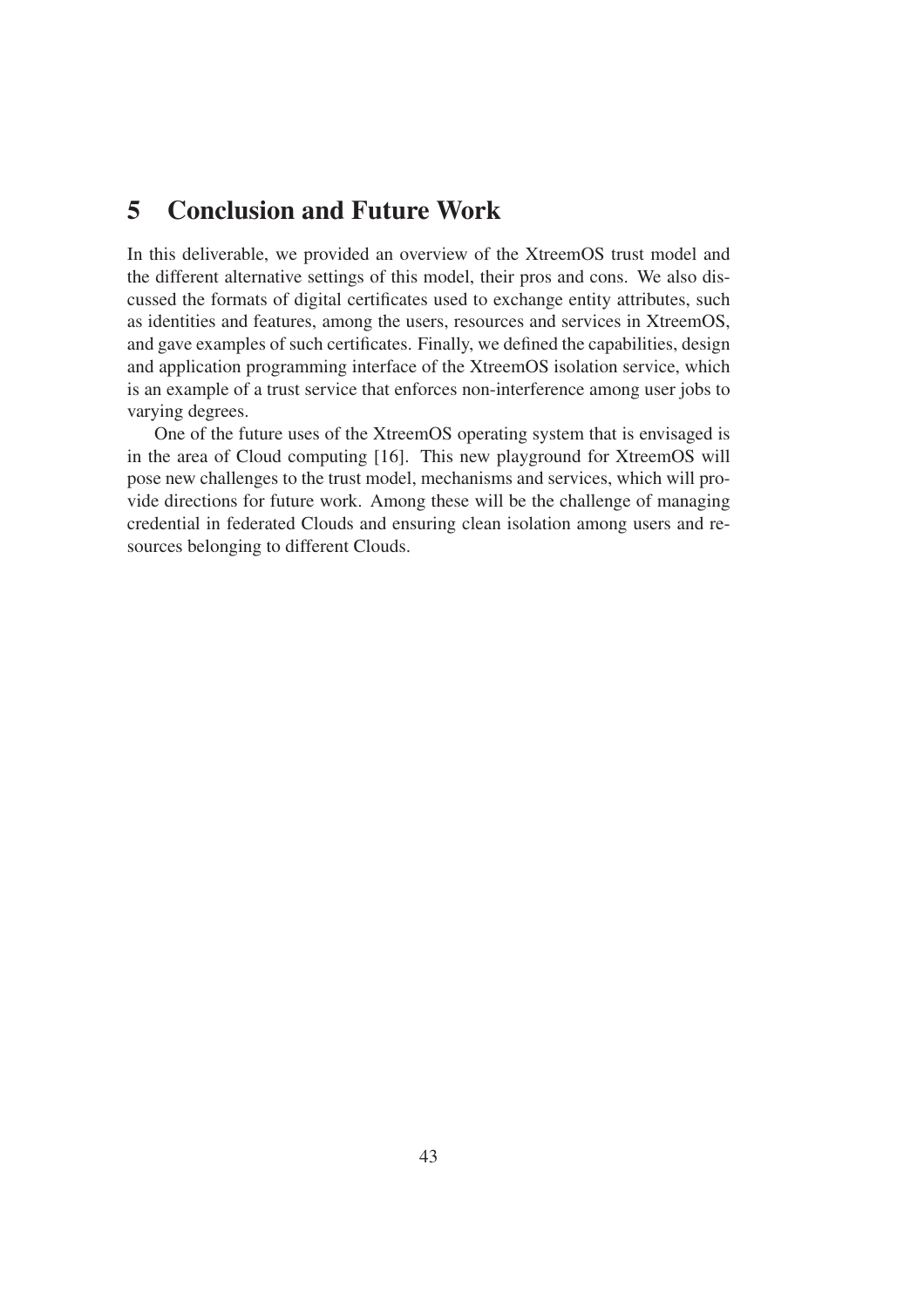# References

- [1] Canadian Institute for Health Information. Cross-Certification Guidelines: National PKI Framework for Health, 2001.
- [2] XtreemOS Consortium. Design and implementation of advanced node-level vo support mechanisms. In *XtreemOS public deliverables - D2.1.5*. Work Package 2.1, Dec 2008.
- [3] XtreemOS Consortium. Fourth specification, design and architecture of the security and vo management services. In *XtreemOS public deliverables - D3.5.13*. Work Package 3.5, December 2009.
- [4] XtreemOS Consortium. Third specification of security services. In *XtreemOS public deliverables - D3.5.11*. Work Package 3.5, January 2009.
- [5] J. Jensen D. Groep, M. Helm. Gfd-c.125- grid certificate profile. OGF, March 2008.
- [6] Dorothy Denning. A lattice model of secure information flow. *ACM Transactions on Programming Languages and Systems*, 19(5):236–243, May 1976.
- [7] M. Deutch. Cooperation and trust: Some theoretical notes. In *Nebraska Symposium on Motivation*, pages 275–319. Nebraska University Press, 1962.
- [8] R. Falcone and C. Castelfranci. Social trust: A cognitive approach. In Cristiano Castelfranchi and Yao-Hua Tan, editors, *Trust and Deception in Virtual Societibes*, pages 55–90. Kluwer Academic Publishers, 2001.
- [9] Diego Gambetta. *Trust: Making and Breaking Cooperative Relations*, chapter Can We Trust Trust?, pages 213–237. Department of Sociology, University of Oxford, 1988. http://www.sociology.ox.ac.uk/papers/gambetta213- 237.pdf.
- [10] gLite Project Team. Wikipedia entry on gLite project, 2000. http://en.wikipedia.org/wiki/GLite.
- [11] T. Grandison and M. Sloman. A Survey of Trust in Internet Applications. *IEEE Communications Surveys and Tutorials*, 3(4), September 2000.
- [12] Transport Layer Security Working Group. The ssl protocol version 3.0, November 1996.